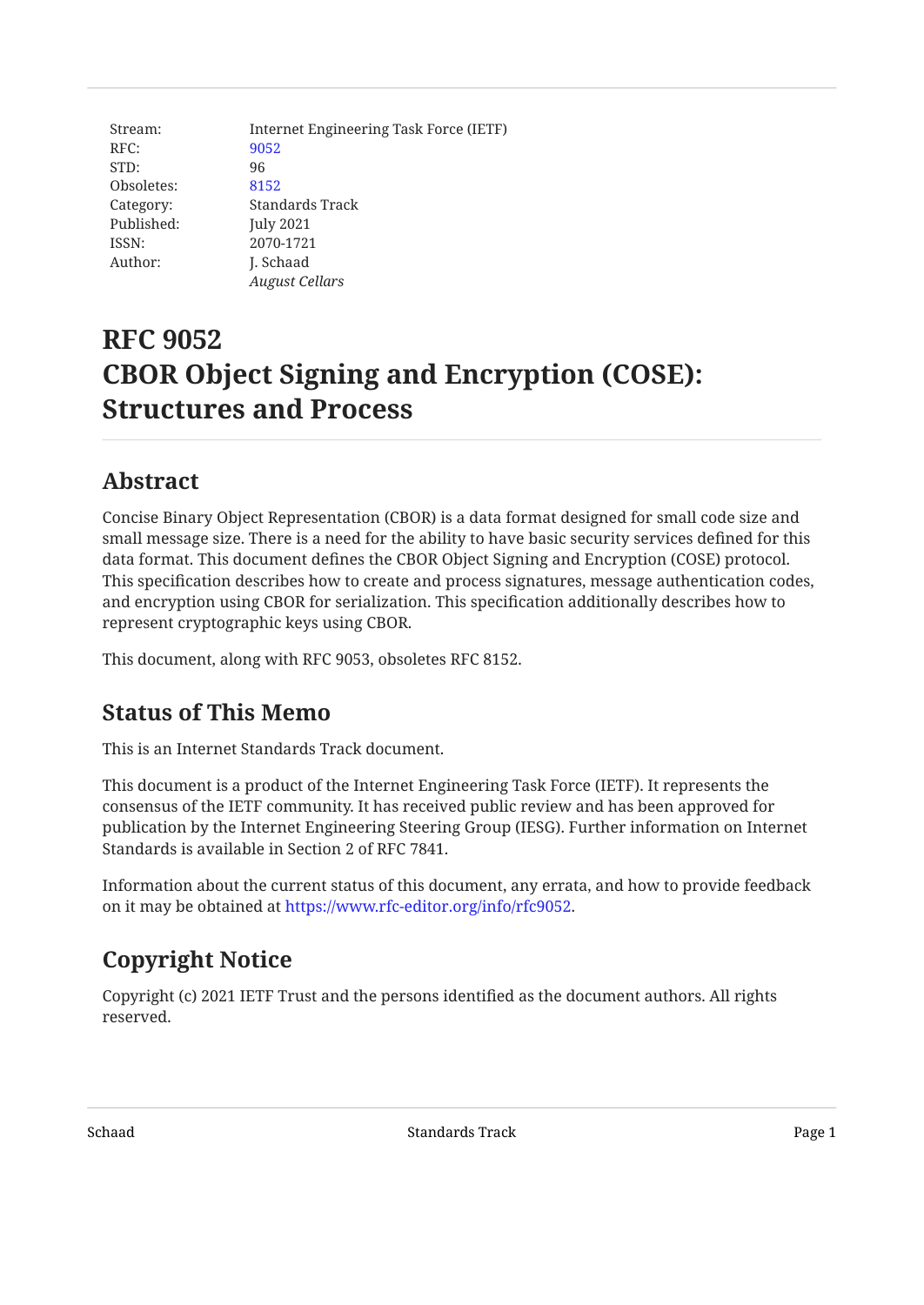This document is subject to BCP 78 and the IETF Trust's Legal Provisions Relating to IETF Documents (<https://trustee.ietf.org/license-info>) in effect on the date of publication of this document. Please review these documents carefully, as they describe your rights and restrictions with respect to this document. Code Components extracted from this document must include Simplified BSD License text as described in Section 4.e of the Trust Legal Provisions and are provided without warranty as described in the Simplified BSD License.

# <span id="page-1-0"></span>**[Table of Contents](#page-1-0)**

- [1.](#page-4-0) [Introduction](#page-4-0)
	- [1.1.](#page-5-0) [Requirements Terminology](#page-5-0)
	- [1.2.](#page-5-1) [Changes from RFC 8152](#page-5-1)
	- [1.3.](#page-5-2) [Design Changes from JOSE](#page-5-2)
	- [1.4.](#page-6-0) [CBOR Grammar](#page-6-0)
	- [1.5.](#page-7-0) [CBOR-Related Terminology](#page-7-0)
	- [1.6.](#page-7-1) [Document Terminology](#page-7-1)
- [2.](#page-8-0) [Basic COSE Structure](#page-8-0)
- [3.](#page-10-0) [Header Parameters](#page-10-0)
	- [3.1.](#page-12-0) [Common COSE Header Parameters](#page-12-0)
- [4.](#page-14-0) [Signing Objects](#page-14-0)
	- [4.1.](#page-14-1) [Signing with One or More Signers](#page-14-1)
	- [4.2.](#page-16-0) [Signing with One Signer](#page-16-0)
	- [4.3.](#page-17-0) [Externally Supplied Data](#page-17-0)
	- [4.4.](#page-18-0) [Signing and Veri](#page-18-0)fication Process
- [5.](#page-19-0) [Encryption Objects](#page-19-0)
	- [5.1.](#page-19-1) [Enveloped COSE Structure](#page-19-1)
		- [5.1.1.](#page-21-0) [Content Key Distribution Methods](#page-21-0)
	- [5.2.](#page-21-1) [Single Recipient Encrypted](#page-21-1)
	- [5.3.](#page-22-0) [How to Encrypt and Decrypt for AEAD Algorithms](#page-22-0)
	- [5.4.](#page-23-0) [How to Encrypt and Decrypt for AE Algorithms](#page-23-0)
- [6.](#page-24-0) [MAC Objects](#page-24-0)
	- [6.1.](#page-25-0) [MACed Message with Recipients](#page-25-0)
	- [6.2.](#page-26-0) [MACed Messages with Implicit Key](#page-26-0)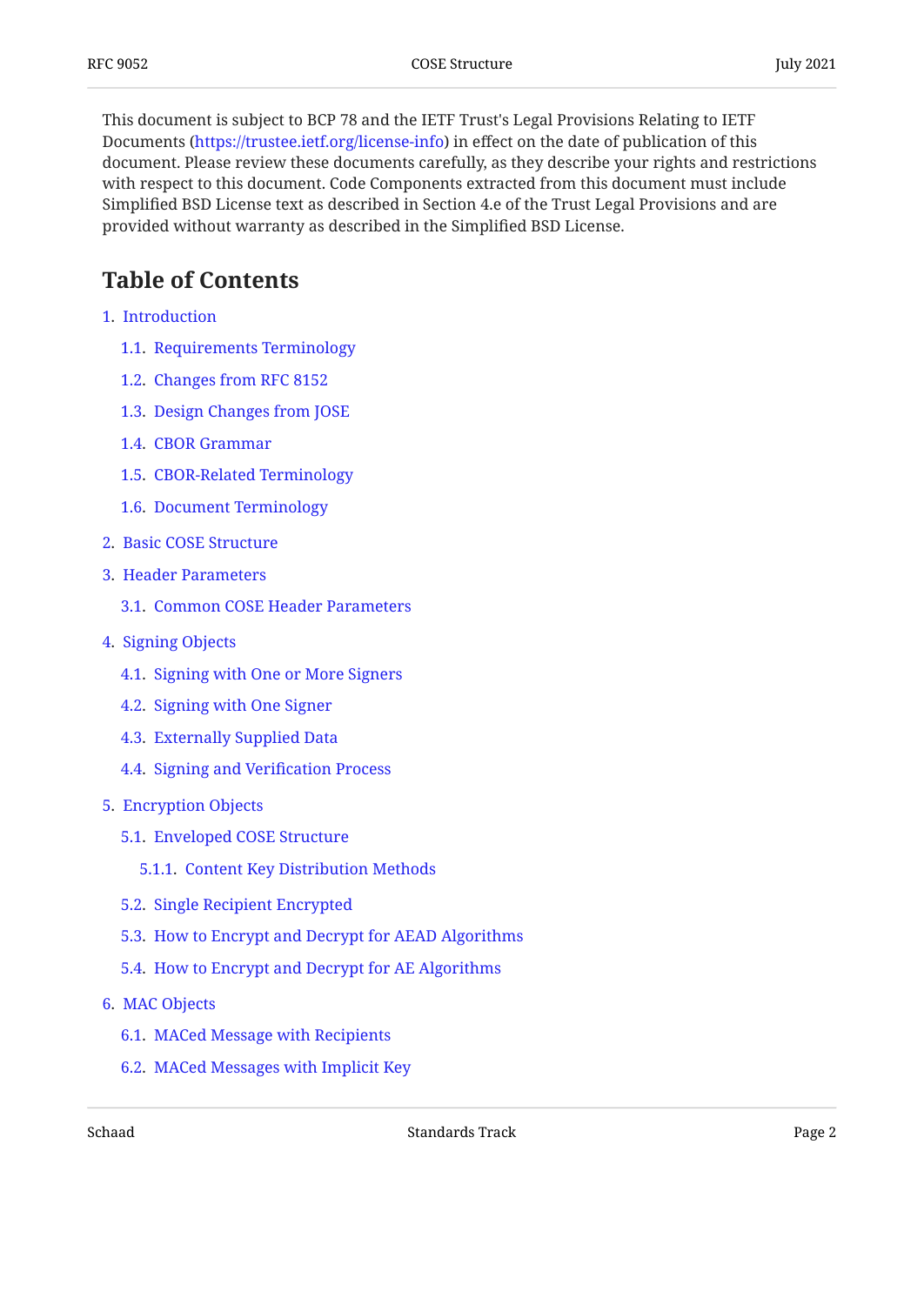- [6.3.](#page-26-1) [How to Compute and Verify a MAC](#page-26-1)
- [7.](#page-27-0) [Key Objects](#page-27-0)
	- [7.1.](#page-28-0) [COSE Key Common Parameters](#page-28-0)
- [8.](#page-30-0) [Taxonomy of Algorithms Used by COSE](#page-30-0)
	- [8.1.](#page-30-1) [Signature Algorithms](#page-30-1)
	- [8.2.](#page-32-0) [Message Authentication Code \(MAC\) Algorithms](#page-32-0)
	- [8.3.](#page-32-1) [Content Encryption Algorithms](#page-32-1)
	- [8.4.](#page-33-0) [Key Derivation Functions \(KDFs\)](#page-33-0)
	- [8.5.](#page-33-1) [Content Key Distribution Methods](#page-33-1)
		- [8.5.1.](#page-33-2) [Direct Encryption](#page-33-2)
		- [8.5.2.](#page-34-0) [Key Wrap](#page-34-0)
		- [8.5.3.](#page-34-1) [Key Transport](#page-34-1)
		- [8.5.4.](#page-34-2) [Direct Key Agreement](#page-34-2)
		- [8.5.5.](#page-35-0) [Key Agreement with Key Wrap](#page-35-0)
- [9.](#page-36-0) [CBOR Encoding Restrictions](#page-36-0)
- [10](#page-36-1). Application Profi[ling Considerations](#page-36-1)
- [11](#page-37-0). [IANA Considerations](#page-37-0)
	- [11.1](#page-37-1). [COSE Header Parameters Registry](#page-37-1)
	- [11.2](#page-37-2). [COSE Key Common Parameters Registry](#page-37-2)
	- [11.3](#page-37-3). [Media Type Registrations](#page-37-3)
		- [11.3.1](#page-37-4). [COSE Security Message](#page-37-4)
		- [11.3.2](#page-38-0). [COSE Key Media Type](#page-38-0)
	- [11.4](#page-40-0). [CoAP Content-Formats Registry](#page-40-0)
	- [11.5](#page-40-1). [CBOR Tags Registry](#page-40-1)
	- [11.6](#page-40-2). [Expert Review Instructions](#page-40-2)
- [12](#page-41-0). [Security Considerations](#page-41-0)
- [13](#page-42-0). [References](#page-42-0)
	- [13.1](#page-42-1). [Normative References](#page-42-1)
	- [13.2](#page-42-2). [Informative References](#page-42-2)

[Appendix A.](#page-45-0) [Guidelines for External Data Authentication of Algorithms](#page-45-0)

Schaad **Standards Track** Standards Track **Page 3**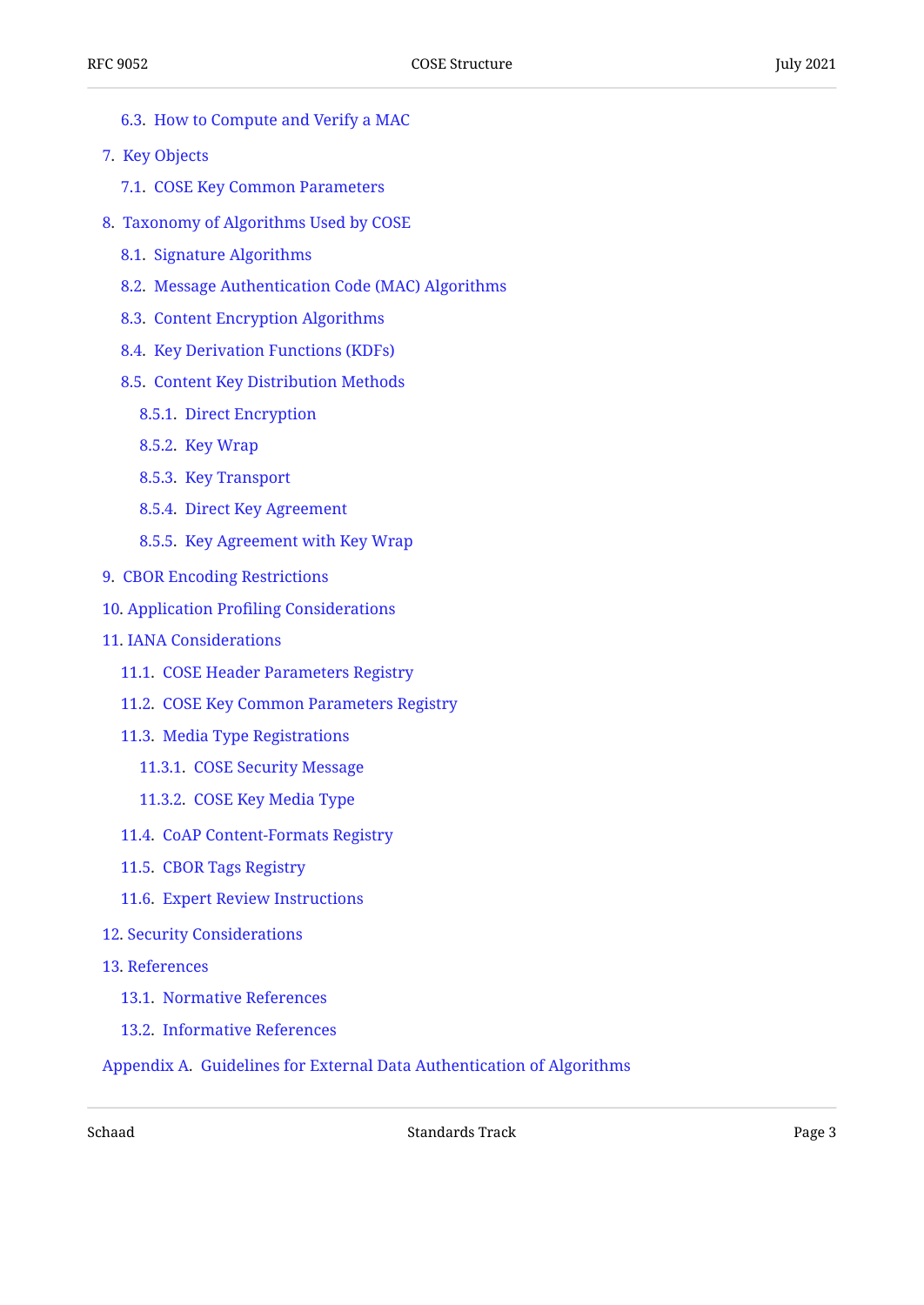#### [Appendix B](#page-48-0). [Two Layers of Recipient Information](#page-48-0)

[Appendix C.](#page-49-0) [Examples](#page-49-0)

- [C.1](#page-50-0). [Examples of Signed Messages](#page-50-0)
	- [C.1.1](#page-50-1). [Single Signature](#page-50-1)
	- [C.1.2](#page-51-0). [Multiple Signers](#page-51-0)
	- [C.1.3](#page-52-0). [Signature with Criticality](#page-52-0)
- [C.2](#page-53-0). [Single Signer Examples](#page-53-0)
	- [C.2.1](#page-53-1). [Single ECDSA Signature](#page-53-1)
- [C.3](#page-54-0). [Examples of Enveloped Messages](#page-54-0)
	- [C.3.1](#page-54-1). [Direct ECDH](#page-54-1)
	- [C.3.2](#page-54-2). [Direct Plus Key Derivation](#page-54-2)
	- [C.3.3](#page-55-0). [Encrypted Content with External Data](#page-55-0)
- [C.4](#page-56-0). [Examples of Encrypted Messages](#page-56-0)
	- [C.4.1](#page-56-1). [Simple Encrypted Message](#page-56-1)
	- [C.4.2](#page-57-0). [Encrypted Message with a Partial IV](#page-57-0)
- [C.5](#page-57-1). [Examples of MACed Messages](#page-57-1)
	- [C.5.1](#page-57-2). [Shared Secret Direct MAC](#page-57-2)
	- [C.5.2](#page-58-0). [ECDH Direct MAC](#page-58-0)
	- [C.5.3](#page-59-0). [Wrapped MAC](#page-59-0)
	- [C.5.4](#page-60-0). [Multi-Recipient MACed Message](#page-60-0)
- [C.6](#page-61-0). [Examples of MAC0 Messages](#page-61-0)
	- [C.6.1](#page-61-1). [Shared-Secret Direct MAC](#page-61-1)
- [C.7](#page-62-0). [COSE Keys](#page-62-0)
	- [C.7.1](#page-62-1). [Public Keys](#page-62-1)
	- [C.7.2](#page-63-0). [Private Keys](#page-63-0)

#### [Acknowledgments](#page-67-0)

[Author's Address](#page-67-1)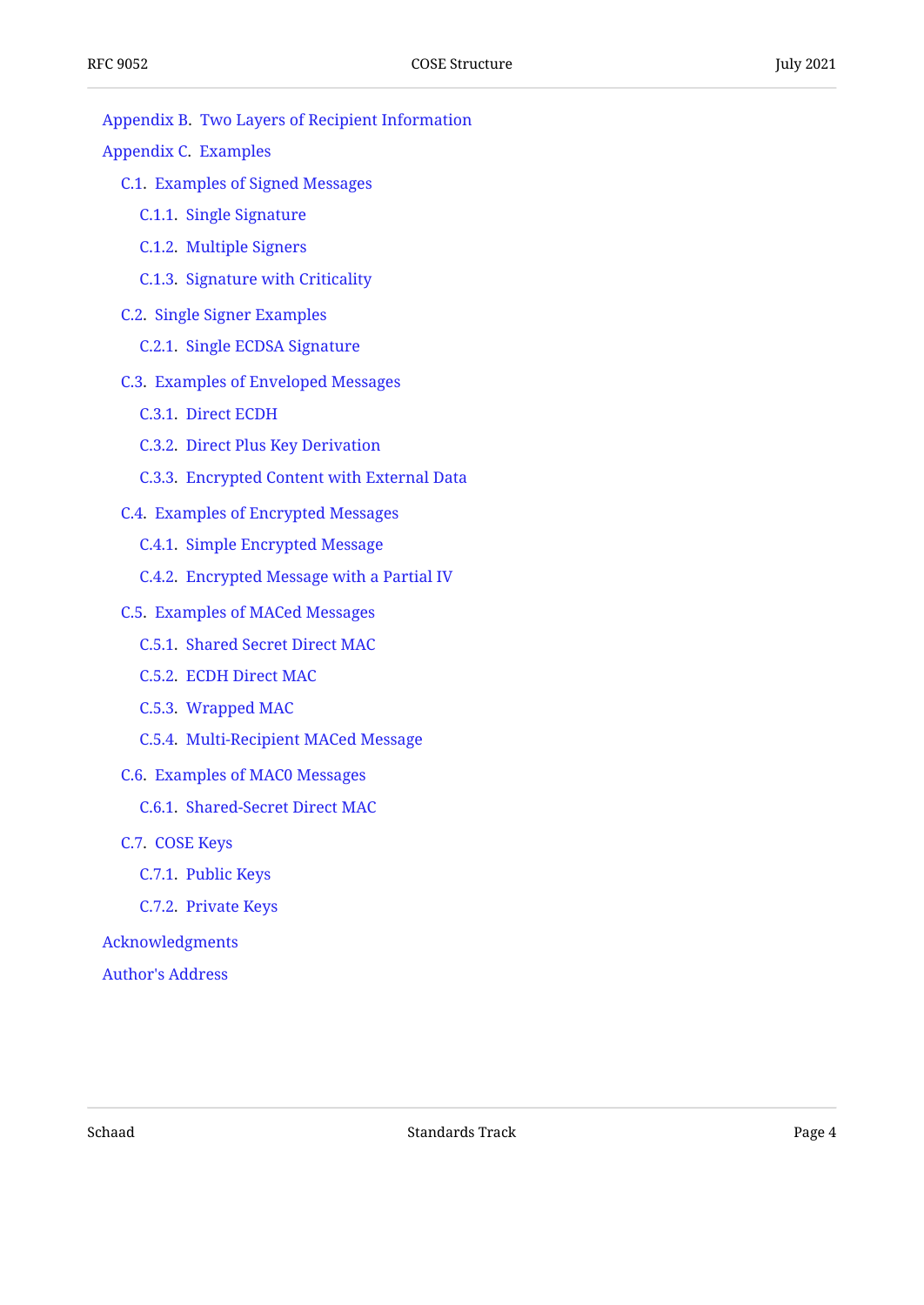# <span id="page-4-0"></span>**[1. Introduction](#page-4-0)**

There has been an increased focus on small, constrained devices that make up the Internet of Things (IoT). One of the standards that has come out of this process is "Concise Binary Object Representation (CBOR)" [[RFC8949\]](#page-42-3). CBOR extended the data model of the JavaScript Object Notation (JSON) [STD90] by allowing for binary data, among other changes. CBOR has been adopted by several of the IETF working groups dealing with the IoT world as their encoding of data structures. CBOR was designed specifically to be small in terms of both messages transported and implementation size and to be a schema-free decoder. A need exists to provide message security services for IoT, and using CBOR as the message-encoding format makes sense.

The JOSE Working Group produced a set of documents [\[RFC7515](#page-44-0)] [[RFC7516\]](#page-44-1) [[RFC7517\]](#page-44-2) [\[RFC7518](#page-44-3)] that specified how to process encryption, signatures, and Message Authentication Code (MAC) operations and how to encode keys using JSON. This document defines the CBOR Object Signing and Encryption (COSE) standard, which does the same thing for the CBOR encoding format. This document is combined with [RFC9053], which provides an initial set of algorithms. While there is a strong attempt to keep the flavor of the original JSON Object Signing and Encryption (JOSE) documents, two considerations are taken into account:

- CBOR has capabilities that are not present in JSON and are appropriate to use. One example of this is the fact that CBOR has a method of encoding binary directly without first converting it into a base64-encoded text string.
- COSE is not a direct copy of the JOSE specification. In the process of creating COSE, decisions that were made for JOSE were re-examined. In many cases, different results were decided on, as the criteria were not always the same.

This document contains:

- $\bullet$  The description of the structure for the CBOR objects that are transmitted over the wire. Two objects each are defined for encryption, signing, and message authentication. One object is defined for transporting keys and one for transporting groups of keys.
- $\bullet$  The procedures used to build the inputs to the cryptographic functions required for each of the structures.
- A set of attributes that apply to the different security objects. •

This document does not contain the rules and procedures for using specific cryptographic algorithms. Details on specific algorithms can be found in [[RFC9053\]](#page-42-4) and [\[RFC8230](#page-45-2)]. Details for additional algorithms are expected to be defined in future documents.

COSE was initially designed as part of a solution to provide security to Constrained RESTful Environments (CoRE), and this is done using [[RFC8613\]](#page-45-3) and [\[CORE-GROUPCOMM](#page-43-0)]. However, COSE is not restricted to just these cases and can be used in any place where one would consider either JOSE or Cryptographic Message Syntax (CMS) [[RFC5652\]](#page-44-4) for the purpose of providing security services. COSE, like JOSE and CMS, is only for use in store-and-forward or offline protocols. The use of COSE in online protocols needing encryption requires that an online key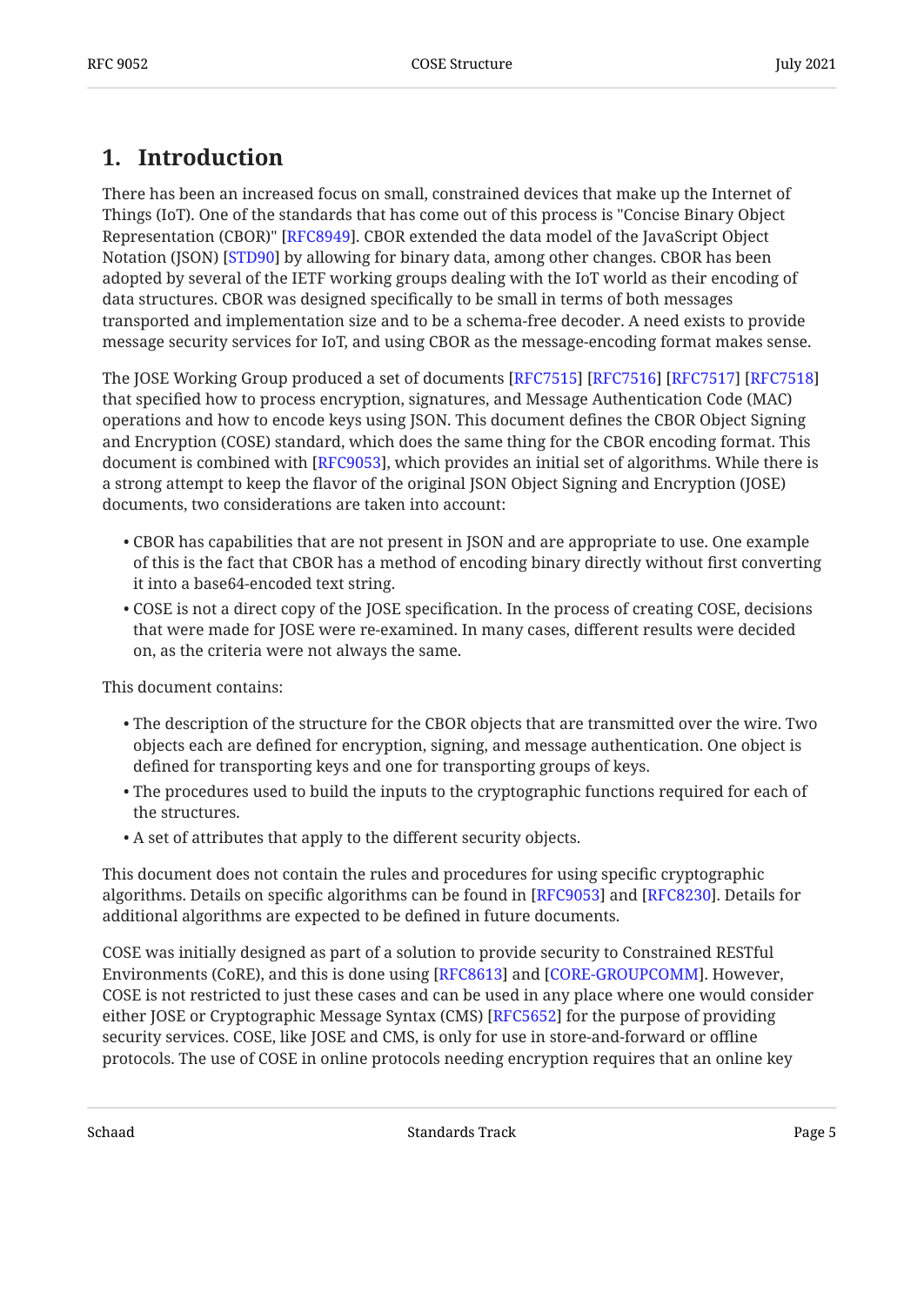establishment process be done before sending objects back and forth. Any application that uses COSE for security services first needs to determine what security services are required and then select the appropriate COSE structures and cryptographic algorithms based on those needs. [Section 10](#page-36-1) provides additional information on what applications need to specify when using COSE.

One feature that is present in CMS that is not present in this standard is a digest structure. This omission is deliberate. It is better for the structure to be defined in each protocol as different protocols will want to include a different set of fields as part of the structure. While an algorithm identifier and the digest value are going to be common to all applications, the two values may not always be adjacent, as the algorithm could be defined once with multiple values. Applications may additionally want to define additional data fields as part of the structure. One such application-specific element would be to include a URI or other pointer to where the data that is being hashed can be obtained. [[RFC9054\]](#page-45-4) contains one such possible structure and defines a set of digest algorithms.

During the process of advancing COSE to Internet Standard, it was noticed that the description of the security properties of countersignatures was incorrect for the COSE\_Sign1 structure. Since the security properties that were described -- those of a true countersignature -- were those that the working group desired, the decision was made to remove all of the countersignature text from this document and create a new document [\[COSE-COUNTERSIGN](#page-43-1)] to both deprecate the old countersignature algorithm and header parameters and define a new algorithm and header parameters with the desired security properties.

## <span id="page-5-0"></span>**[1.1. Requirements Terminology](#page-5-0)**

The key words "MUST", "MUST NOT", "REQUIRED", "SHALL", "SHALL NOT", "SHOULD", "SHOULD <code>NOT",</code> "<code>RECOMMENDED", "NOT RECOMMENDED", "MAY", and "OPTIONAL" in this document are to</code> be interpreted as described in BCP 14 [RFC2119] [RFC8174] when, and only when, they appear in all capitals, as shown here.

## <span id="page-5-1"></span>**[1.2. Changes from RFC 8152](#page-5-1)**

- $\bullet$  Split the original document into this document and [\[RFC9053\]](#page-42-4).
- Added some text describing why there is no digest structure defined by COSE. •
- Made text clarifications and changes in terminology. •
- <span id="page-5-2"></span> $\bullet$  Removed all of the details relating to countersignatures and placed in [[COSE-COUNTERSIGN](#page-43-1)].

## **[1.3. Design Changes from JOSE](#page-5-2)**

- A single overall message structure has been defined so that encrypted, signed, and MACed messages can easily be identified and still have a consistent view.
- $\bullet$  Signed messages distinguish between the protected and unprotected header parameters that relate to the content and those that relate to the signature.
- MACed messages are separated from signed messages. •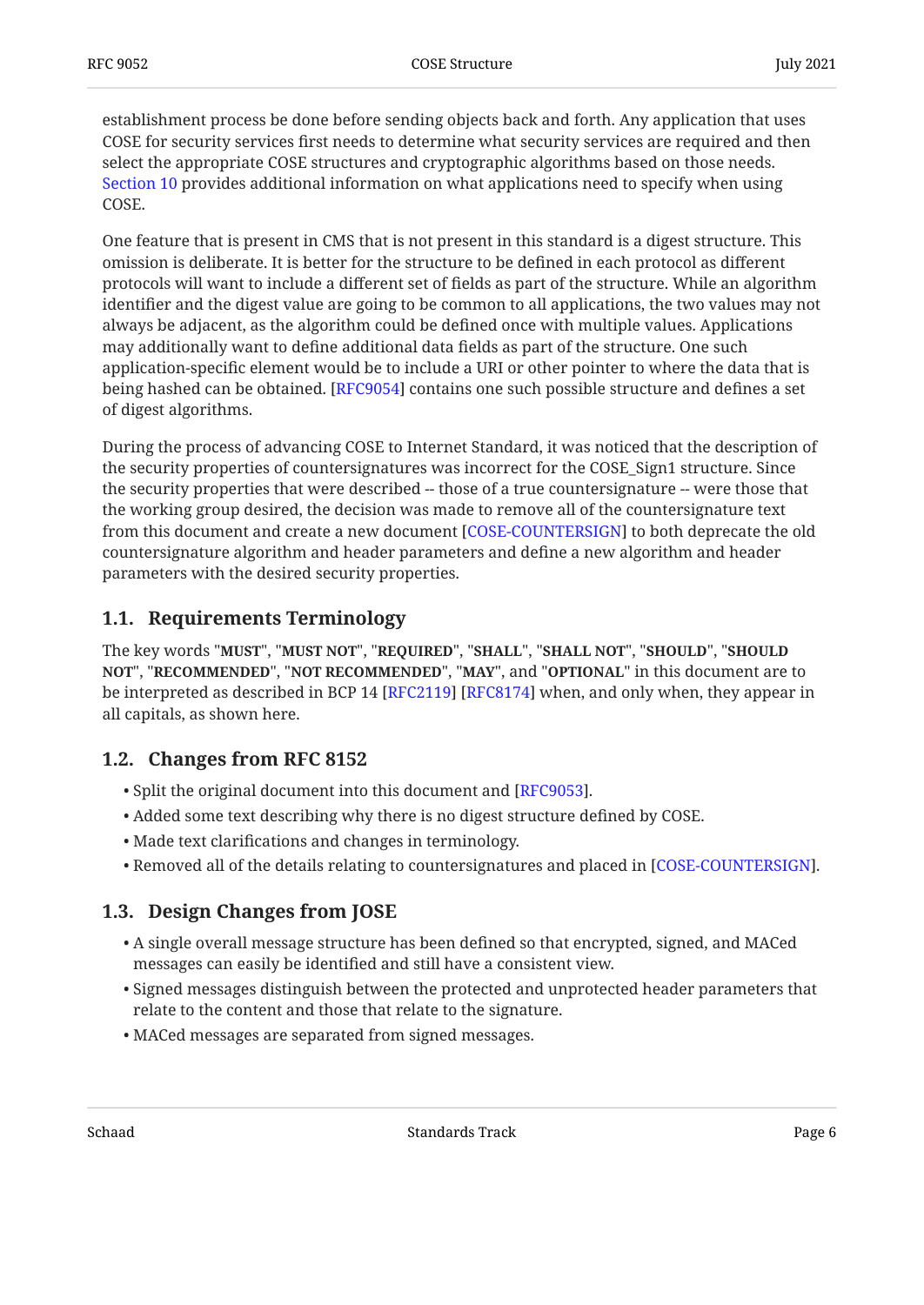- MACed messages have the ability to use the same set of recipient algorithms as enveloped messages for obtaining the MAC authentication key.
- $\bullet$  Binary encodings are used, rather than base $64$ url encodings, to encode binary data.
- The authentication tag for encryption algorithms has been combined with the ciphertext. •
- The set of cryptographic algorithms has been expanded in some directions and trimmed in others.

## <span id="page-6-0"></span>**[1.4. CBOR Grammar](#page-6-0)**

There was not a standard CBOR grammar available when COSE was originally written. For that reason, the CBOR data objects defined here are described in prose. Since that time, Concise Data Definition Language (CDDL) [RFC8610] has been published as an RFC. The CBOR grammar presented in this document is compatible with CDDL.

This document was developed by first working on the grammar and then developing the prose to go with it. An artifact of this is that the prose was written using the primitive-type strings defined by Concise Data Definition Language (CDDL) [RFC8610]. In this specification, the following primitive types are used:

any: A nonspecific value that permits all CBOR values to be placed here.

bool: A boolean value (true: major type 7, value 21; false: major type 7, value 20).

bstr: Byte string (major type 2).

int: An unsigned integer or a negative integer.

nil: A null value (major type 7, value 22).

nint: A negative integer (major type 1).

- tstr: A UTF-8 text string (major type 3).
- uint: An unsigned integer (major type 0).

Two syntaxes from CDDL appear in this document as shorthand. These are:

FOO / BAR: Indicates that either FOO or BAR can appear here.

[+ FOO]: Indicates that the type FOO appears one or more times in an array.

\* FOO: Indicates that the type FOO appears zero or more times.

Two of the constraints defined by CDDL are also used in this document. These are:

type1 .cbor type2: Indicates that the contents of type1, usually bstr, contains a value of type2.

type1 .size integer: Indicates that the contents of type1 is integer bytes long.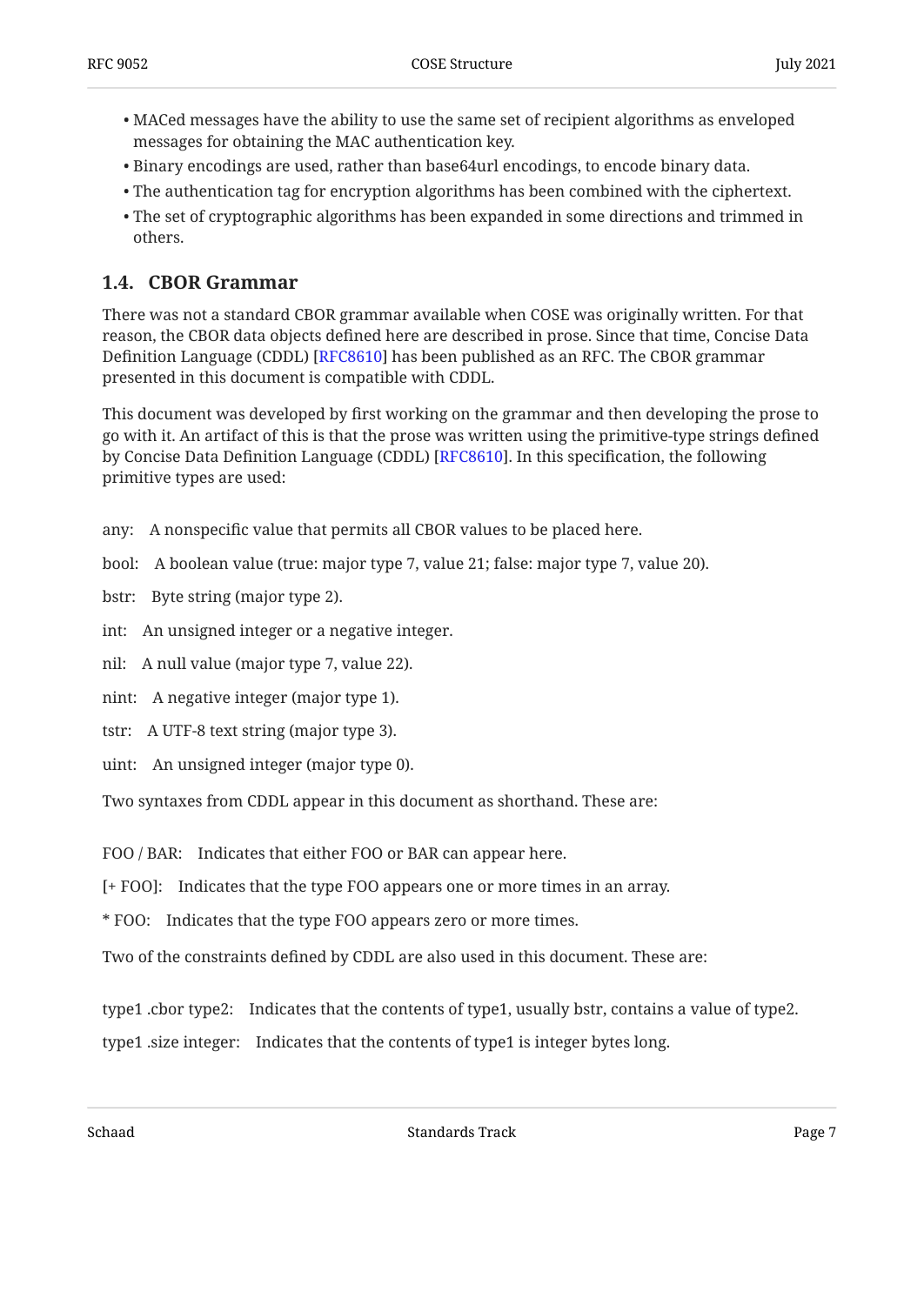As well as the prose description, a version of a CBOR grammar is presented in CDDL. The CDDL grammar is informational; the prose description is normative.

The collected CDDL can be extracted from the XML version of this document via the XPath expression below. (Depending on the XPath evaluator one is using, it may be necessary to deal with  $>g$ ; as an entity.)

```
//sourcecode[@type='CDDL']/text()
```
CDDL expects the initial nonterminal symbol to be the first symbol in the file. For this reason, the first fragment of CDDL is presented here.

```
start = COSE_Messages / COSE_Key / COSE_KeySet / Internal_Types
; This is defined to make the tool quieter:
Internal_Types = Sig_structure / Enc_structure / MAC_structure
```
The nonterminal Internal\_Types is defined for dealing with the automated validation tools used during the writing of this document. It references those nonterminals that are used for security computations but are not emitted for transport.

## <span id="page-7-0"></span>**[1.5. CBOR-Related Terminology](#page-7-0)**

In JSON, maps are called objects and only have one kind of map key: a text string. In COSE, we use text strings, negative integers, and unsigned integers as map keys. The integers are used for compactness of encoding and easy comparison. The inclusion of text strings allows for an additional range of short encoded values to be used as well. Since the word "key" is mainly used in its other meaning, as a cryptographic key, we use the term "label" for this usage as a map key.

In a CBOR map, the presence a label that is neither a text string nor an integer is an error. Applications can either fail processing or process messages by ignoring incorrect labels; however, they **MUST NOT** create messages with incorrect labels.

A CDDL grammar fragment defines the nonterminal "label", as in the previous paragraph, and "values", which permits any value to be used.

```
label = int / tstrvalues = any
```
## <span id="page-7-1"></span>**[1.6. Document Terminology](#page-7-1)**

In this document, we use the following terminology:

Byte is a synonym for octet.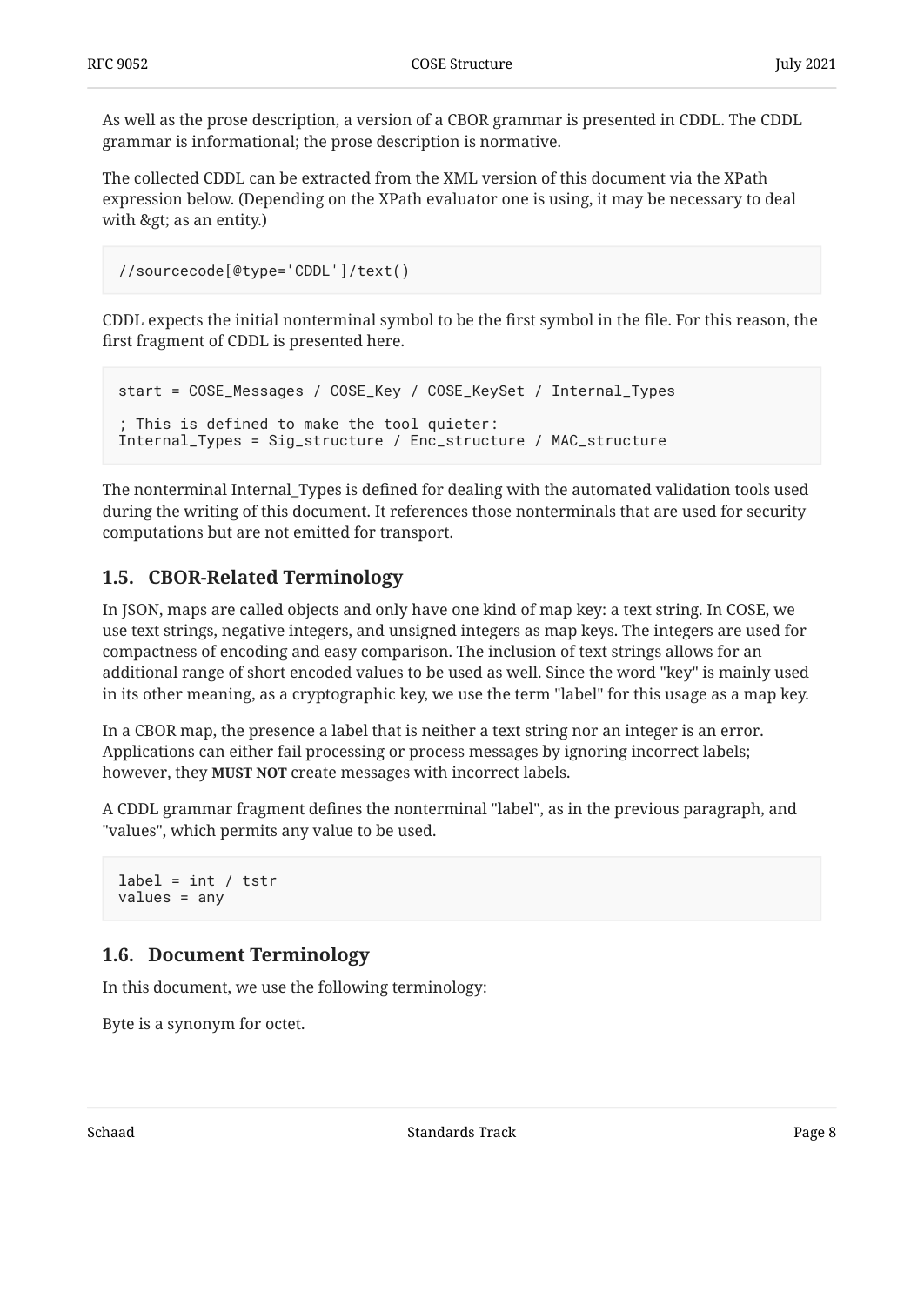Constrained Application Protocol (CoAP) is a specialized web transfer protocol for use in constrained systems. It is defined in [RFC7252].

Authenticated Encryption (AE) [RFC5116] algorithms are encryption algorithms that provide an authentication check of the contents with the encryption service. An example of an AE algorithm used in COSE is Advanced Encryption Standard (AES) Key Wrap [RFC3394]. These algorithms are used for key encryption algorithms, but Authenticated Encryption with Associated Data (AEAD) algorithms would be preferred.

 $\rm AEAD$  [RFC5116] algorithms provide the same authentication service of the content as  $\rm AE$ algorithms do. They also allow associated data that is not part of the encrypted body to be included in the authentication service. An example of an AEAD algorithm used in COSE is AES in Galois/Counter Mode (GCM) [RFC5116]. These algorithms are used for content encryption and can be used for key encryption as well.

"Context" is used throughout the document to represent information that is not part of the COSE message. Information that is part of the context can come from several different sources, including protocol interactions, associated key structures, and program configuration. The context to use can be implicit, identified using the "kid context" header parameter defined in [[RFC8613\]](#page-45-3), or identified by a protocol-specific identifier. Context should generally be included in the cryptographic construction; for more details, see [Section 4.3.](#page-17-0)

<span id="page-8-0"></span>The term "byte string" is used for sequences of bytes, while the term "text string" is used for sequences of characters.

## **[2. Basic COSE Structure](#page-8-0)**

The COSE object structure is designed so that there can be a large amount of common code when parsing and processing the different types of security messages. All of the message structures are built on the CBOR array type. The first three elements of the array always contain the same information:

- The protected header parameters, encoded and wrapped in a bstr. 1.
- 2. The unprotected header parameters as a map.
- 3. The content of the message. The content is either the plaintext or the ciphertext, as appropriate. The content may be detached (i.e., transported separately from the COSE structure), but the location is still used. The content is wrapped in a bstr when present and is a nil value when detached.

Elements after this point are dependent on the specific message type.

COSE messages are built using the concept of layers to separate different types of cryptographic concepts. As an example of how this works, consider the COSE\_Encrypt message ([Section 5.1\)](#page-19-1). This message type is broken into two layers: the content layer and the recipient layer. The content layer contains the encrypted plaintext and information about the encrypted message.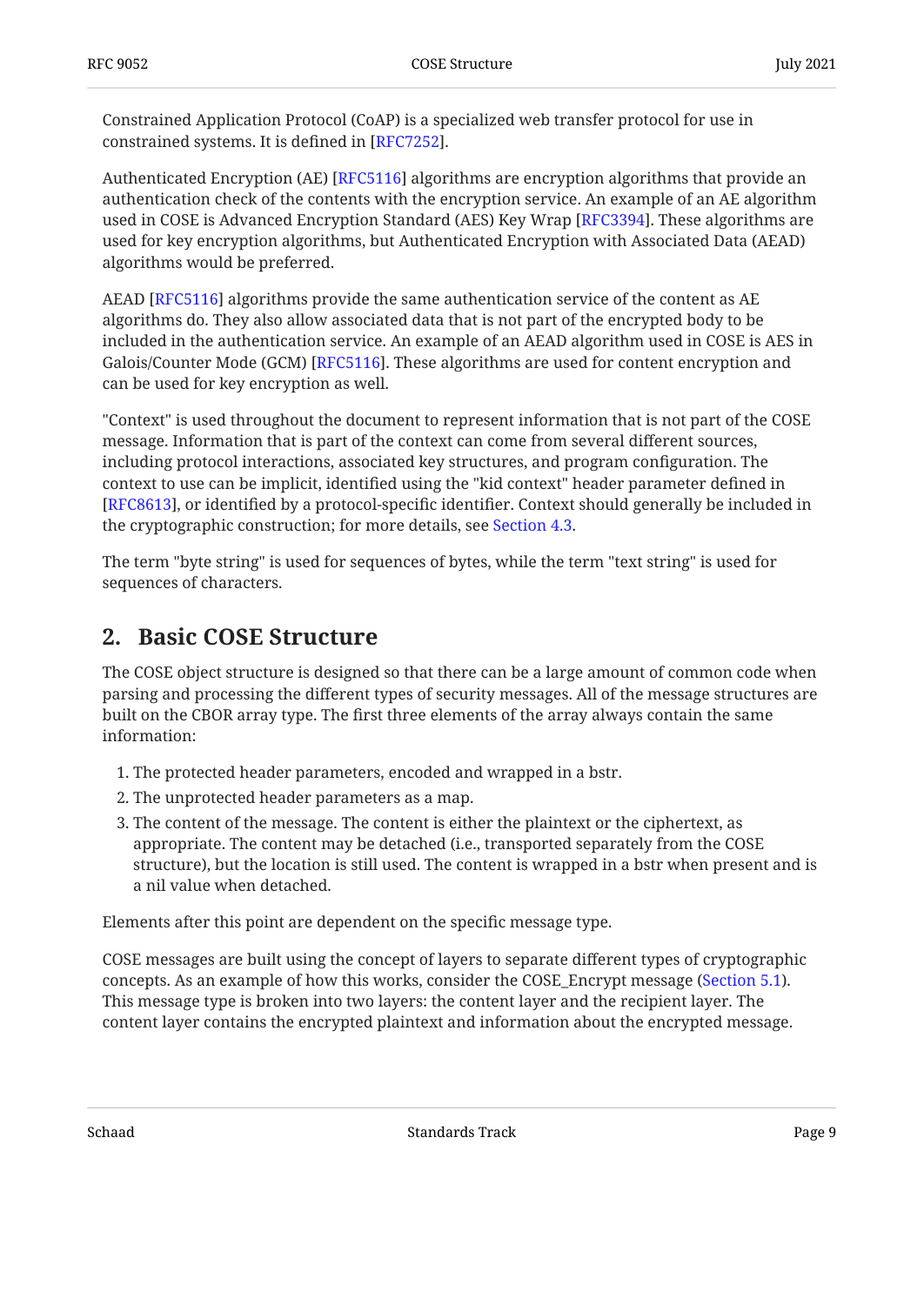The recipient layer contains the encrypted content encryption key (CEK) and information about how it is encrypted for each recipient. A single-layer version of the encryption message COSE\_Encrypt0 ([Section 5.2\)](#page-21-1) is provided for cases where the CEK is preshared.

Identification of which type of message has been presented is done by the following methods:

- 1. The specific message type is known from the context. This may be defined by a marker in the containing structure or by restrictions specified by the application protocol.
- 2. The message type is identified by a CBOR tag. Messages with a CBOR tag are known in this specification as tagged messages, while those without the CBOR tag are known as untagged messages. This document defines a CBOR tag for each of the message structures. These tags can be found in [Table 1](#page-9-0).
- 3. When a COSE object is carried in a media type of "application/cose", the optional parameter "cose-type" can be used to identify the embedded object. The parameter is **OPTIONAL** if the tagged version of the structure is used. The parameter is **REQUIRED** if the untagged version of the structure is used. The value to use with the parameter for each of the structures can be found in [Table 1](#page-9-0).
- 4. When a COSE object is carried as a CoAP payload, the CoAP Content-Format Option can be used to identify the message content. The CoAP Content-Format values can be found in [Table](#page-9-1) [2.](#page-9-1) The CBOR tag for the message structure is not required, as each security message is uniquely identified.

<span id="page-9-0"></span>

| <b>CBOR Tag</b> | cose-type     | Data Item                | <b>Semantics</b>                            |
|-----------------|---------------|--------------------------|---------------------------------------------|
| 98              | cose-sign     | COSE_Sign                | <b>COSE Signed Data Object</b>              |
| 18              | $\cose-sign1$ | $COSE$ <sub>_Sign1</sub> | COSE Single Signer Data Object              |
| 96              | cose-encrypt  | COSE_Encrypt             | <b>COSE Encrypted Data Object</b>           |
| 16              | cose-encrypt0 | COSE_Encrypt0            | COSE Single Recipient Encrypted Data Object |
| 97              | cose-mac      | COSE Mac                 | <b>COSE MACed Data Object</b>               |
| 17              | cose-mac0     | COSE Mac0                | COSE Mac w/o Recipients Object              |

<span id="page-9-1"></span>*[Table 1](#page-9-0): [COSE Message Identi](#page-9-0)fication* 

<span id="page-9-2"></span>

| <b>Media Type</b>                           | Encoding | ID | Reference |
|---------------------------------------------|----------|----|-----------|
| application/cose; cose-type="cose-sign"     |          | 98 | RFC 9052  |
| application/cose; cose-type="cose-sign1"    |          | 18 | RFC 9052  |
| application/cose; cose-type="cose-encrypt"  |          | 96 | RFC 9052  |
| application/cose; cose-type="cose-encrypt0" |          | 16 | RFC 9052  |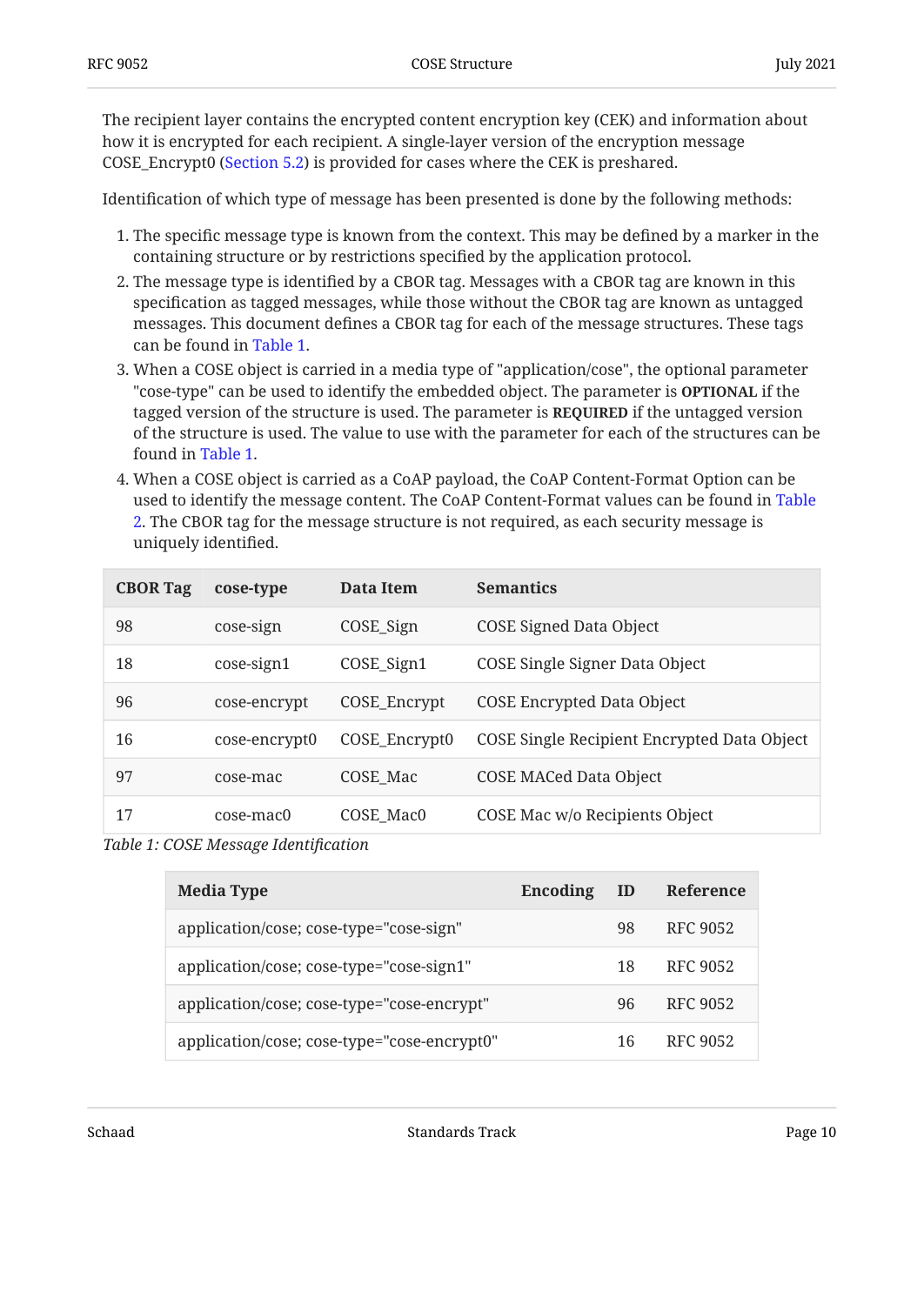| <b>Media Type</b>                       | Encoding | ID  | Reference       |
|-----------------------------------------|----------|-----|-----------------|
| application/cose; cose-type="cose-mac"  |          | 97  | <b>RFC 9052</b> |
| application/cose; cose-type="cose-mac0" |          | 17  | <b>RFC 9052</b> |
| application/cose-key                    |          | 101 | RFC 9052        |
| application/cose-key-set                |          | 102 | RFC 9052        |
|                                         |          |     |                 |

*[Table 2](#page-9-2): [CoAP Content-Formats for COSE](#page-9-1)* 

The following CDDL fragment identifies all of the top messages defined in this document. Separate nonterminals are defined for the tagged and untagged versions of the messages.

```
COSE_Messages = COSE_Untagged_Message / COSE_Tagged_Message
COSE_Untagged_Message = COSE_Sign / COSE_Sign1 /
     COSE_Encrypt / COSE_Encrypt0 /
     COSE_Mac / COSE_Mac0
COSE Tagged Message = COSE Sign Tagged / COSE Sign1 Tagged /
     COSE_Encrypt_Tagged / COSE_Encrypt0_Tagged /
     COSE_Mac_Tagged / COSE_Mac0_Tagged
```
## <span id="page-10-0"></span>**[3. Header Parameters](#page-10-0)**

The structure of COSE has been designed to have two buckets of information that are not considered to be part of the payload itself, but are used for holding information about content, algorithms, keys, or evaluation hints for the processing of the layer. These two buckets are available for use in all of the structures except for keys. While these buckets are present, they may not always be usable in all instances. For example, while the protected bucket is defined as part of the recipient structure, some of the algorithms used for recipient structures do not provide for authenticated data. If this is the case, the protected bucket is left empty.

Both buckets are implemented as CBOR maps. The map key is a "label" ([Section 1.5\)](#page-7-0). The value portion is dependent on the definition for the label. Both maps use the same set of label/value pairs. The integer and text-string values for labels have been divided into several sections, including a standard range, a private range, and a range that is dependent on the algorithm selected. The defined labels can be found in the "COSE Header Parameters" IANA registry [\(Section 11.1\)](#page-37-1).

The two buckets are:

protected: Contains parameters about the current layer that are cryptographically protected. This bucket **MUST** be empty if it is not going to be included in a cryptographic computation. This bucket is encoded in the message as a binary object. This value is obtained by CBOR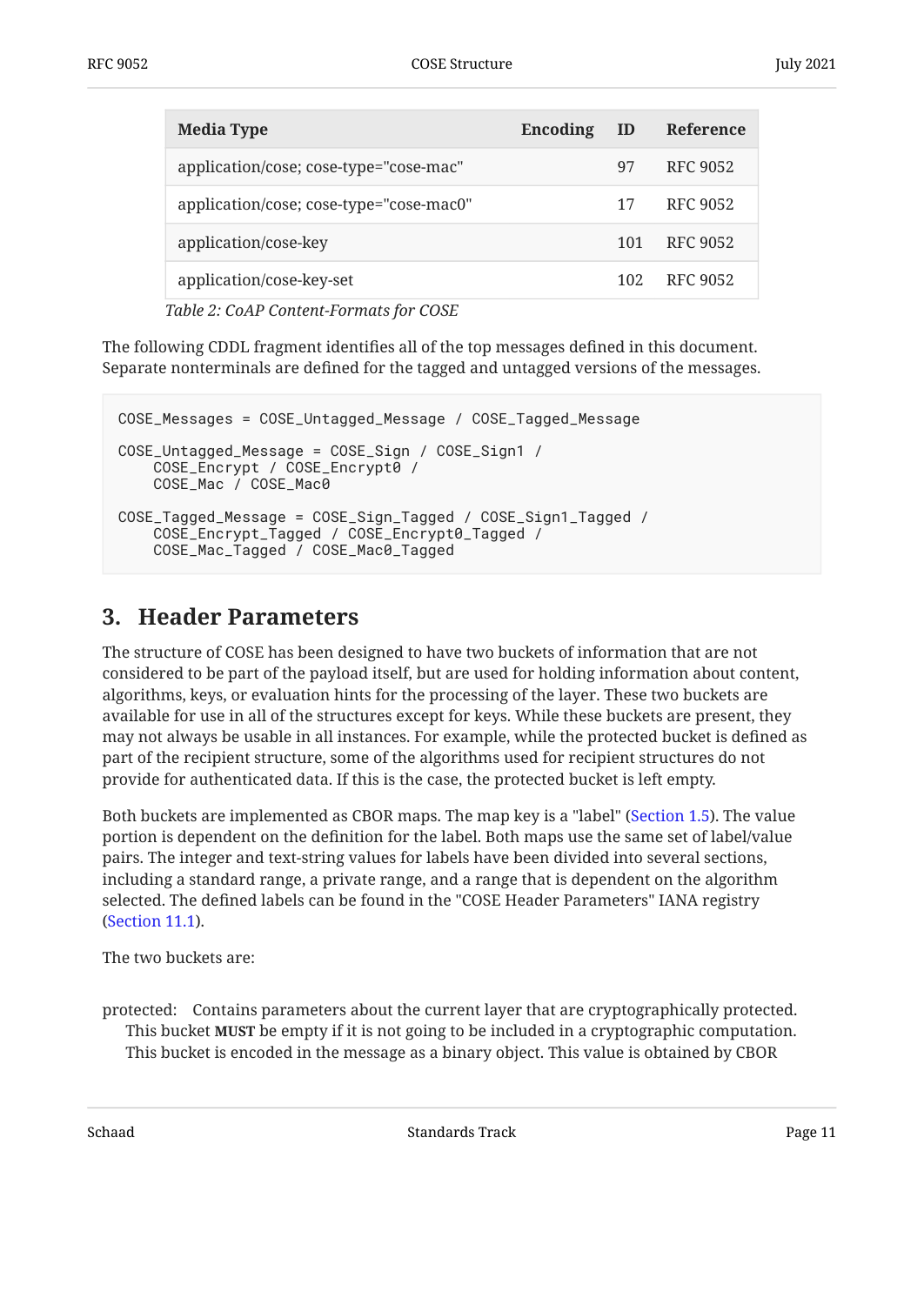encoding the protected map and wrapping it in a bstr object. Senders **SHOULD** encode a zerolength map as a zero-length byte string rather than as a zero-length map (encoded as h'a0'). The zero-length binary encoding is preferred, because it is both shorter and the version used in the serialization structures for cryptographic computation. Recipients **MUST** accept both a zero-length byte string and a zero-length map encoded in a byte string.

Wrapping the encoding with a byte string allows the protected map to be transported with a greater chance that it will not be altered accidentally in transit. (Badly behaved intermediates could decode and re-encode, but this will result in a failure to verify unless the re-encoded byte string is identical to the decoded byte string.) This avoids the problem of all parties needing to be able to do a common canonical encoding of the map for input to crytographic operations.

unprotected: Contains parameters about the current layer that are not cryptographically protected.

Only header parameters that deal with the current layer are to be placed at that layer. As an example of this, the header parameter "content type" describes the content of the message being carried in the message. As such, this header parameter is placed only in the content layer and is not placed in the recipient or signature layers. In principle, one should be able to process any given layer without reference to any other layer. With the exception of the COSE\_Sign structure, the only data that needs to cross layers is the cryptographic key.

The buckets are present in all of the security objects defined in this document. The fields, in order, are the "protected" bucket (as a CBOR "bstr" type) and then the "unprotected" bucket (as a CBOR "map" type). The presence of both buckets is required. The header parameters that go into the buckets come from the IANA "COSE Header Parameters" registry ([Section 11.1\)](#page-37-1). Some header parameters are defined in the next section.

Labels in each of the maps **MUST** be unique. When processing messages, if a label appears  $m$  multiple times, the message MUST be rejected as malformed. Applications SHOULD verify that the same label does not occur in both the protected and unprotected header parameters. If the message is not rejected as malformed, attributes **MUST** be obtained from the protected bucket, and only if not found are attributes obtained from the unprotected bucket.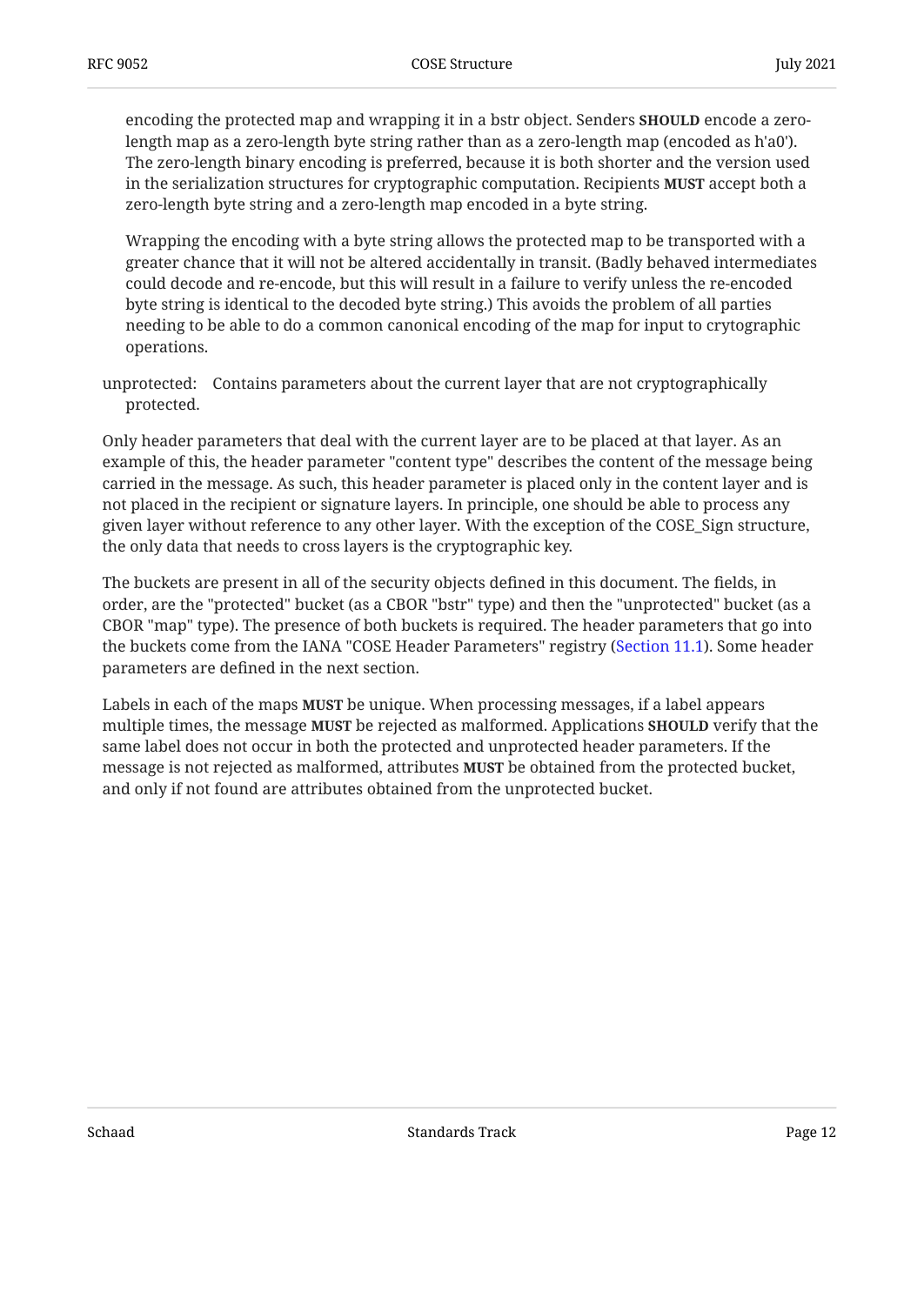The following CDDL fragment represents the two header-parameter buckets. A group "Headers" is defined in CDDL that represents the two buckets in which attributes are placed. This group is used to provide these two fields consistently in all locations. A type is also defined that represents the map of common header parameters.

```
Headers = (
     protected : empty_or_serialized_map,
     unprotected : header_map
)
header_map = \{ Generic_Headers,
     * label => values
}
empty_or_serialized_map = bstr .cbor header_map / bstr .size 0
```
## <span id="page-12-0"></span>**[3.1. Common COSE Header Parameters](#page-12-0)**

This section defines a set of common header parameters. A summary of these header parameters can be found in [Table 3](#page-14-2). This table should be consulted to determine the value of the label and the type of the value.

The set of header parameters defined in this section is as follows:

- alg: This header parameter is used to indicate the algorithm used for the security processing. This header parameter **MUST** be authenticated where the ability to do so exists. This support is provided by AEAD algorithms or construction (e.g., COSE\_Sign and COSE\_Mac0). This authentication can be done either by placing the header parameter in the protected-headerparameter bucket or as part of the externally supplied data [\(Section 4.3](#page-17-0)). The value is taken from the "COSE Algorithms" registry (see [COSE.Algorithms]).
- crit: This header parameter is used to indicate which protected header parameters an application that is processing a message is required to understand. Header parameters defined in this document do not need to be included, as they should be understood by all implementations. When present, the "crit" header parameter **MUST** be placed in the protectedheader-parameter bucket. The array **MUST** have at least one value in it.

Not all header-parameter labels need to be included in the "crit" header parameter. The rules for deciding which header parameters are placed in the array are:

- Integer labels in the range of 0 to 7 **SHOULD** be omitted.
- $\bullet$  Integer labels in the range -1 to -128 can be omitted. Algorithms can assign labels in this range where the ability to process the content of the label is considered to be core to implementing the algorithm. Algorithms can assign labels outside of this range where the ability to process the content of the label is not considered to be core but needs to be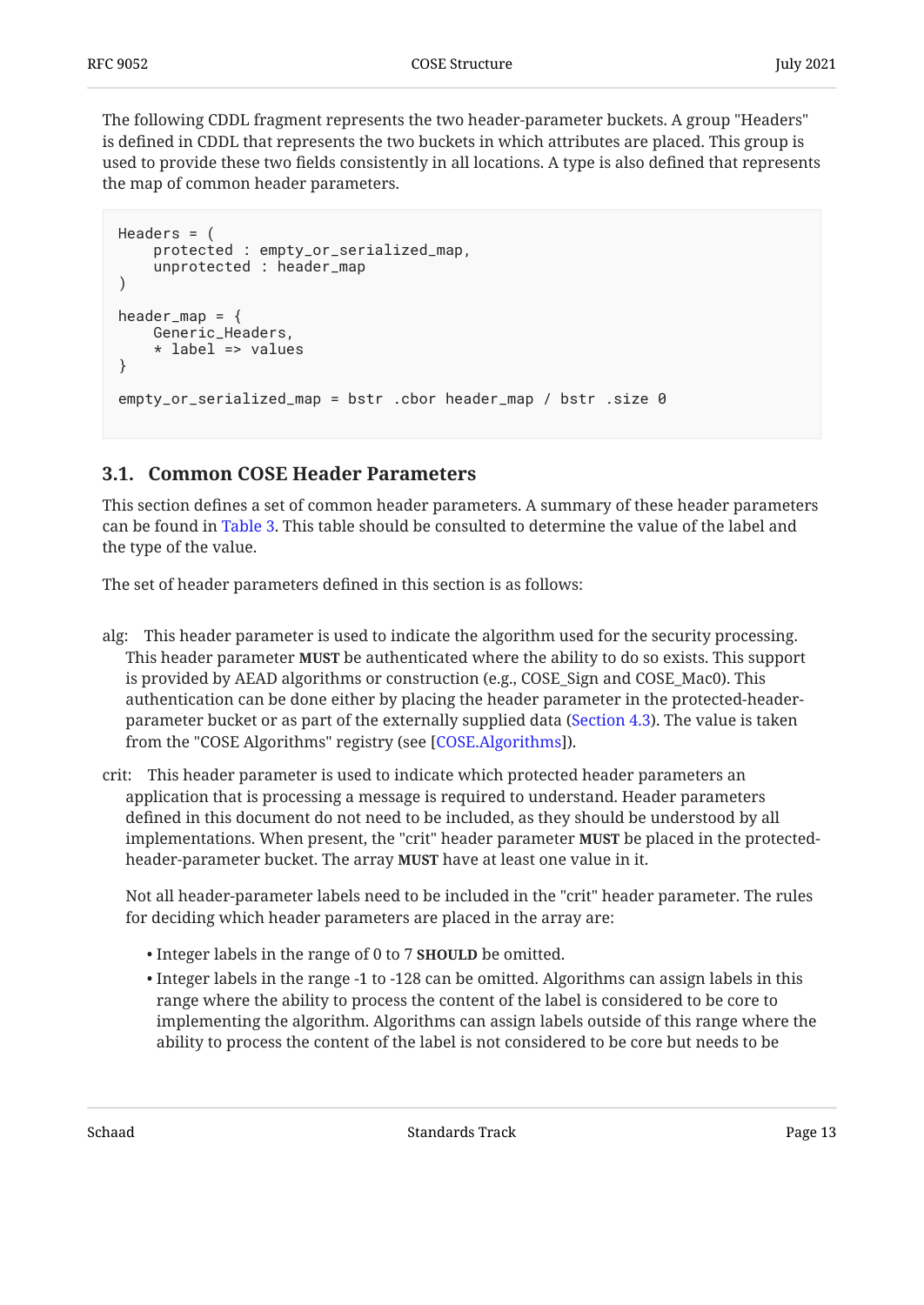understood to correctly process this instance. Integer labels in the range -129 to -65536 **SHOULD** be included, as these would be less common header parameters that might not be generally supported.

• Labels for header parameters required for an application **MAY** be omitted. Applications should have a statement if the label can be omitted.

The header parameters indicated by "crit" can be processed by either the security-library code or an application using a security library; the only requirement is that the header parameter is processed. If the "crit" value list includes a label for which the header parameter is not in the protected-header-parameters bucket, this is a fatal error in processing the message.

- content type: This header parameter is used to indicate the content type of the data in the "payload" or "ciphertext" fields. Integers are from the "CoAP Content-Formats" IANA registry table [COAP.Formats]. Text values follow the syntax of "<type-name>/<subtype-name>", where <type-name> and <subtype-name> are defined in Section 4.2 of [RFC6838]. Leading and trailing whitespace is also omitted. Textual content values, along with parameters and subparameters, can be located using the IANA "Media Types" registry. Applications **SHOULD** provide this header parameter if the content structure is potentially ambiguous.
- kid: This header parameter identifies one piece of data that can be used as input to find the needed cryptographic key. The value of this header parameter can be matched against the "kid" member in a COSE\_Key structure. Other methods of key distribution can define an equivalent field to be matched. Applications **MUST NOT** assume that "kid" values are unique. There may be more than one key with the same "kid" value, so all of the keys associated with this "kid" may need to be checked. The internal structure of "kid" values is not defined and cannot be relied on by applications. Key identifier values are hints about which key to use. This is not a security-critical field. For this reason, it can be placed in the unprotected-headerparameters bucket.
- IV: This header parameter holds the Initialization Vector (IV) value. For some symmetric encryption algorithms, this may be referred to as a nonce. The IV can be placed in the unprotected bucket, as modifying the IV will cause the decryption to yield plaintext that is readily detectable as garbled.
- Partial IV: This header parameter holds a part of the IV value. When using the COSE\_Encrypt0 structure, a portion of the IV can be part of the context associated with the key (Context IV), while a portion can be changed with each message (Partial IV). This field is used to carry a value that causes the IV to be changed for each message. The Partial IV can be placed in the unprotected bucket, as modifying the value will cause the decryption to yield plaintext that is readily detectable as garbled. The "Initialization Vector" and "Partial Initialization Vector" header parameters **MUST NOT** both be present in the same security layer.

The message IV is generated by the following steps:

- Left-pad the Partial IV with zeros to the length of IV (determined by the algorithm). 1.
- 2. XOR the padded Partial IV with the Context IV.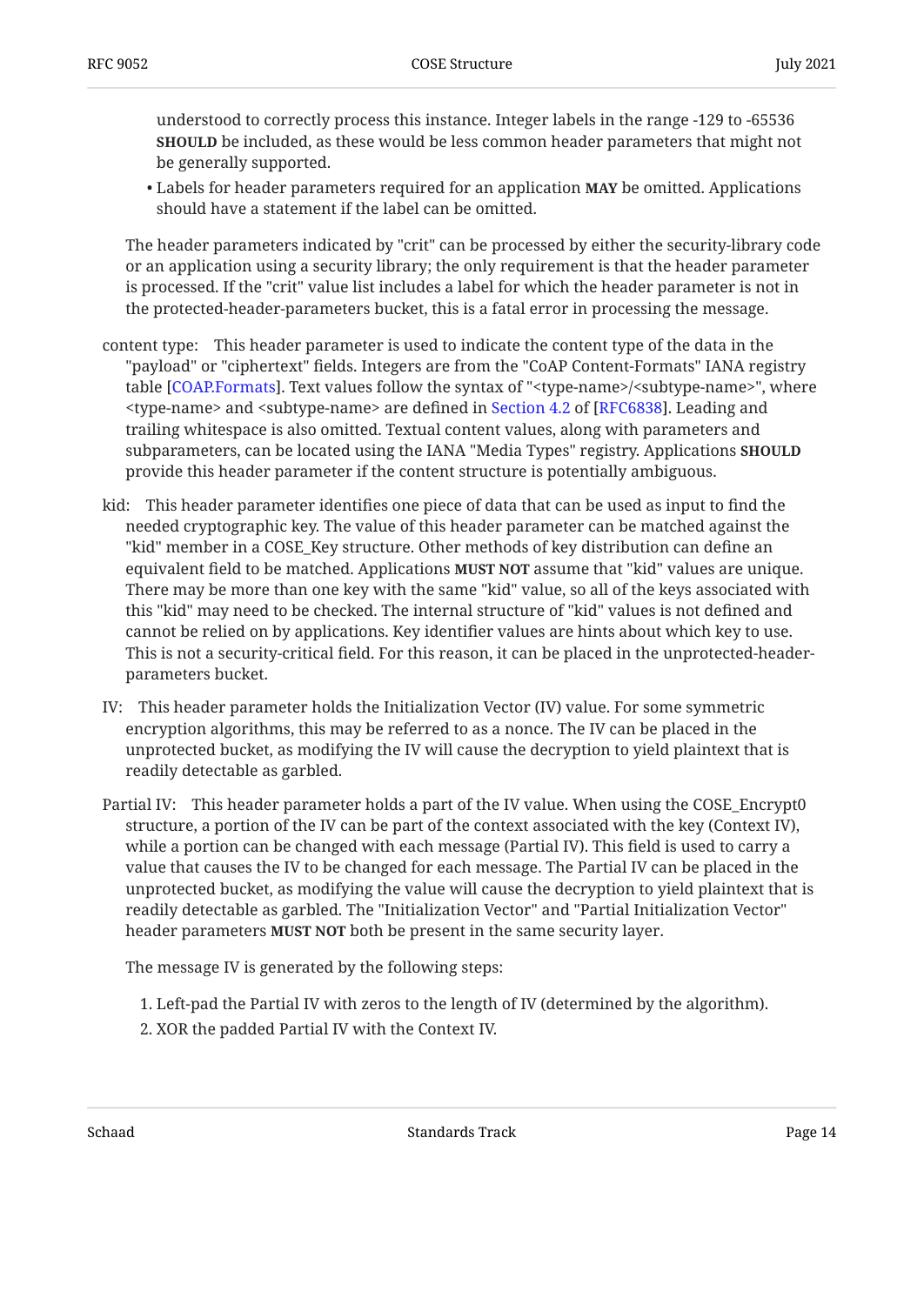<span id="page-14-2"></span>

| <b>Name</b>     | Label          | <b>Value</b><br><b>Type</b> | <b>Value Registry</b>                             | <b>Description</b>                             |
|-----------------|----------------|-----------------------------|---------------------------------------------------|------------------------------------------------|
| alg             | $\mathbf{1}$   | int / tstr                  | <b>COSE Algorithms registry</b>                   | Cryptographic algorithm to<br>use              |
| crit            | $\mathfrak{D}$ | [+ label]                   | <b>COSE Header Parameters</b><br>registry         | Critical header parameters<br>to be understood |
| content<br>type | 3              | tstr $\overline{ }$<br>uint | CoAP Content-Formats or<br>Media Types registries | Content type of the payload                    |
| kid             | 4              | hstr                        |                                                   | Key identifier                                 |
| IV              | 5              | bstr                        |                                                   | <b>Full Initialization Vector</b>              |
| Partial IV      | 6              | bstr                        |                                                   | Partial Initialization Vector                  |

*[Table 3](#page-14-2): [Common Header Parameters](#page-14-2)* 

The CDDL fragment that represents the set of header parameters defined in this section is given below. Each of the header parameters is tagged as optional, because they do not need to be in every map; header parameters required in specific maps are discussed above.

```
Generic_Headers = (
 ? 1 => int / tstr, ; algorithm identifier
 ? 2 => [+label], ; criticality
 ? 3 => tstr / int, ; content type
   ? 4 \Rightarrow \text{bstr}, ; key identifier
    ? 5 => bstr, ; IV
    ? 6 => bstr ; Partial IV
)
```
# <span id="page-14-0"></span>**[4. Signing Objects](#page-14-0)**

COSE supports two different signature structures. COSE\_Sign allows for one or more signatures to be applied to the same content. COSE\_Sign1 is restricted to a single signer. The structures cannot be converted between each other; as the signature computation includes a parameter identifying which structure is being used, the converted structure will fail signature validation.

## <span id="page-14-1"></span>**[4.1. Signing with One or More Signers](#page-14-1)**

The COSE\_Sign structure allows for one or more signatures to be applied to a message payload. Header parameters relating to the content and header parameters relating to the signature are carried along with the signature itself. These header parameters may be authenticated by the signature, or just be present. An example of a header parameter about the content is the content type header parameter. An example of a header parameter about the signature would be the algorithm and key used to create the signature.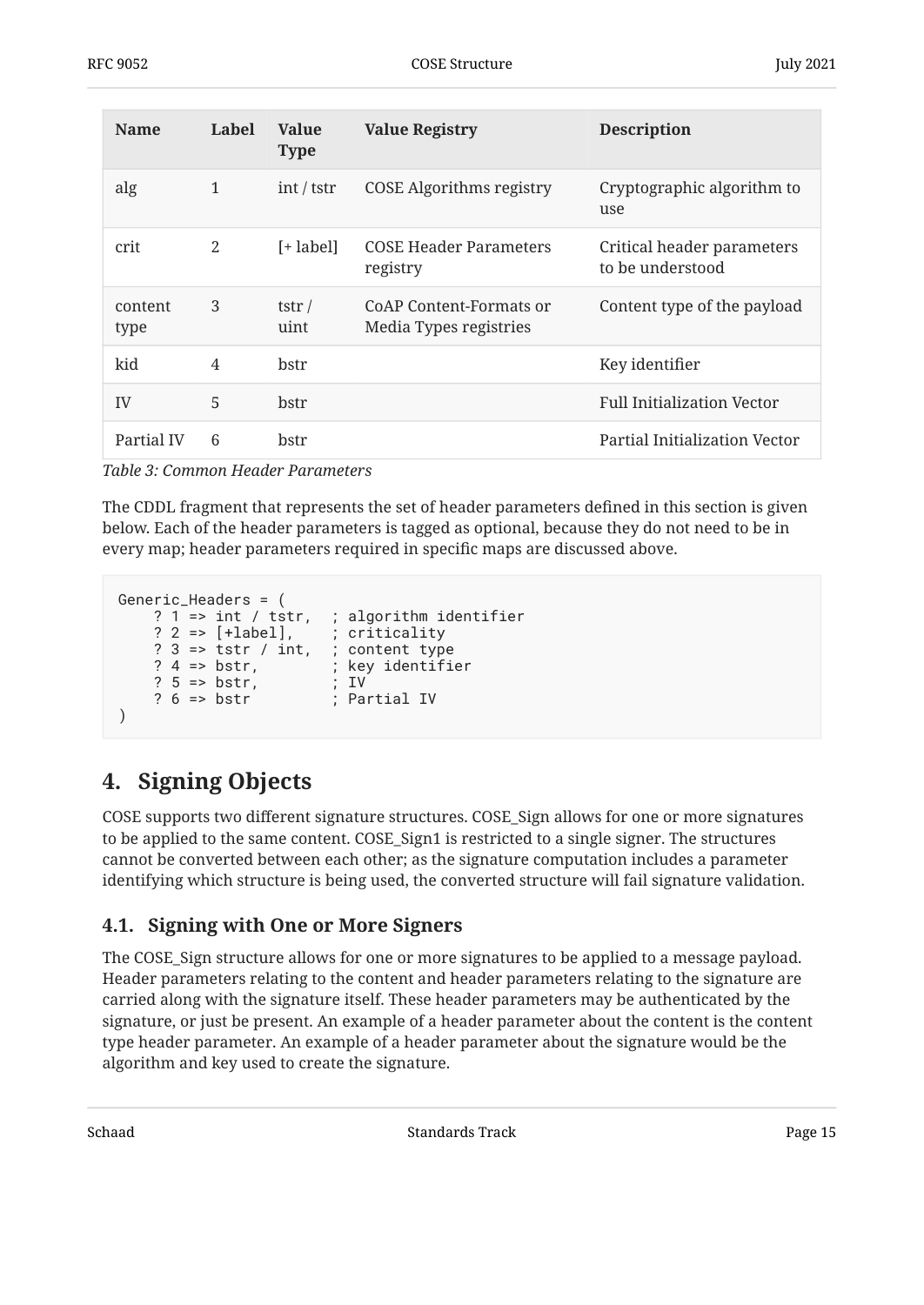#### RFC 5652 indicates that:

When more than one signature is present, the successful validation of one signature associated with a given signer is usually treated as a successful signature by that signer. However, there are some application environments where other rules are needed. An application that employs a rule other than one valid signature for each signer must specify those rules. Also, where simple matching of the signer identifier is not sufficient to determine whether the signatures were generated by the same signer, the application specification must describe how to determine which signatures were generated by the same signer. Support of different communities of recipients is the primary reason that signers choose to include more than one signature.

For example, the COSE\_Sign structure might include signatures generated with the Edwardscurve Digital Signature Algorithm (EdDSA) [RFC8032] and the Elliptic Curve Digital Signature Algorithm (ECDSA) [DSS]. This allows recipients to verify the signature associated with one algorithm or the other. More detailed information on multiple signature evaluations can be found in [RFC5752].

The signature structure can be encoded as either tagged or untagged, depending on the context it will be used in. A tagged COSE\_Sign structure is identified by the CBOR tag 98. The CDDL fragment that represents this is:

COSE\_Sign\_Tagged = #6.98(COSE\_Sign)

A COSE Signed Message is defined in two parts. The CBOR object that carries the body and information about the body is called the COSE\_Sign structure. The CBOR object that carries the signature and information about the signature is called the COSE\_Signature structure. Examples of COSE Signed Messages can be found in [Appendix C.1.](#page-50-0)

The COSE\_Sign structure is a CBOR array. The fields of the array, in order, are:

protected: This is as described in [Section 3](#page-10-0).

unprotected: This is as described in [Section 3.](#page-10-0)

payload: This field contains the serialized content to be signed. If the payload is not present in the message, the application is required to supply the payload separately. The payload is wrapped in a bstr to ensure that it is transported without changes. If the payload is transported separately ("detached content"), then a nil CBOR object is placed in this location, and it is the responsibility of the application to ensure that it will be transported without changes.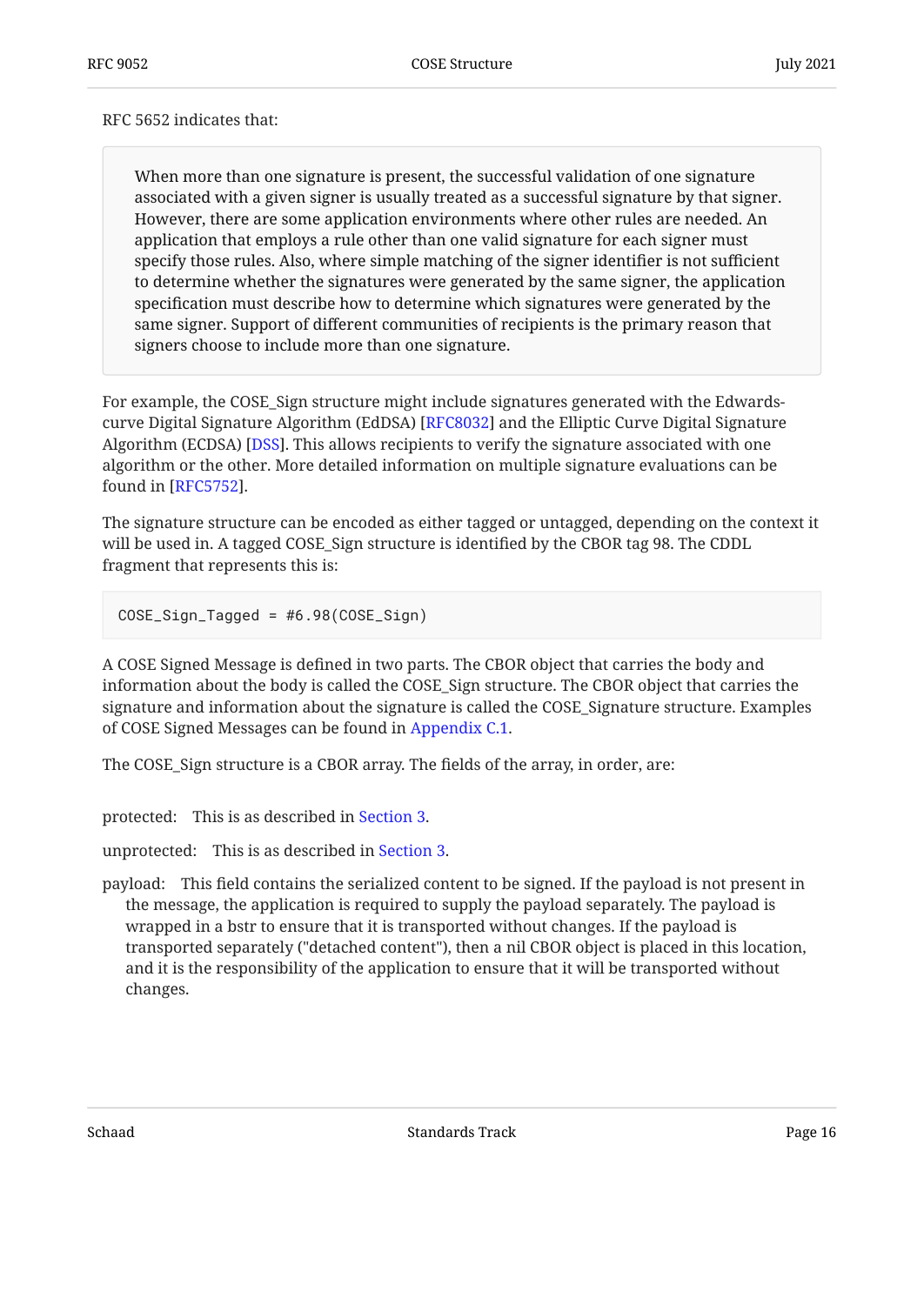Note: When a signature with a message recovery algorithm is used [\(Section 8.1](#page-30-1)), the maximum number of bytes that can be recovered is the length of the original payload. The size of the encoded payload is reduced by the number of bytes that will be recovered. If all of the bytes of the original payload are consumed, then the transmitted payload is encoded as a zero-length byte string rather than as being absent.

signatures: This field is an array of signatures. Each signature is represented as a COSE\_Signature structure.

The CDDL fragment that represents the above text for COSE\_Sign follows.

```
COSE_Sign = [
     Headers,
     payload : bstr / nil,
     signatures : [+ COSE_Signature]
]
```
The COSE\_Signature structure is a CBOR array. The fields of the array, in order, are:

protected: This is as described in [Section 3](#page-10-0).

unprotected: This is as described in [Section 3.](#page-10-0)

signature: This field contains the computed signature value. The type of the field is a bstr. Algorithms **MUST** specify padding if the signature value is not a multiple of 8 bits.

The CDDL fragment that represents the above text for COSE\_Signature follows.

```
COSE_Signature = [
     Headers,
     signature : bstr
]
```
### <span id="page-16-0"></span>**[4.2. Signing with One Signer](#page-16-0)**

The COSE\_Sign1 signature structure is used when only one signature is going to be placed on a message. The header parameters dealing with the content and the signature are placed in the same pair of buckets, rather than having the separation of COSE\_Sign.

The structure can be encoded as either tagged or untagged depending on the context it will be used in. A tagged COSE\_Sign1 structure is identified by the CBOR tag 18. The CDDL fragment that represents this is:

```
COSE_Sign1_Tagged = #6.18(COSE_Sign1)
```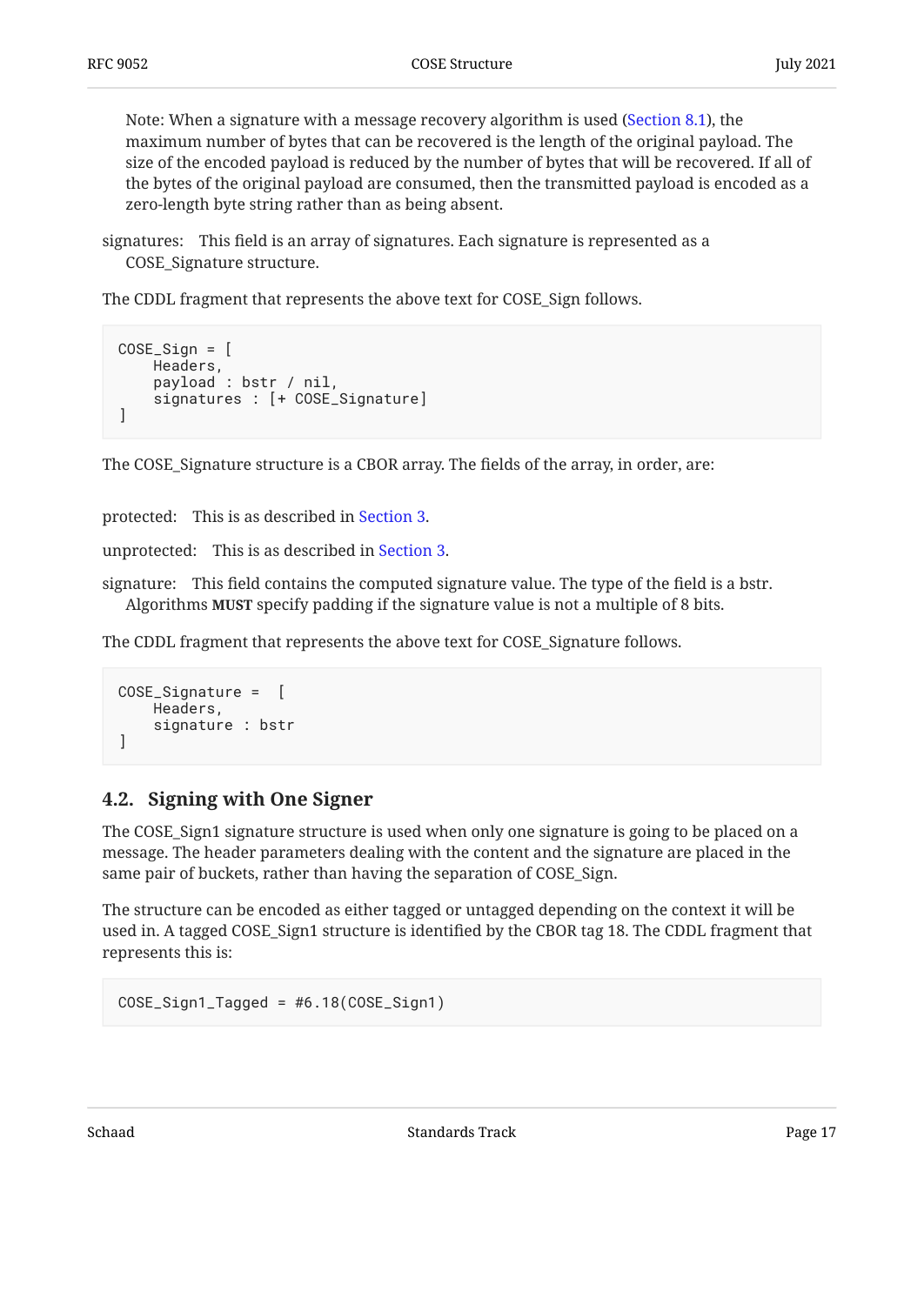The CBOR object that carries the body, the signature, and the information about the body and signature is called the COSE\_Sign1 structure. Examples of COSE\_Sign1 messages can be found in [Appendix C.2.](#page-53-0)

The COSE\_Sign1 structure is a CBOR array. The fields of the array, in order, are:

protected: This is as described in [Section 3](#page-10-0).

unprotected: This is as described in [Section 3.](#page-10-0)

payload: This is as described in [Section 4.1.](#page-14-1)

signature: This field contains the computed signature value. The type of the field is a bstr.

The CDDL fragment that represents the above text for COSE\_Sign1 follows.

```
COSE_Sign1 = Headers,
      payload : bstr / nil,
      signature : bstr
\mathbf{I}
```
## <span id="page-17-0"></span>**[4.3. Externally Supplied Data](#page-17-0)**

One of the features offered in the COSE document is the ability for applications to provide additional data that is to be authenticated but is not carried as part of the COSE object. The primary reason for supporting this can be seen by looking at the CoAP message structure [[RFC7252\]](#page-44-5), where the facility exists for options to be carried before the payload. Examples of data that can be placed in this location would be the CoAP code or CoAP options. If the data is in the headers of the CoAP message, then it is available for proxies to help in performing its operations. For example, the Accept option can be used by a proxy to determine if an appropriate value is in the proxy's cache. But the sender can cause a failure at the server if a proxy, or an attacker, changes the set of Accept values by including the field in the externally supplied data.

This document describes the process for using a byte array of externally supplied authenticated data; the method of constructing the byte array is a function of the application. Applications that use this feature need to define how the externally supplied authenticated data is to be constructed. Such a construction needs to take into account the following issues:

 $\bullet$  If multiple items are included, applications need to ensure that the same byte string cannot be produced if there are different inputs. This would occur by concatenating the text strings "AB" and "CDE" or by concatenating the text strings "ABC" and "DE". This is usually addressed by making fields a fixed width and/or encoding the length of the field as part of the output. Using options from CoAP [RFC7252] as an example, these fields use a TLV structure so they can be concatenated without any problems.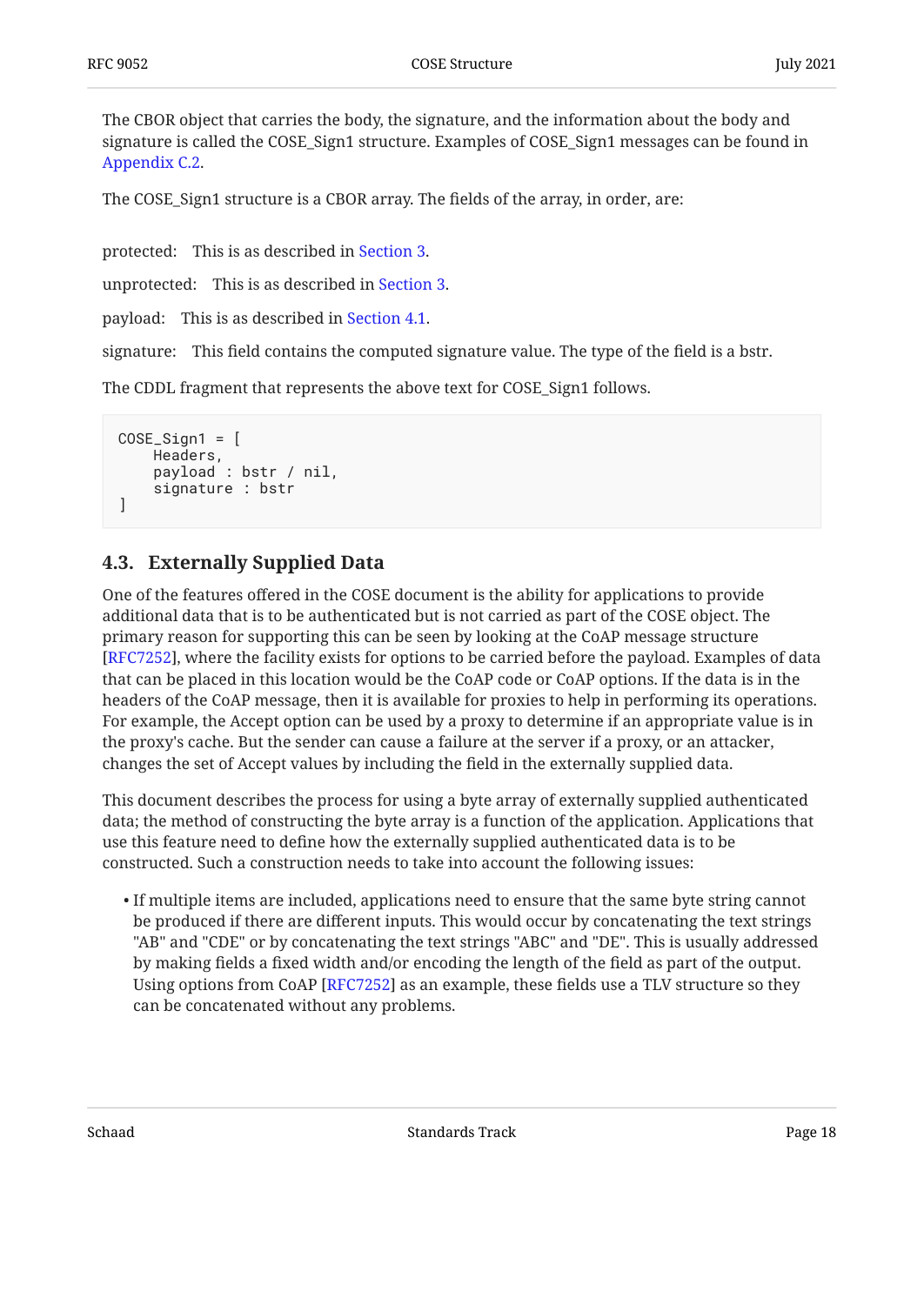- $\bullet$  If multiple items are included, an order for the items needs to be defined. Using options from CoAP as an example, an application could state that the fields are to be ordered by the option number.
- $\bullet$  Applications need to ensure that the byte string is going to be the same on both sides. Using options from CoAP might give a problem if the same relative numbering is kept. An intermediate node could insert or remove an option, changing how the relative numbering is done. An application would need to specify that the relative number must be re-encoded to be relative only to the options that are in the external data.

## <span id="page-18-0"></span>**[4.4. Signing and Veri](#page-18-0)fication Process**

In order to create a signature, a well-defined byte string is needed. The Sig\_structure is used to create the canonical form. This signing and verification process takes in the body information (COSE\_Sign or COSE\_Sign1), the signer information (COSE\_Signature), and the application data (external source). A Sig\_structure is a CBOR array. The fields of the Sig\_structure, in order, are:

A context text string identifying the context of the signature. The context text string is: 1.

"Signature" for signatures using the COSE\_Signature structure.

"Signature1" for signatures using the COSE\_Sign1 structure.

- 2. The protected attributes from the body structure, encoded in a bstr type. If there are no protected attributes, a zero-length byte string is used.
- 3. The protected attributes from the signer structure, encoded in a bstr type. If there are no protected attributes, a zero-length byte string is used. This field is omitted for the COSE\_Sign1 signature structure.
- 4. The externally supplied data from the application, encoded in a bstr type. If this field is not supplied, it defaults to a zero-length byte string. (See [Section 4.3](#page-17-0) for application guidance on constructing this field.)
- 5. The payload to be signed, encoded in a bstr type. The payload is placed here, independent of how it is transported.

The CDDL fragment that describes the above text is:

```
Sig_structure = [
     context : "Signature" / "Signature1",
     body_protected : empty_or_serialized_map,
     ? sign_protected : empty_or_serialized_map,
     external_aad : bstr,
     payload : bstr
]
```
How to compute a signature:

- 1. Create a Sig\_structure and populate it with the appropriate fields.
- 2. Create the value ToBeSigned by encoding the Sig\_structure to a byte string, using the encoding described in [Section 9](#page-36-0).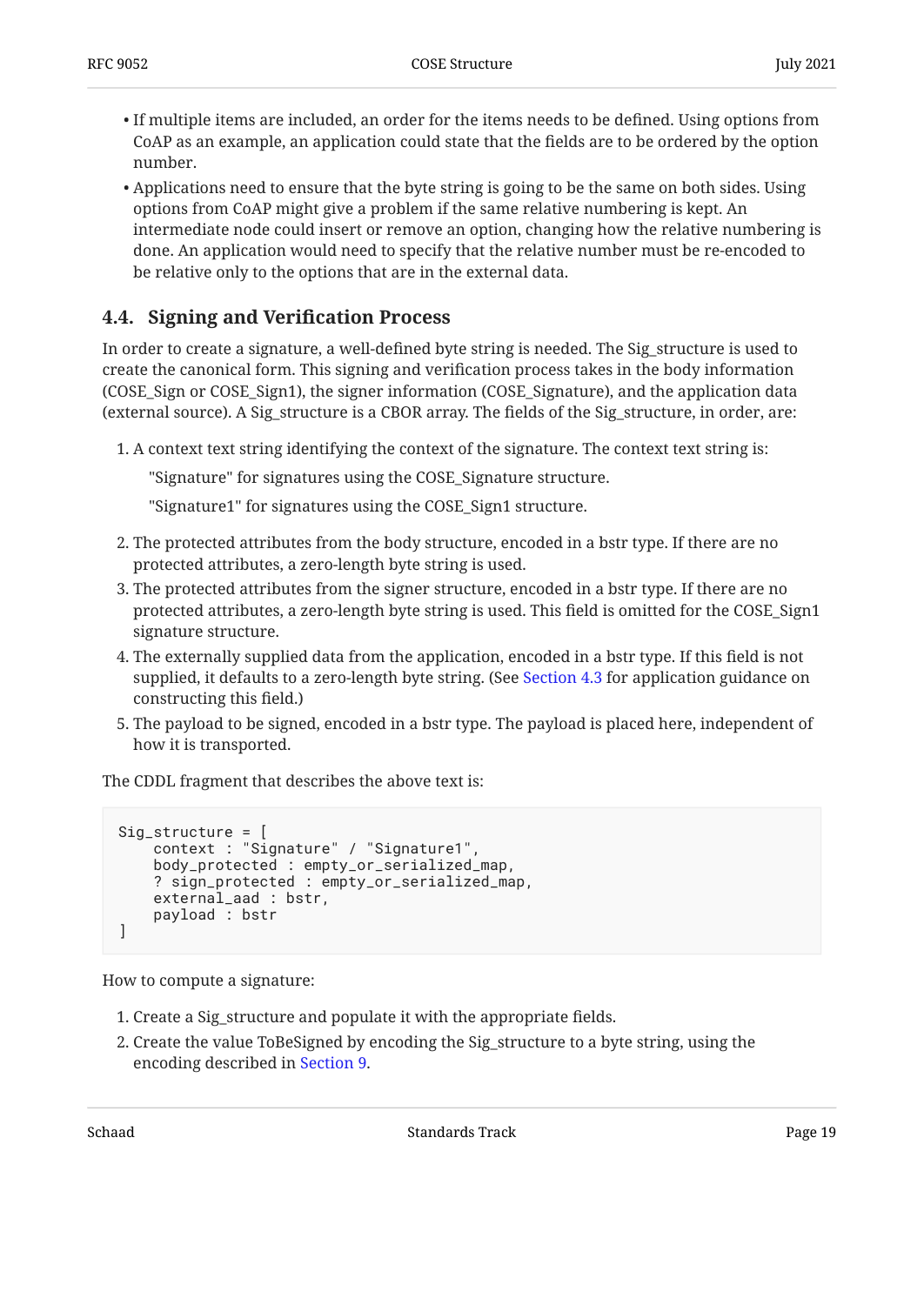- 3. Call the signature creation algorithm, passing in K (the key to sign with), alg (the algorithm to sign with), and ToBeSigned (the value to sign).
- Place the resulting signature value in the correct location. This is the "signature" field of the 4. COSE\_Signature or COSE\_Sign1 structure.

The steps for verifying a signature are:

- 1. Create a Sig\_structure and populate it with the appropriate fields.
- 2. Create the value ToBeSigned by encoding the Sig\_structure to a byte string, using the encoding described in [Section 9](#page-36-0).
- 3. Call the signature verification algorithm, passing in K (the key to verify with), alg (the algorithm used to sign with), ToBeSigned (the value to sign), and sig (the signature to be verified).

In addition to performing the signature verification, the application performs the appropriate checks to ensure that the key is correctly paired with the signing identity and that the signing identity is authorized before performing actions.

# <span id="page-19-0"></span>**[5. Encryption Objects](#page-19-0)**

COSE supports two different encryption structures. COSE\_Encrypt0 is used when a recipient structure is not needed because the key to be used is known implicitly. COSE\_Encrypt is used the rest of the time. This includes cases where there are multiple recipients or a recipient algorithm other than direct (i.e., preshared secret) is used.

## <span id="page-19-1"></span>**[5.1. Enveloped COSE Structure](#page-19-1)**

The enveloped structure allows for one or more recipients of a message. There are provisions for header parameters about the content and header parameters about the recipient information to be carried in the message. The protected header parameters associated with the content are authenticated by the content encryption algorithm. The protected header parameters associated with the recipient are authenticated by the recipient algorithm (when the algorithm supports it). Examples of header parameters about the content are the type of the content and the content encryption algorithm. Examples of header parameters about the recipient are the recipient's key identifier and the recipient's encryption algorithm.

The same techniques and nearly the same structure are used for encrypting both the plaintext and the keys. This is different from the approach used by both "Cryptographic Message Syntax (CMS)" [\[RFC5652](#page-44-4)] and "JSON Web Encryption (JWE)" [RFC7516], where different structures are used for the content layer and the recipient layer. Two structures are defined: COSE\_Encrypt to hold the encrypted content and COSE\_recipient to hold the encrypted keys for recipients. Examples of encrypted messages can be found in [Appendix C.3.](#page-54-0)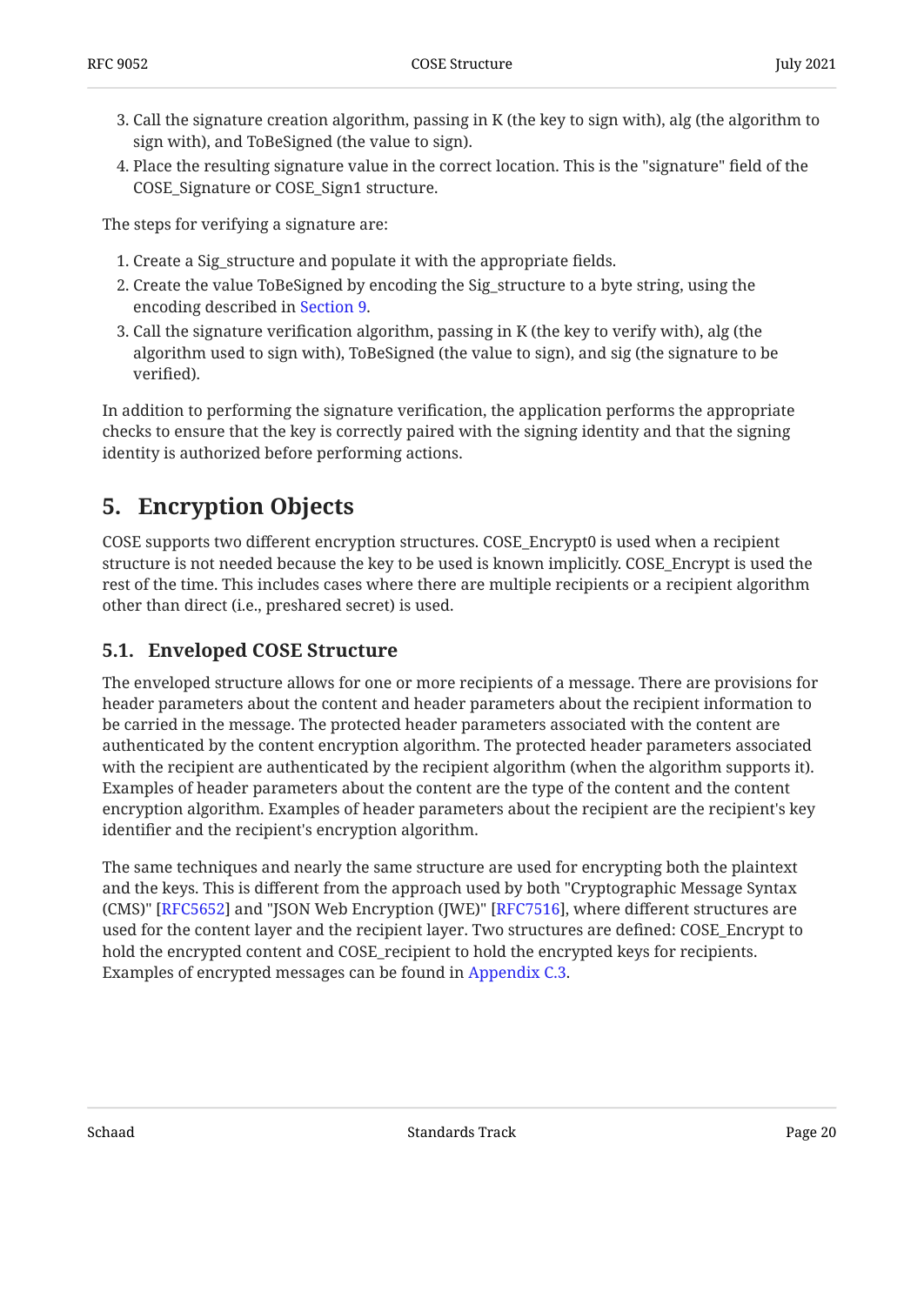The COSE\_Encrypt structure can be encoded as either tagged or untagged, depending on the context it will be used in. A tagged COSE\_Encrypt structure is identified by the CBOR tag 96. The CDDL fragment that represents this is:

COSE\_Encrypt\_Tagged = #6.96(COSE\_Encrypt)

The COSE\_Encrypt structure is a CBOR array. The fields of the array, in order, are:

protected: This is as described in [Section 3](#page-10-0).

unprotected: This is as described in [Section 3.](#page-10-0)

- ciphertext: This field contains the ciphertext, encoded as a bstr. If the ciphertext is to be transported independently of the control information about the encryption process (i.e., detached content), then the field is encoded as a nil value.
- recipients: This field contains an array of recipient information structures. The type for the recipient information structure is a COSE\_recipient.

The CDDL fragment that corresponds to the above text is:

```
COSE_Encrypt = [
     Headers,
     ciphertext : bstr / nil,
     recipients : [+COSE_recipient]
]
```
The COSE\_recipient structure is a CBOR array. The fields of the array, in order, are:

protected: This is as described in [Section 3](#page-10-0).

unprotected: This is as described in [Section 3.](#page-10-0)

- ciphertext: This field contains the encrypted key, encoded as a bstr. All encoded keys are symmetric keys; the binary value of the key is the content. If there is not an encrypted key, then this field is encoded as a nil value.
- recipients: This field contains an array of recipient information structures. The type for the recipient information structure is a COSE\_recipient (an example of this can be found in [Appendix B](#page-48-0)). If there are no recipient information structures, this element is absent.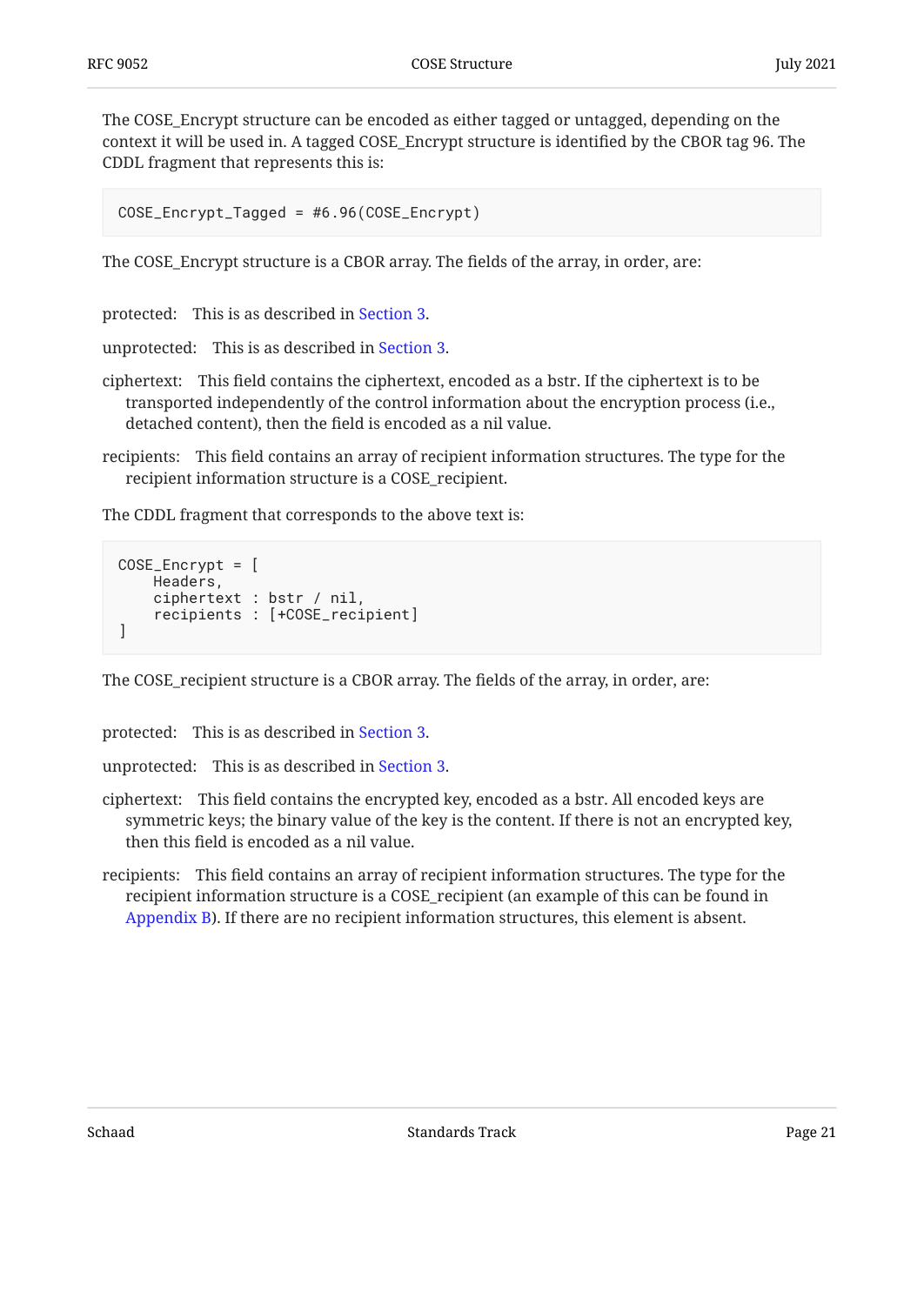The CDDL fragment that corresponds to the above text for COSE\_recipient is:

```
COSE_recipient = [
    Headers,
     ciphertext : bstr / nil,
     ? recipients : [+COSE_recipient]
]
```
#### <span id="page-21-0"></span>**[5.1.1. Content Key Distribution Methods](#page-21-0)**

An encrypted message consists of an encrypted content and an encrypted CEK for one or more recipients. The CEK is encrypted for each recipient, using a key specific to that recipient. The details of this encryption depend on which class the recipient algorithm falls into. Specific details on each of the classes can be found in [Section 8.5.](#page-33-1) A short summary of the five content key distribution methods is:

- direct: The CEK is the same as the identified previously distributed symmetric key or is derived from a previously distributed secret. No CEK is transported in the message.
- symmetric key-encryption keys (KEKs): The CEK is encrypted using a previously distributed symmetric KEK. Also known as key wrap.
- key agreement: The recipient's public key and a sender's private key are used to generate a pairwise secret, a Key Derivation Function (KDF) is applied to derive a key, and then the CEK is either the derived key or encrypted by the derived key.

key transport: The CEK is encrypted with the recipient's public key.

passwords: The CEK is encrypted in a KEK that is derived from a password. As of when this document was published, no password algorithms have been defined.

### <span id="page-21-1"></span>**[5.2. Single Recipient Encrypted](#page-21-1)**

The COSE\_Encrypt0 encrypted structure does not have the ability to specify recipients of the message. The structure assumes that the recipient of the object will already know the identity of the key to be used in order to decrypt the message. If a key needs to be identified to the recipient, the enveloped structure ought to be used.

Examples of encrypted messages can be found in [Appendix C.3.](#page-54-0)

The COSE\_Encrypt0 structure can be encoded as either tagged or untagged, depending on the context it will be used in. A tagged COSE\_Encrypt0 structure is identified by the CBOR tag 16. The CDDL fragment that represents this is:

```
COSE_Encrypt0_Tagged = #6.16(COSE_Encrypt0)
```
The COSE\_Encrypt0 structure is a CBOR array. The fields of the array, in order, are: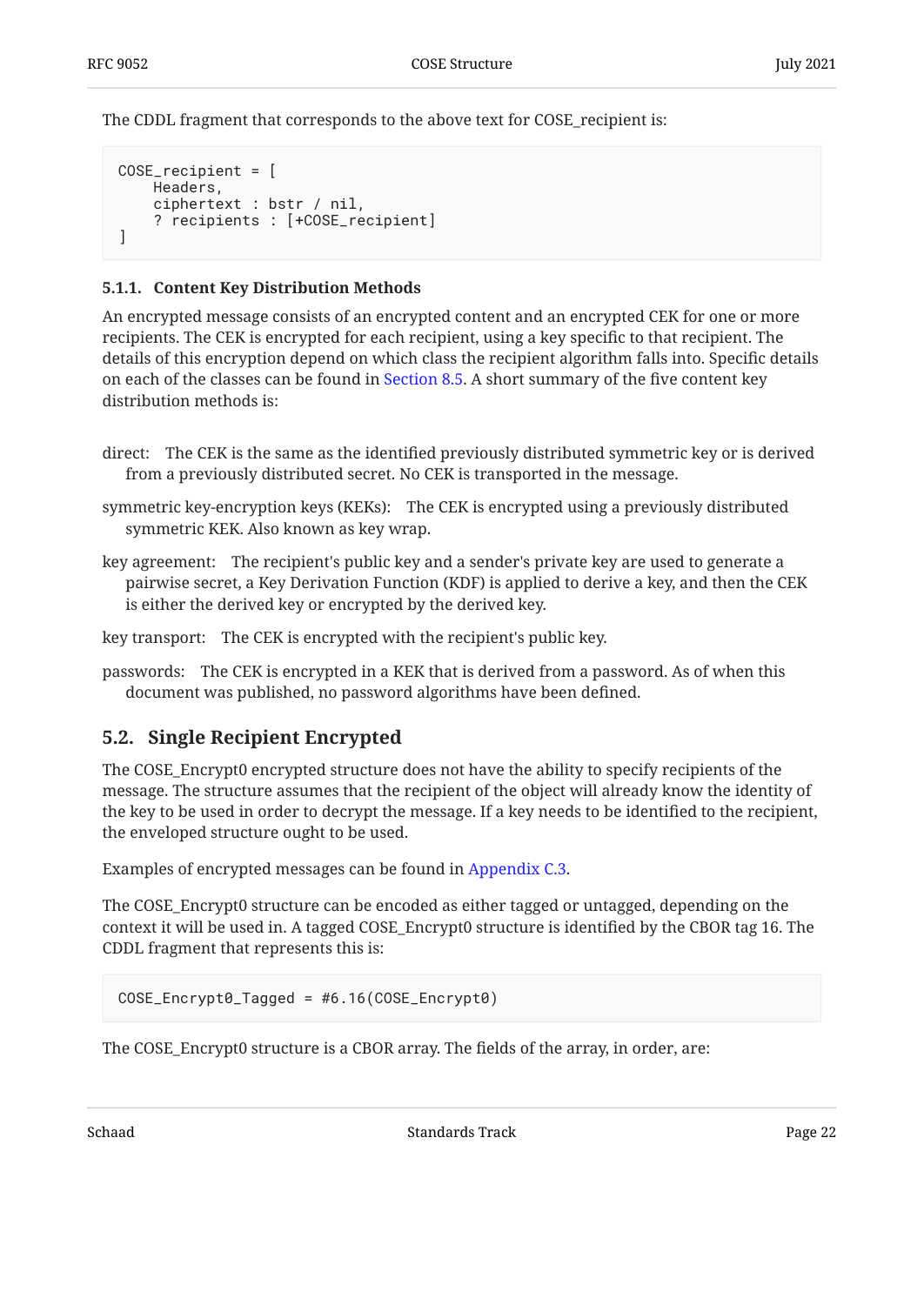protected: This is as described in [Section 3](#page-10-0).

unprotected: This is as described in [Section 3.](#page-10-0)

ciphertext: This is as described in [Section 5.1.](#page-19-1)

The CDDL fragment for COSE\_Encrypt0 that corresponds to the above text is:

```
COSE_{\_Encrypt0} = \lceil Headers,
      ciphertext : bstr / nil,
]
```
## <span id="page-22-0"></span>**[5.3. How to Encrypt and Decrypt for AEAD Algorithms](#page-22-0)**

The encryption algorithm for AEAD algorithms is fairly simple. The first step is to create a consistent byte string for the authenticated data structure. For this purpose, we use an Enc\_structure. The Enc\_structure is a CBOR array. The fields of the Enc\_structure, in order, are:

A context text string identifying the context of the authenticated data structure. The context 1. text string is:

"Encrypt0" for the content encryption of a COSE\_Encrypt0 data structure.

"Encrypt" for the first layer of a COSE\_Encrypt data structure (i.e., for content encryption).

"Enc\_Recipient" for a recipient encoding to be placed in a COSE\_Encrypt data structure.

"Mac\_Recipient" for a recipient encoding to be placed in a MACed message structure.

"Rec\_Recipient" for a recipient encoding to be placed in a recipient structure.

- 2. The protected attributes from the body structure, encoded in a bstr type. If there are no protected attributes, a zero-length byte string is used.
- 3. The externally supplied data from the application encoded in a bstr type. If this field is not supplied, it defaults to a zero-length byte string. (See [Section 4.3](#page-17-0) for application guidance on constructing this field.)

The CDDL fragment that describes the above text is:

```
Enc_structure = [
 context : "Encrypt" / "Encrypt0" / "Enc_Recipient" /
 "Mac_Recipient" / "Rec_Recipient",
     protected : empty_or_serialized_map,
     external_aad : bstr
]
```
How to encrypt a message:

1. Create an Enc\_structure and populate it with the appropriate fields.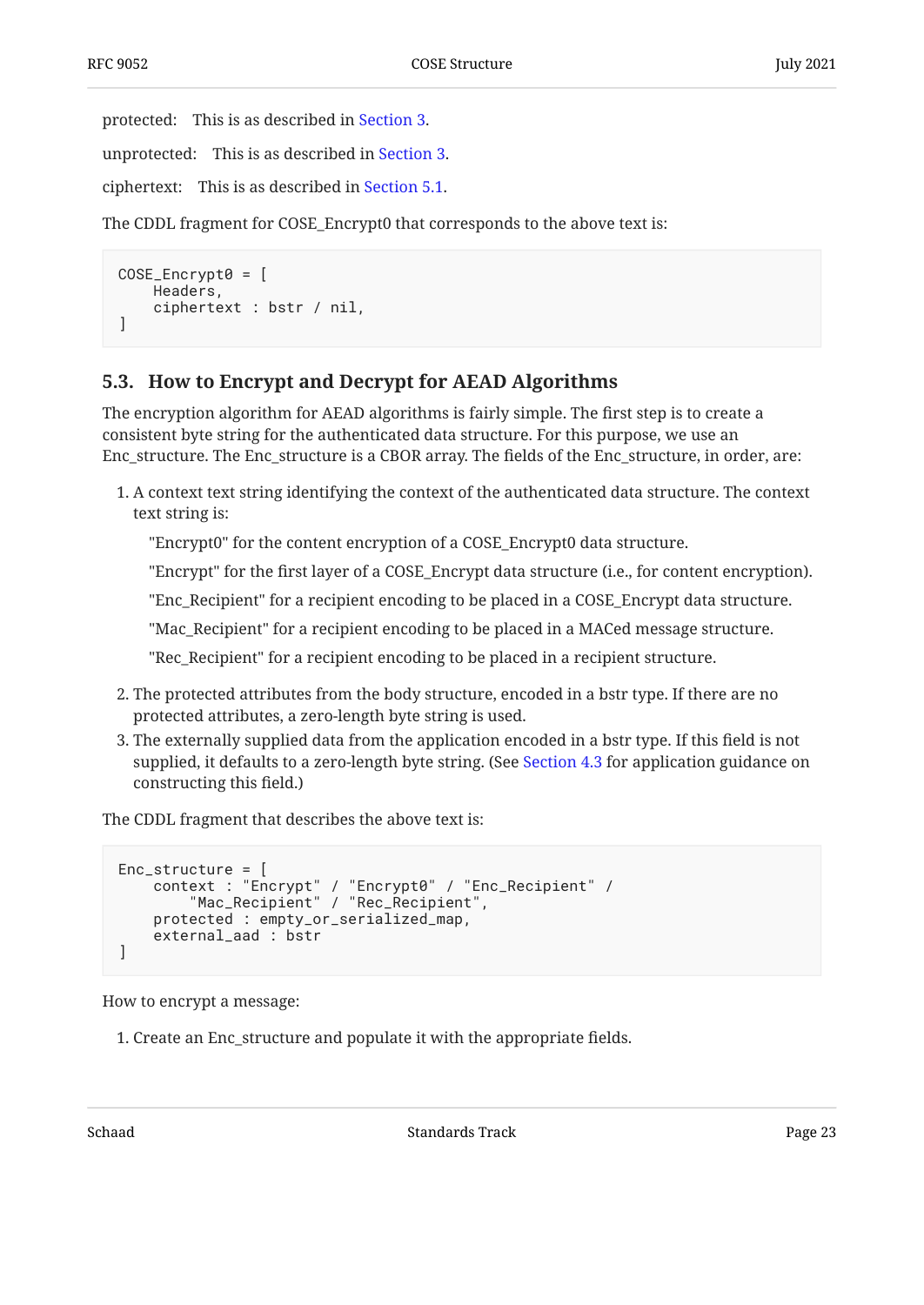- Encode the Enc\_structure to a byte string (Additional Authenticated Data (AAD)), using the 2. encoding described in [Section 9](#page-36-0).
- 3. Determine the encryption key (K). This step is dependent on the class of recipient algorithm being used. For:

No Recipients: The key to be used is determined by the algorithm and key at the current layer. Examples are key transport keys [\(Section 8.5.3](#page-34-1)), key wrap keys ([Section 8.5.2\)](#page-34-0), and preshared secrets.

Direct Encryption and Direct Key Agreement: The key is determined by the key and algorithm in the recipient structure. The encryption algorithm and size of the key to be used are inputs into the KDF used for the recipient. (For direct, the KDF can be thought of as the identity operation.) Examples of these algorithms are found in Sections [6.1.2](https://www.rfc-editor.org/rfc/rfc9053#section-6.1.2) and [6.3](https://www.rfc-editor.org/rfc/rfc9053#section-6.3) of [RFC9053].

Other: The key is randomly or pseudorandomly generated.

- Call the encryption algorithm with K (the encryption key), P (the plaintext), and AAD. Place 4. the returned ciphertext into the "ciphertext" field of the structure.
- For recipients of the message, recursively perform the encryption algorithm for that 5. recipient, using K (the encryption key) as the plaintext.

How to decrypt a message:

- 1. Create an Enc\_structure and populate it with the appropriate fields.
- Encode the Enc\_structure to a byte string (AAD), using the encoding described in [Section 9.](#page-36-0) 2.
- 3. Determine the decryption key. This step is dependent on the class of recipient algorithm being used. For:
	- No Recipients: The key to be used is determined by the algorithm and key at the current layer. Examples are key transport keys [\(Section 8.5.3](#page-34-1)), key wrap keys ([Section 8.5.2\)](#page-34-0), and preshared secrets.
	- Direct Encryption and Direct Key Agreement: The key is determined by the key and algorithm in the recipient structure. The encryption algorithm and size of the key to be used are inputs into the KDF used for the recipient. (For direct, the KDF can be thought of as the identity operation.)
	- Other: The key is determined by decoding and decrypting one of the recipient structures.
- <span id="page-23-0"></span>4. Call the decryption algorithm with K (the decryption key to use), C (the ciphertext), and AAD.  $\,$

### **[5.4. How to Encrypt and Decrypt for AE Algorithms](#page-23-0)**

How to encrypt a message:

- 1. Verify that the "protected" field is empty.
- Verify that there was no external additional authenticated data supplied for this operation. 2.
- 3. Determine the encryption key. This step is dependent on the class of recipient algorithm being used. For: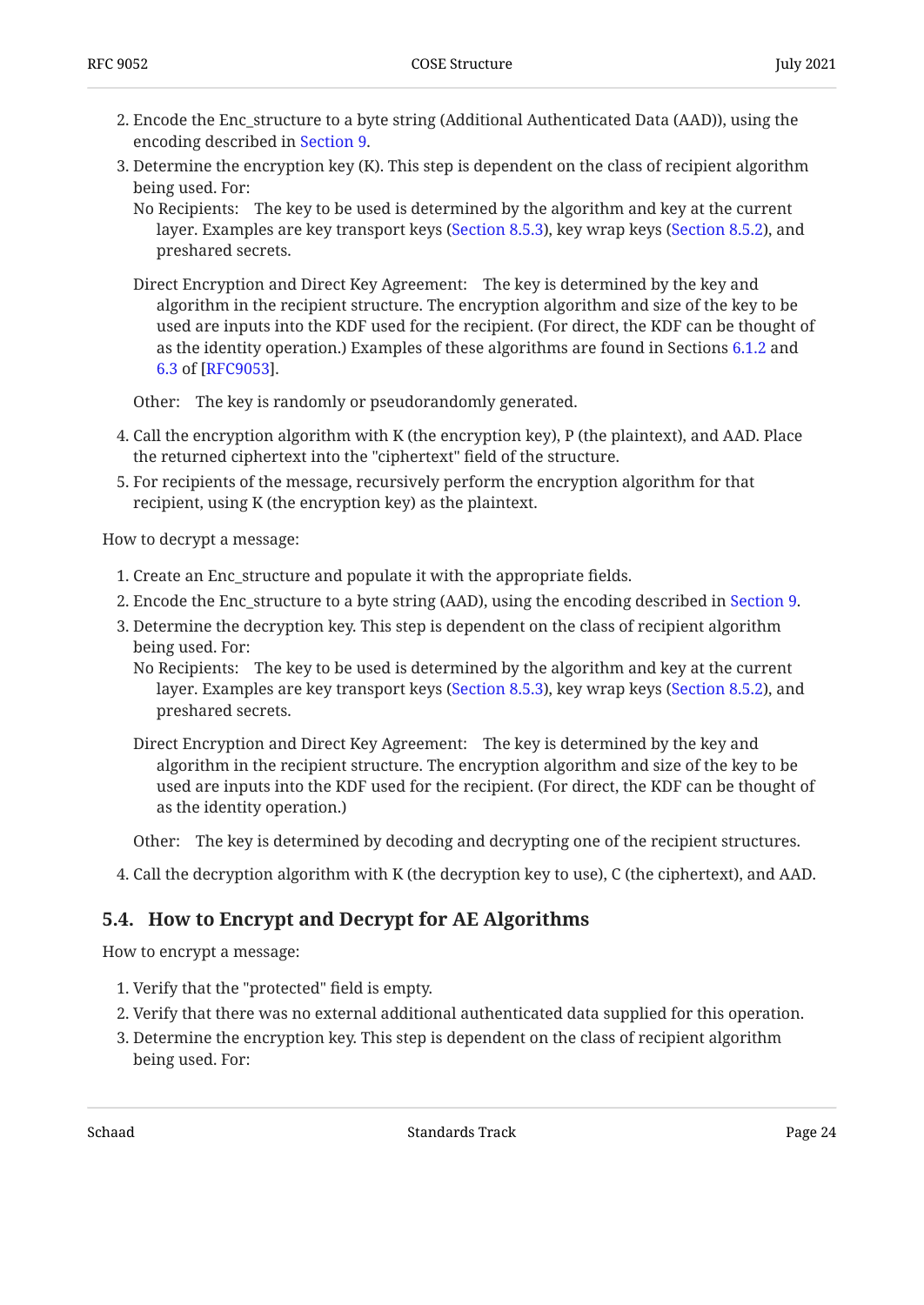- No Recipients: The key to be used is determined by the algorithm and key at the current layer. Examples are key transport keys [\(Section 8.5.3](#page-34-1)), key wrap keys ([Section 8.5.2\)](#page-34-0), and preshared secrets.
- Direct Encryption and Direct Key Agreement: The key is determined by the key and algorithm in the recipient structure. The encryption algorithm and size of the key to be used are inputs into the KDF used for the recipient. (For direct, the KDF can be thought of as the identity operation.) Examples of these algorithms are found in Sections [6.1.2](https://www.rfc-editor.org/rfc/rfc9053#section-6.1.2) and [6.3](https://www.rfc-editor.org/rfc/rfc9053#section-6.3) of [RFC9053].

Other: The key is randomly generated.

- Call the encryption algorithm with K (the encryption key to use) and P (the plaintext). Place 4. the returned ciphertext into the "ciphertext" field of the structure.
- For recipients of the message, recursively perform the encryption algorithm for that 5. recipient, using K (the encryption key) as the plaintext.

How to decrypt a message:

- 1. Verify that the "protected" field is empty.
- Verify that there was no external additional authenticated data supplied for this operation. 2.
- 3. Determine the decryption key. This step is dependent on the class of recipient algorithm being used. For:
	- No Recipients: The key to be used is determined by the algorithm and key at the current layer. Examples are key transport keys [\(Section 8.5.3](#page-34-1)), key wrap keys ([Section 8.5.2\)](#page-34-0), and preshared secrets.
	- Direct Encryption and Direct Key Agreement: The key is determined by the key and algorithm in the recipient structure. The encryption algorithm and size of the key to be used are inputs into the KDF used for the recipient. (For direct, the KDF can be thought of as the identity operation.) Examples of these algorithms are found in Sections [6.1.2](https://www.rfc-editor.org/rfc/rfc9053#section-6.1.2) and [6.3](https://www.rfc-editor.org/rfc/rfc9053#section-6.3) of [[RFC9053\]](#page-42-4).

Other: The key is determined by decoding and decrypting one of the recipient structures.

<span id="page-24-0"></span>4. Call the decryption algorithm with K (the decryption key to use) and C (the ciphertext).  $\,$ 

# **[6. MAC Objects](#page-24-0)**

COSE supports two different MAC structures. COSE\_MAC0 is used when a recipient structure is not needed because the key to be used is implicitly known. COSE\_MAC is used for all other cases. These include a requirement for multiple recipients, the key being unknown, or a recipient algorithm other than direct.

In this section, we describe the structure and methods to be used when doing MAC authentication in COSE. This document allows for the use of all of the same classes of recipient algorithms as are allowed for encryption.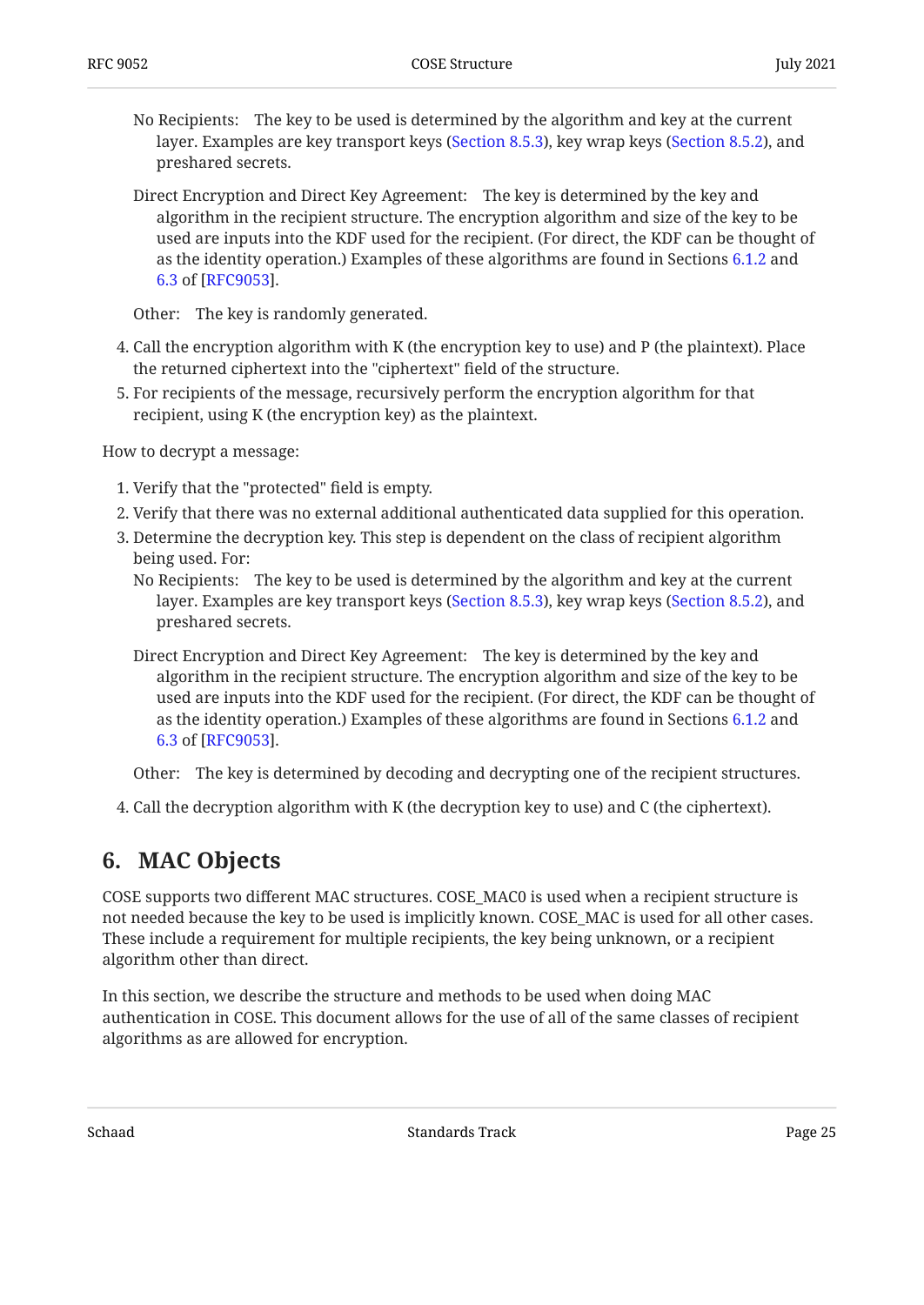There are two modes in which MAC operations can be used. The first is just a check that the content has not been changed since the MAC was computed. Any class of recipient algorithm can be used for this purpose. The second mode is to both check that the content has not been changed since the MAC was computed and use the recipient algorithm to verify who sent it. The classes of recipient algorithms that support this are those that use a preshared secret or do staticstatic (SS) key agreement (without the key wrap step). In both of these cases, the entity that created and sent the message MAC can be validated. (This knowledge of the sender assumes that there are only two parties involved and that you did not send the message to yourself.) The origination property can be obtained with both of the MAC message structures.

## <span id="page-25-0"></span>**[6.1. MACed Message with Recipients](#page-25-0)**

A multiple-recipient MACed message uses two structures: the COSE\_Mac structure defined in this section for carrying the body and the COSE\_recipient structure [\(Section 5.1](#page-19-1)) to hold the key used for the MAC computation. Examples of MACed messages can be found in [Appendix C.5.](#page-57-1)

The MAC structure can be encoded as either tagged or untagged depending on the context it will be used in. A tagged COSE\_Mac structure is identified by the CBOR tag 97. The CDDL fragment that represents this is:

COSE\_Mac\_Tagged = #6.97(COSE\_Mac)

The COSE\_Mac structure is a CBOR array. The fields of the array, in order, are:

protected: This is as described in [Section 3](#page-10-0).

unprotected: This is as described in [Section 3.](#page-10-0)

payload: This field contains the serialized content to be MACed. If the payload is not present in the message, the application is required to supply the payload separately. The payload is wrapped in a bstr to ensure that it is transported without changes. If the payload is transported separately (i.e., detached content), then a nil CBOR value is placed in this location, and it is the responsibility of the application to ensure that it will be transported without changes.

tag: This field contains the MAC value.

recipients: This is as described in [Section 5.1](#page-19-1).

The CDDL fragment that represents the above text for COSE\_Mac follows.

```
COSE_Mac = Headers,
    payload : bstr / nil,
    tag : bstr,
    recipients :[+COSE_recipient]
]
```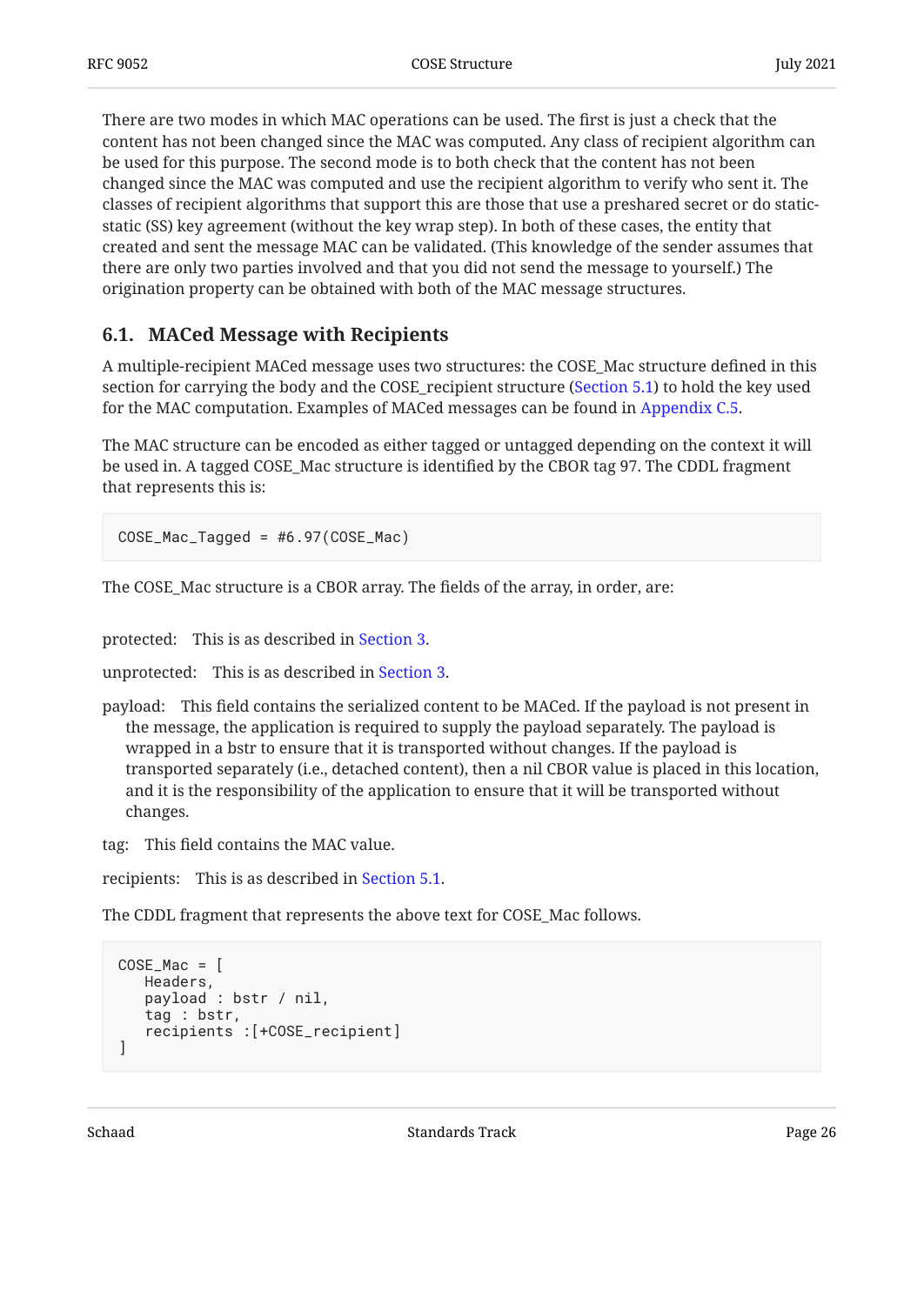## <span id="page-26-0"></span>**[6.2. MACed Messages with Implicit Key](#page-26-0)**

In this section, we describe the structure and methods to be used when doing MAC authentication for those cases where the recipient is implicitly known.

The MACed message uses the COSE\_Mac0 structure defined in this section for carrying the body. Examples of MACed messages with an implicit key can be found in [Appendix C.6](#page-61-0).

The MAC structure can be encoded as either tagged or untagged, depending on the context it will be used in. A tagged COSE\_Mac0 structure is identified by the CBOR tag 17. The CDDL fragment that represents this is:

```
COSE_Mac0_Tagged = #6.17(COSE_Mac0)
```
The COSE\_Mac0 structure is a CBOR array. The fields of the array, in order, are:

protected: This is as described in [Section 3](#page-10-0).

unprotected: This is as described in [Section 3.](#page-10-0)

payload: This is as described in [Section 6.1.](#page-25-0)

tag: This field contains the MAC value.

The CDDL fragment that corresponds to the above text is:

```
COSE_Mac0 = Headers,
    payload : bstr / nil,
    tag : bstr,
]
```
## <span id="page-26-1"></span>**[6.3. How to Compute and Verify a MAC](#page-26-1)**

In order to get a consistent encoding of the data to be authenticated, the MAC\_structure is used to have a canonical form. The MAC\_structure is a CBOR array. The fields of the MAC\_structure, in order, are:

- A context text string that identifies the structure that is being encoded. This context text 1. string is "MAC" for the COSE\_Mac structure. This context text string is "MAC0" for the COSE\_Mac0 structure.
- 2. The protected attributes from the COSE\_MAC structure. If there are no protected attributes, a zero-length bstr is used.
- 3. The externally supplied data from the application, encoded as a bstr type. If this field is not supplied, it defaults to a zero-length byte string. (See [Section 4.3](#page-17-0) for application guidance on constructing this field.)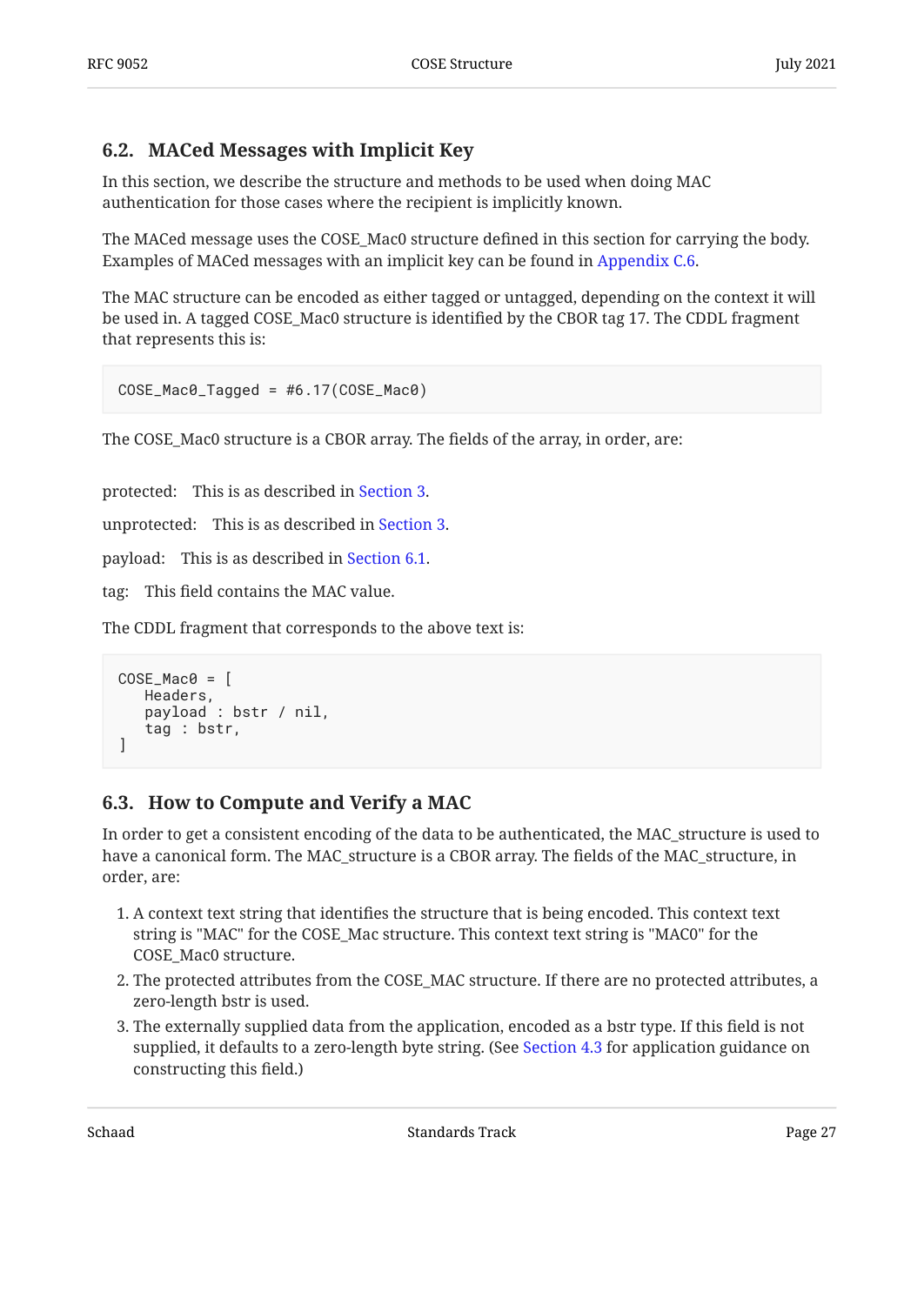4. The payload to be MACed, encoded in a bstr type. The payload is placed here, independent of how it is transported.

The CDDL fragment that corresponds to the above text is:

```
MAC_structure = [
      context : "MAC" / "MAC0",
      protected : empty_or_serialized_map,
     external aad : bstr,
      payload : bstr
]
```
The steps to compute a MAC are:

- 1. Create a MAC\_structure and populate it with the appropriate fields.
- 2. Create the value ToBeMaced by encoding the MAC\_structure to a byte string, using the encoding described in [Section 9](#page-36-0).
- 3. Call the MAC creation algorithm, passing in K (the key to use), alg (the algorithm to MAC  $\,$ with), and ToBeMaced (the value to compute the MAC on).
- Place the resulting MAC in the "tag" field of the COSE\_Mac or COSE\_Mac0 structure. 4.
- For COSE\_Mac structures, encrypt and encode the MAC key for each recipient of the message. 5.

The steps to verify a MAC are:

- 1. Create a MAC\_structure and populate it with the appropriate fields.
- 2. Create the value ToBeMaced by encoding the MAC\_structure to a byte string, using the encoding described in [Section 9](#page-36-0).
- 3. For COSE\_Mac structures, obtain the cryptographic key from one of the recipients of the message.
- 4. Call the MAC creation algorithm, passing in K (the key to use), alg (the algorithm to MAC with), and ToBeMaced (the value to compute the MAC on).
- <span id="page-27-0"></span>5. Compare the MAC value to the "tag" field of the COSE\_Mac or COSE\_Mac0 structure.

# **[7. Key Objects](#page-27-0)**

A COSE Key structure is built on a CBOR map. The set of common parameters that can appear in a COSE Key can be found in the IANA "COSE Key Common Parameters" registry ([Section 11.2\)](#page-37-2). Additional parameters defined for specific key types can be found in the IANA "COSE Key Type Parameters" registry [COSE.KeyTypes].

A COSE Key Set uses a CBOR array object as its underlying type. The values of the array elements are COSE Keys. A COSE Key Set **MUST** have at least one element in the array. Examples of COSE Key Sets can be found in [Appendix C.7.](#page-62-0)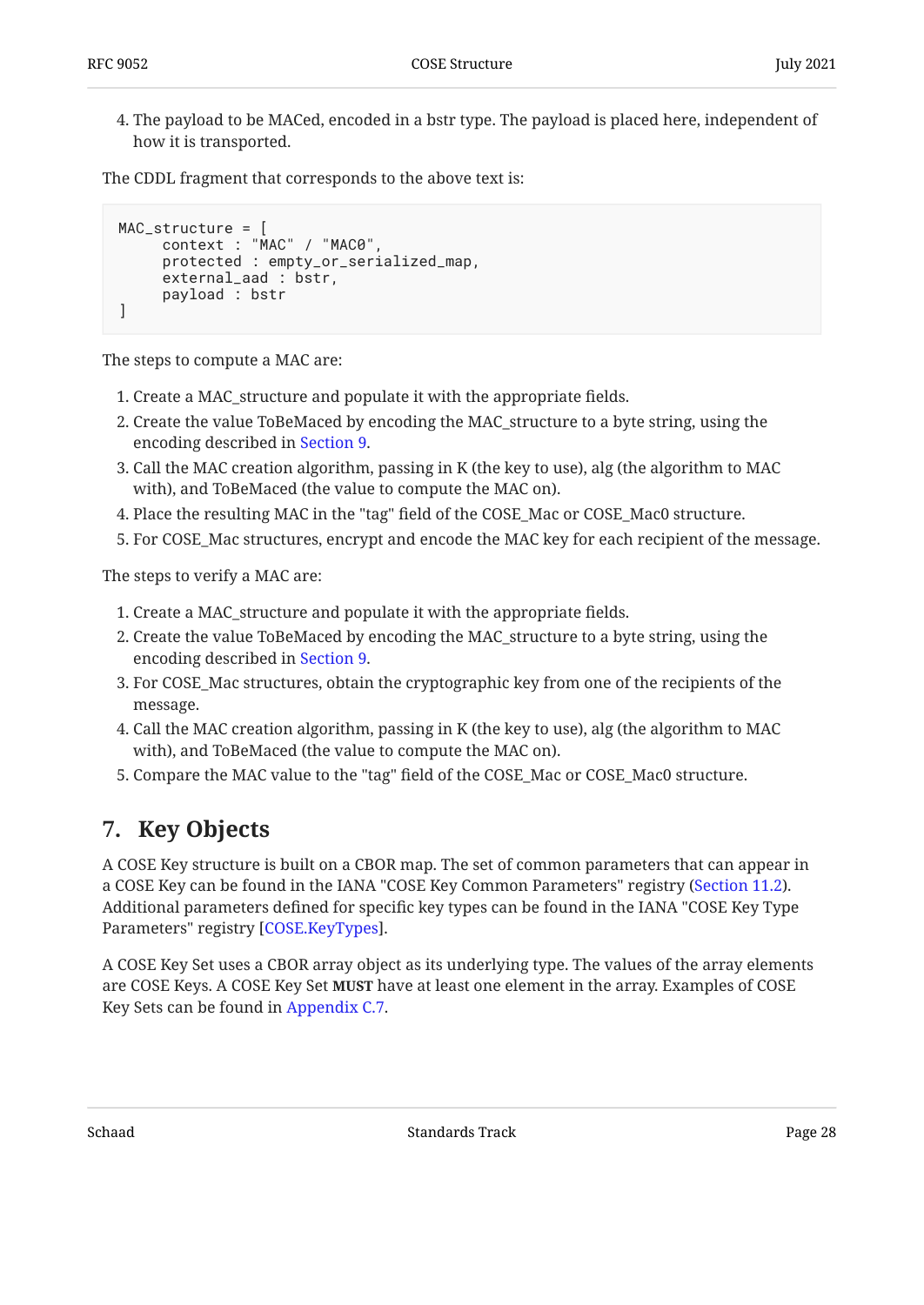Each element in a COSE Key Set **MUST** be processed independently. If one element in a COSE Key Set is either malformed or uses a key that is not understood by an application, that key is ignored, and the other keys are processed normally.

The element "kty" is a required element in a COSE\_Key map.

The CDDL grammar describing COSE\_Key and COSE\_KeySet is:

```
COSE_Key = \{1 \Rightarrow \text{tstr} / \text{int}, ; kty
 ? 2 => bstr, ; kid
 ? 3 => tstr / int, ; alg
    ? 4 => [+ (tstr / int) ], ; key_ops
   ? 5 => bstr, ; Base IV
    * label => values
}
COSE_KeySet = [+COSE_Key]
```
### <span id="page-28-0"></span>**[7.1. COSE Key Common Parameters](#page-28-0)**

This document defines a set of common parameters for a COSE Key object. [Table 4](#page-28-1) provides a summary of the parameters defined in this section. There are also parameters that are defined for specific key types. Key-type-specific parameters can be found in [\[RFC9053](#page-42-4)].

<span id="page-28-1"></span>

| <b>Name</b> | Label | <b>CBOR</b><br><b>Type</b> | <b>Value Registry</b>           | <b>Description</b>                                       |
|-------------|-------|----------------------------|---------------------------------|----------------------------------------------------------|
| kty         | 1     | tstr / int                 | <b>COSE Key</b><br><b>Types</b> | Identification of the key type                           |
| kid         | 2     | bstr                       |                                 | Key identification value -- match to "kid"<br>in message |
| alg         | 3     | tstr / int                 | <b>COSE</b><br>Algorithms       | Key usage restriction to this algorithm                  |
| key_ops     | 4     | $[+$ (tstr/<br>int)]       |                                 | Restrict set of permissible operations                   |
| Base IV     | 5     | bstr                       |                                 | Base IV to be xor-ed with Partial IVs                    |

*[Table 4](#page-28-1): [Key Map Labels](#page-28-1)* 

kty: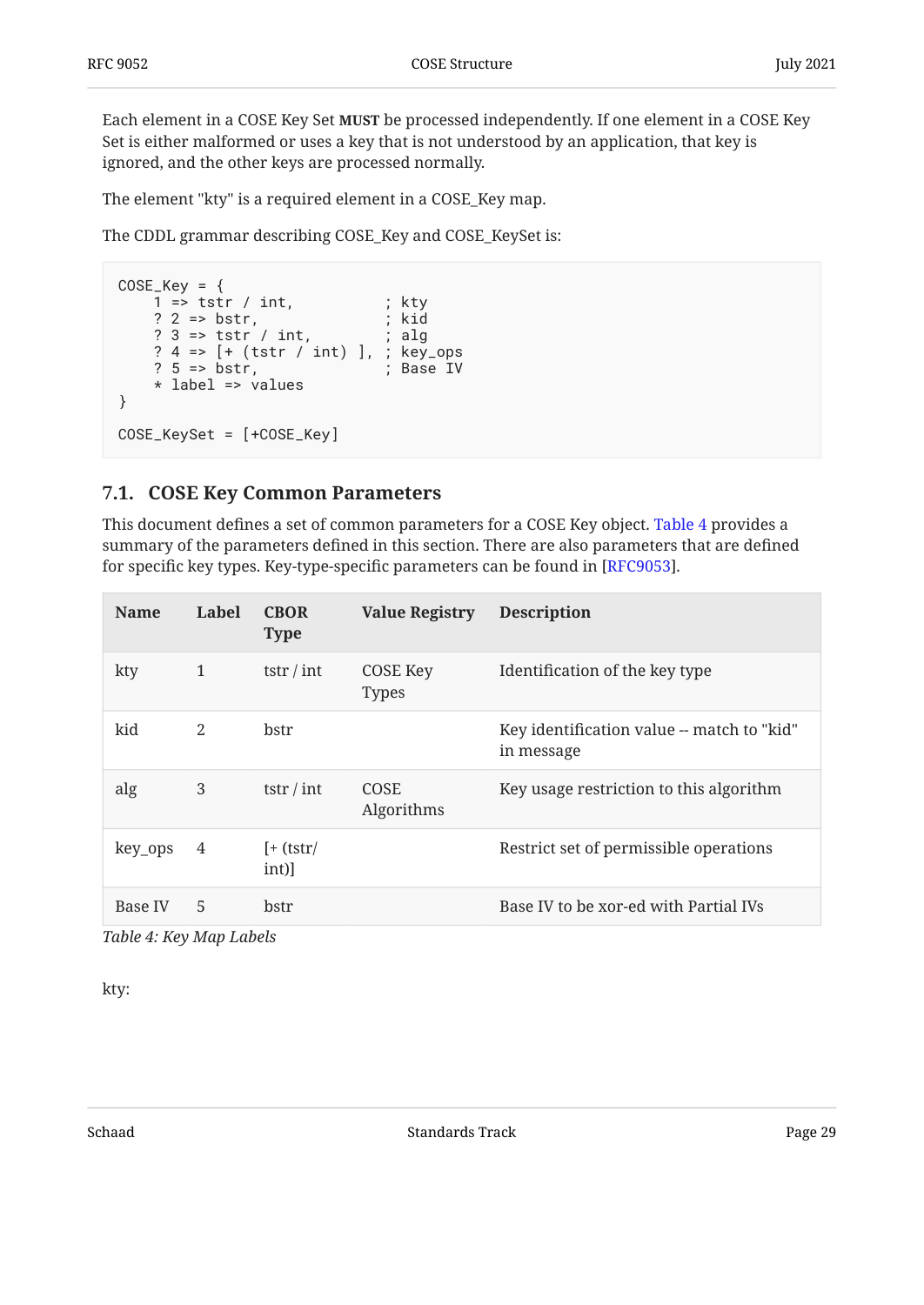This parameter is used to identify the family of keys for this structure and, thus, the set of keytype-specific parameters to be found. The set of values defined in this document can be found in [COSE.KeyTypes]. This parameter **MUST** be present in a key object. Implementations **MUST** verify that the key type is appropriate for the algorithm being processed. The key type **MUST** be included as part of the trust-decision process.

- alg: This parameter is used to restrict the algorithm that is used with the key. If this parameter is present in the key structure, the application **MUST** verify that this algorithm matches the algorithm for which the key is being used. If the algorithms do not match, then this key object **MUST NOT** be used to perform the cryptographic operation. Note that the same key can be in a different key structure with a different or no algorithm specified; however, this is considered to be a poor security practice.
- kid: This parameter is used to give an identifier for a key. The identifier is not structured and can be anything from a user-provided byte string to a value computed on the public portion of the key. This field is intended for matching against a "kid" parameter in a message in order to filter down the set of keys that need to be checked. The value of the identifier is not a unique value and can occur in other key objects, even for different keys.
- key\_ops: This parameter is defined to restrict the set of operations that a key is to be used for. The value of the field is an array of values from [Table 5](#page-29-0). Algorithms define the values of key ops that are permitted to appear and are required for specific operations. The set of values matches that in  $[RFC7517]$  and  $[W3C.WebCrypto]$ .
- Base IV: This parameter is defined to carry the base portion of an IV. It is designed to be used with the Partial IV header parameter defined in [Section 3.1](#page-12-0). This field provides the ability to associate a Base IV with a key that is then modified on a per-message basis with the Partial IV.

Extreme care needs to be taken when using a Base IV in an application. Many encryption algorithms lose security if the same IV is used twice.

If different keys are derived for each sender, starting at the same Base IV is likely to satisfy this condition. If the same key is used for multiple senders, then the application needs to provide for a method of dividing the IV space up between the senders. This could be done by providing a different base point to start from or a different Partial IV to start with and restricting the number of messages to be sent before rekeying.

<span id="page-29-0"></span>

| <b>Name</b> | Value | <b>Description</b>                                                            |
|-------------|-------|-------------------------------------------------------------------------------|
| sign        |       | The key is used to create signatures. Requires private key fields.            |
| verify      | 2     | The key is used for verification of signatures.                               |
| encrypt     | 3     | The key is used for key transport encryption.                                 |
| decrypt     | 4     | The key is used for key transport decryption. Requires private key<br>fields. |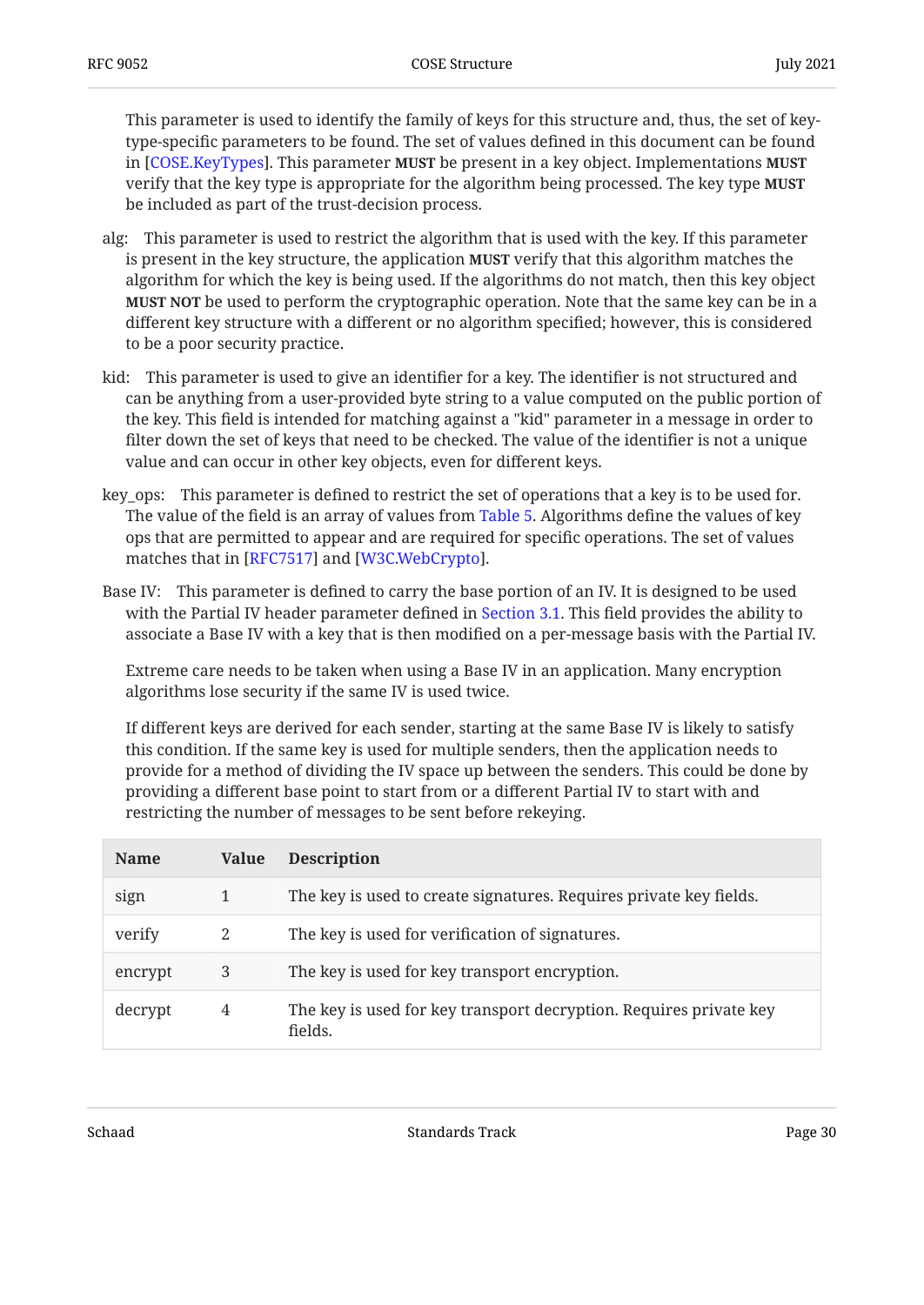| <b>Name</b>          | <b>Value</b> | <b>Description</b>                                                                         |
|----------------------|--------------|--------------------------------------------------------------------------------------------|
| wrap key             | 5            | The key is used for key wrap encryption.                                                   |
| unwrap<br>key        | 6            | The key is used for key wrap decryption. Requires private key fields.                      |
| derive key           | 7            | The key is used for deriving keys. Requires private key fields.                            |
| derive bits          | 8            | The key is used for deriving bits not to be used as a key. Requires<br>private key fields. |
| <b>MAC</b><br>create | 9            | The key is used for creating MACs.                                                         |
| MAC verify           | 10           | The key is used for validating MACs.                                                       |

<span id="page-30-0"></span>*[Table 5](#page-29-0): [Key Operation Values](#page-29-0)* 

# **[8. Taxonomy of Algorithms Used by COSE](#page-30-0)**

In this section, a taxonomy of the different algorithm types that can be used in COSE is laid out. This taxonomy should not be considered to be exhaustive. New algorithms will be created that will not fit into this taxonomy.

## <span id="page-30-1"></span>**[8.1. Signature Algorithms](#page-30-1)**

Signature algorithms provide data-origination and data-integrity services. Data origination provides the ability to infer who originated the data based on who signed the data. Data integrity provides the ability to verify that the data has not been modified since it was signed.

There are two general signature algorithm schemes. The first is signature with appendix. In this scheme, the message content is processed and a signature is produced; the signature is called the appendix. This is the scheme used by algorithms such as ECDSA and the RSA Probabilistic Signature Scheme (RSASSA-PSS). (In fact, the SSA in RSASSA-PSS stands for Signature Scheme with Appendix.)

The signature functions for this scheme are:

```
signature = Sign(message content, key)
valid = Verification(message content, key, signature)
```
The second scheme is signature with message recovery; an example of such an algorithm is . In this scheme, the message content is processed, but part of it is included in the [[PVSig\]](#page-43-7) signature. Moving bytes of the message content into the signature allows for smaller signatures; the signature size is still potentially large, but the message content has shrunk. This has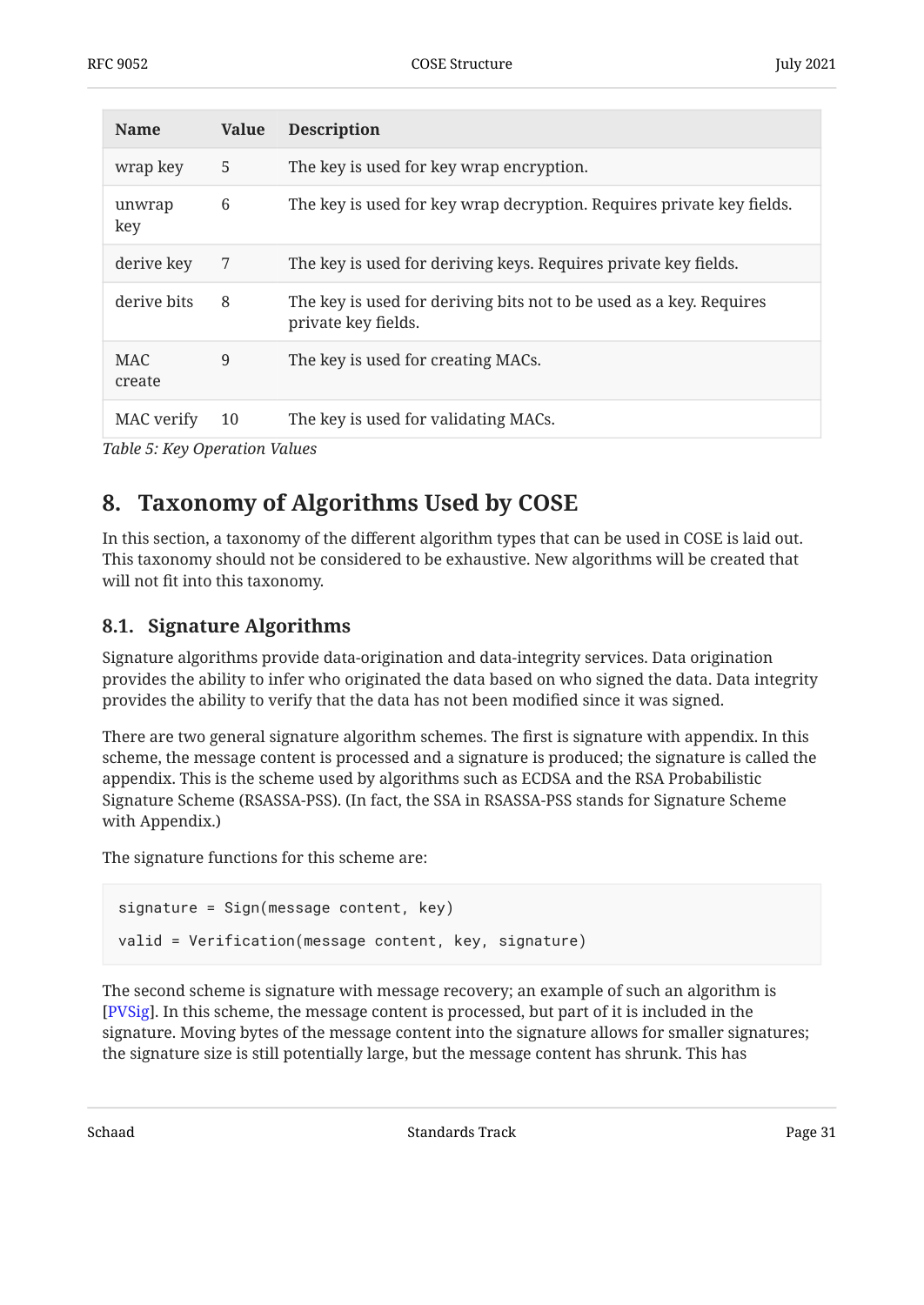implications for systems implementing these algorithms and applications that use them. The first is that the message content is not fully available until after a signature has been validated. Until that point, the part of the message contained inside of the signature is unrecoverable. The second implication is that the security analysis of the strength of the signature can be very much dependent on the structure of the message content. Finally, in the event that multiple signatures are applied to a message, all of the signature algorithms are going to be required to consume the same bytes of message content. This means that the mixing of the signature-with-messagerecovery and signature-with-appendix schemes in a single message is not supported.

The signature functions for this scheme are:

```
signature, message sent = Sign(message content, key)
valid, message content = Verification(message sent, key, signature)
```
No message recovery signature algorithms have been formally defined for COSE yet. Given the new constraints arising from this scheme, while some of these issues have already been identified, there is a high probability that additional issues will arise when integrating message recovery signature algorithms. The first algorithm defined is going to need to make decisions about these issues, and those decisions are likely to be binding on any further algorithms defined.

We use the following terms below:

message content bytes: The byte provided by the application to be signed.

to-be-signed bytes: The byte string passed into the signature algorithm.

recovered bytes: The bytes recovered during the signature verification process.

Some of the issues that have already been identified are:

- The to-be-signed bytes are not the same as the message content bytes. This is because we build a larger to-be-signed message during the signature processing. The length of the recovered bytes may exceed the length of the message content, but not the length of the tobe-signed bytes. This may lead to privacy considerations if, for example, the externally supplied data contains confidential information.
- $\bullet$  There may be difficulties in determining where the recovered bytes match up with the to-besigned bytes, because the recovered bytes contain data not in the message content bytes. One possible option would be to create a padding scheme to prevent that.
- $\bullet$  Not all message recovery signature algorithms take the recovered bytes from the end of the to-be-signed bytes. This is a problem, because the message content bytes are at the end of the to-be-signed bytes. If the bytes to be recovered are taken from the start of the to-be-signed bytes, then, by default, none of the message content bytes may be included in the recovered bytes. One possible option to deal with this is to reverse the to-be-signed data in the event that recovered bytes are taken from the start rather than the end of the to-be-signed bytes.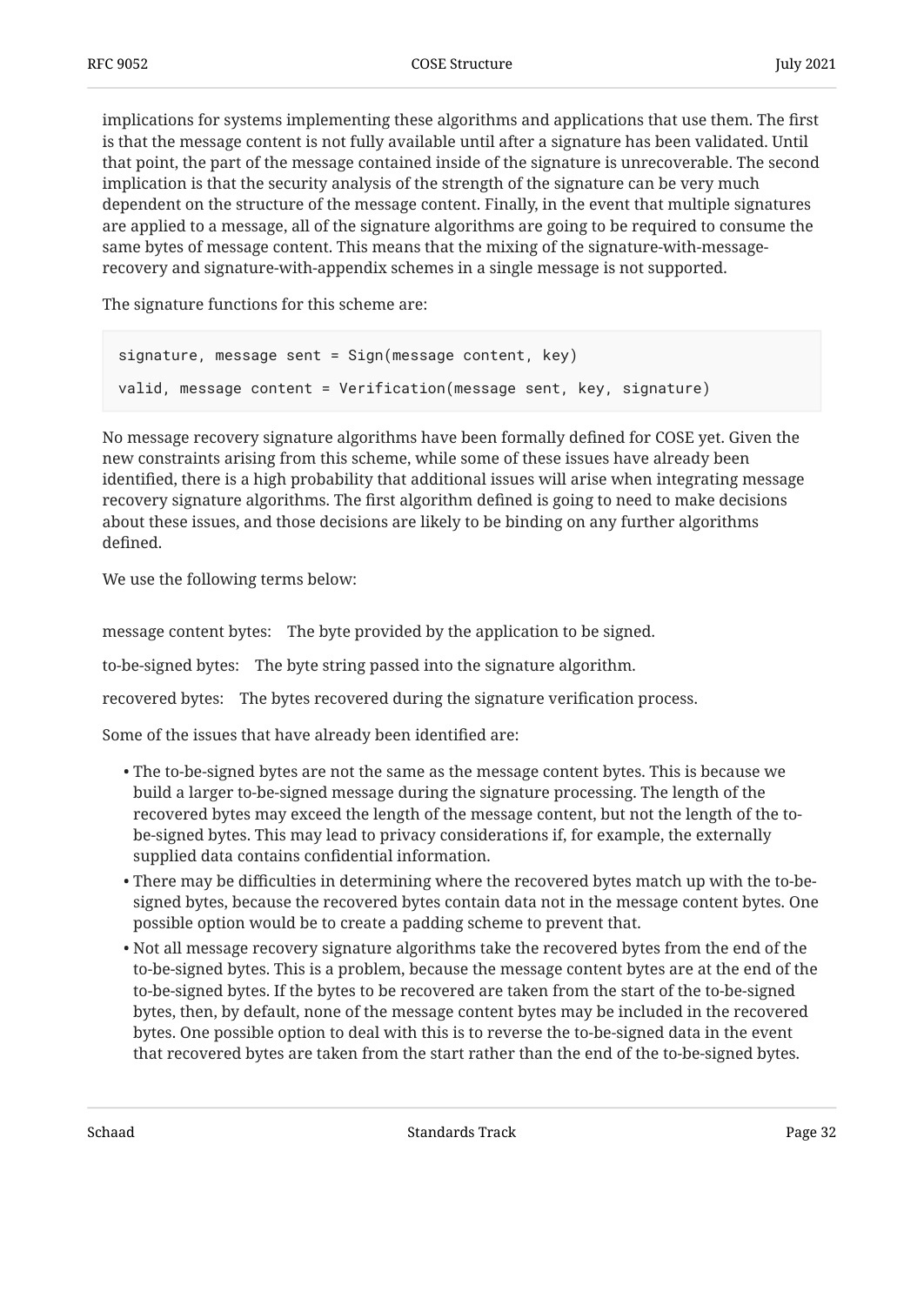Signature algorithms are used with the COSE\_Signature and COSE\_Sign1 structures. At the time of this writing, only signatures with appendices are defined for use with COSE; however, considerable interest has been expressed in using a signature-with-message-recovery algorithm, due to the effective size reduction that is possible.

## <span id="page-32-0"></span>**[8.2. Message Authentication Code \(MAC\) Algorithms](#page-32-0)**

Message Authentication Codes (MACs) provide data authentication and integrity protection. They provide either no or very limited data origination. A MAC, for example, cannot be used to prove the identity of the sender to a third party.

MACs use the same scheme as signature-with-appendix algorithms. The message content is processed, and an authentication code is produced. The authentication code is frequently called a tag.

The MAC functions are:

```
tag = MAC_Create(message content, key)
valid = MAC_Verify(message content, key, tag)
```
MAC algorithms can be based on either a block cipher algorithm (i.e., AES-MAC) or a hash algorithm (i.e., a Hash-based Message Authentication Code (HMAC)). [RFC9053] defines a MAC algorithm using each of these constructions.

<span id="page-32-1"></span>MAC algorithms are used in the COSE\_Mac and COSE\_Mac0 structures.

## **[8.3. Content Encryption Algorithms](#page-32-1)**

Content encryption algorithms provide data confidentiality for potentially large blocks of data using a symmetric key. They provide integrity on the data that was encrypted; however, they provide either no or very limited data origination. (One cannot, for example, be used to prove the identity of the sender to a third party.) The ability to provide data origination is linked to how the CEK is obtained.

COSE restricts the set of legal content encryption algorithms to those that support authentication both of the content and additional data. The encryption process will generate some type of authentication value, but that value may be either explicit or implicit in terms of the algorithm definition. For simplicity's sake, the authentication code will normally be defined as being appended to the ciphertext stream. The encryption functions are:

```
ciphertext = Encrypt(message content, key, additional data)
valid, message content = Decrypt(ciphertext, key, additional data)
```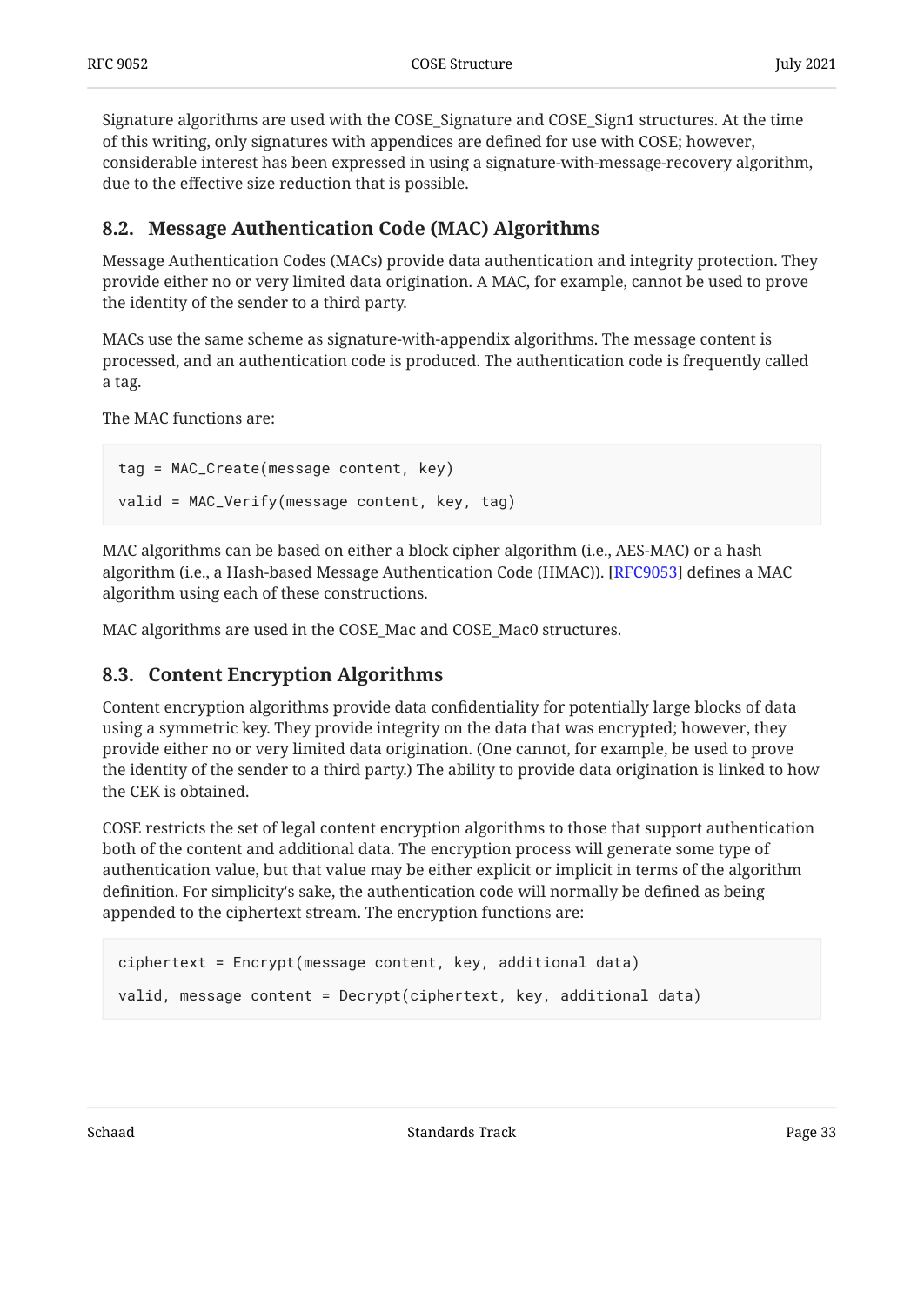Most AEAD algorithms are logically defined as returning the message content only if the decryption is valid. Many, but not all, implementations will follow this convention. The message content **MUST NOT** be used if the decryption does not validate.

<span id="page-33-0"></span>These algorithms are used in COSE\_Encrypt and COSE\_Encrypt0.

## **[8.4. Key Derivation Functions \(KDFs\)](#page-33-0)**

KDFs are used to take some secret value and generate a different one. The secret value comes in three flavors:

- $\bullet$  Secrets that are uniformly random. This is the type of secret that is created by a good random number generator.
- $\bullet$  Secrets that are not uniformly random. This is the type of secret that is created by operations like key agreement.
- $\bullet$  Secrets that are not random. This is the type of secret that people generate for things like passwords.

General KDFs work well with the first type of secret, can do reasonably well with the second type of secret, and generally do poorly with the last type of secret. Functions like Argon2 [[CFRG-](#page-43-8)[ARGON2](#page-43-8)] need to be used for nonrandom secrets.

The same KDF can be set up to deal with the first two types of secrets in different ways. The KDF defined in Section 5.1 of [RFC9053] is such a function. This is reflected in the set of algorithms defined around the HMAC-based Extract-and-Expand Key Derivation Function (HKDF).

When using KDFs, one component that is included is context information. Context information is used to allow for different keying information to be derived from the same secret. The use of context-based keying material is considered to be a good security practice.

### <span id="page-33-1"></span>**[8.5. Content Key Distribution Methods](#page-33-1)**

Content key distribution methods (recipient algorithms) can be defined into a number of different classes. COSE has the ability to support many classes of recipient algorithms. In this section, a number of classes are listed. The names of the recipient algorithm classes used here are the same as those defined in [[RFC7516\]](#page-44-1). Other specifications use different terms for the recipient algorithm classes or do not support some of the recipient algorithm classes.

### <span id="page-33-2"></span>**[8.5.1. Direct Encryption](#page-33-2)**

The Direct Encryption class of algorithms share a secret between the sender and the recipient that is used either directly or after manipulation as the CEK. When direct-encryption mode is used, it **MUST** be the only mode used on the message.

The COSE\_Recipient structure for the recipient is organized as follows:

 $\bullet$  The "protected" field MUST be a zero-length byte string unless it is used in the computation of the content key.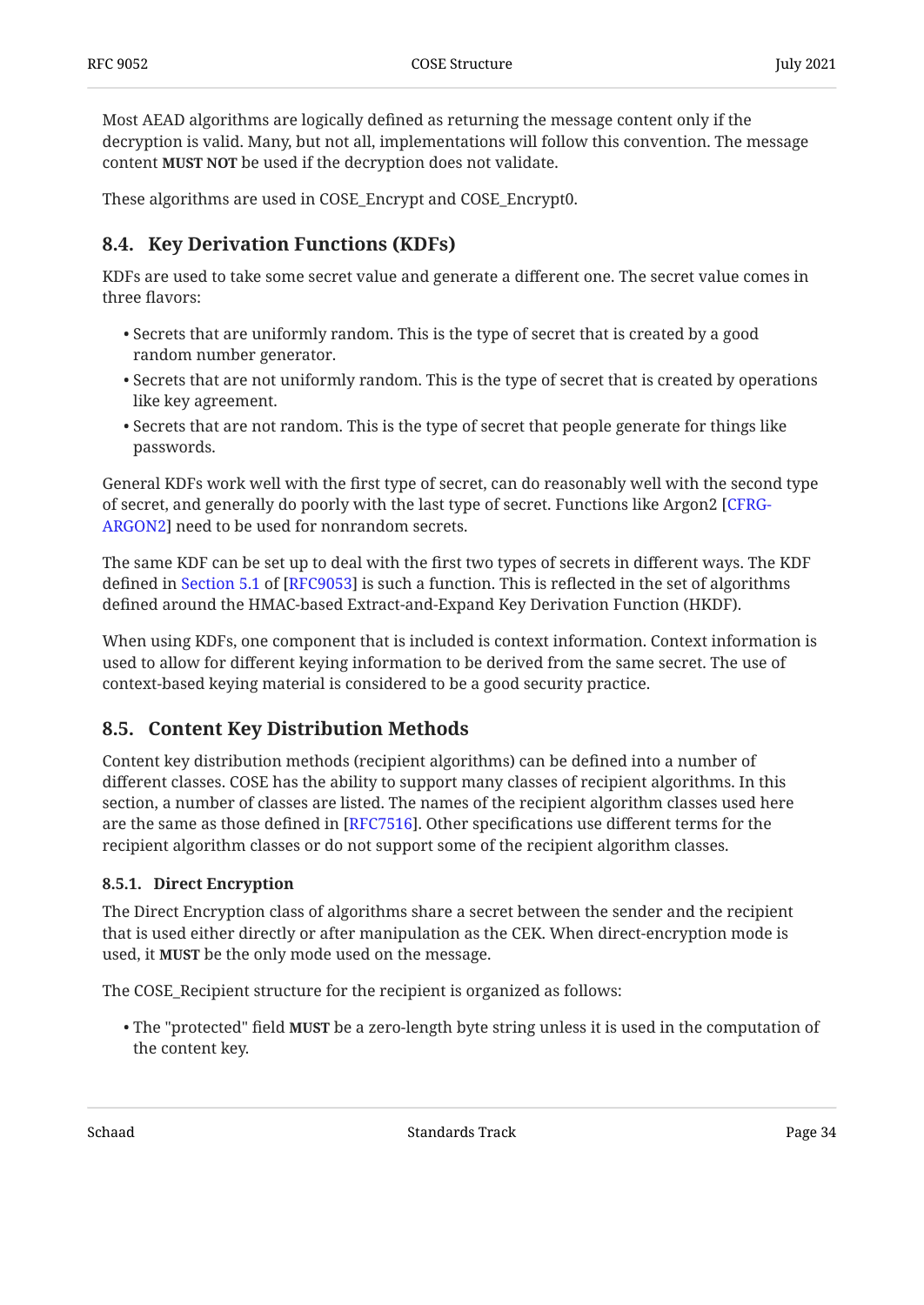- The "alg" header parameter **MUST** be present.
- A header parameter identifying the shared secret **SHOULD** be present.
- The "ciphertext" field **MUST** be a zero-length byte string.
- The "recipients" field **MUST** be absent.

#### <span id="page-34-0"></span>**[8.5.2. Key Wrap](#page-34-0)**

In key wrap mode, the CEK is randomly generated, and that key is then encrypted by a shared secret between the sender and the recipient. All of the currently defined key wrap algorithms for COSE are AE algorithms. Key wrap mode is considered to be superior to Direct Encryption if the system has any capability for doing random-key generation. This is because the shared key is used to wrap random data rather than data that has some degree of organization and may in fact be repeating the same content. The use of key wrap loses the weak data origination that is provided by the direct-encryption algorithms.

The COSE\_Recipient structure for the recipient is organized as follows:

- The "protected" field **MUST** be absent if the key wrap algorithm is an AE algorithm.
- The "recipients" field is normally absent but can be used. Applications **MUST** deal with a recipient field being present that has an unsupported algorithm. Failing to decrypt that specific recipient is an acceptable way of dealing with it. Failing to process the message is not an acceptable way of dealing with it.
- $\bullet$  The plaintext to be encrypted is the key from the next layer down (usually the content layer).
- At a minimum, the "unprotected" field **MUST** contain the "alg" header parameter and **SHOULD** contain a header parameter identifying the shared secret.

#### <span id="page-34-1"></span>**[8.5.3. Key Transport](#page-34-1)**

Key transport mode is also called key encryption mode in some standards. Key transport mode differs from key wrap mode in that it uses an asymmetric encryption algorithm rather than a symmetric encryption algorithm to protect the key. A set of key transport algorithms is defined in . [[RFC8230\]](#page-45-2)

When using a key transport algorithm, the COSE\_Recipient structure for the recipient is organized as follows:

- The "protected" field **MUST** be absent.
- The plaintext to be encrypted is the key from the next layer down (usually the content layer). •
- At a minimum, the "unprotected" field **MUST** contain the "alg" header parameter and **SHOULD** contain a parameter identifying the asymmetric key.

#### <span id="page-34-2"></span>**[8.5.4. Direct Key Agreement](#page-34-2)**

The Direct Key Agreement class of recipient algorithms uses a key agreement method to create a shared secret. A KDF is then applied to the shared secret to derive a key to be used in protecting the data. This key is normally used as a CEK or MAC key but could be used for other purposes if more than two layers are in use (see [Appendix B](#page-48-0)).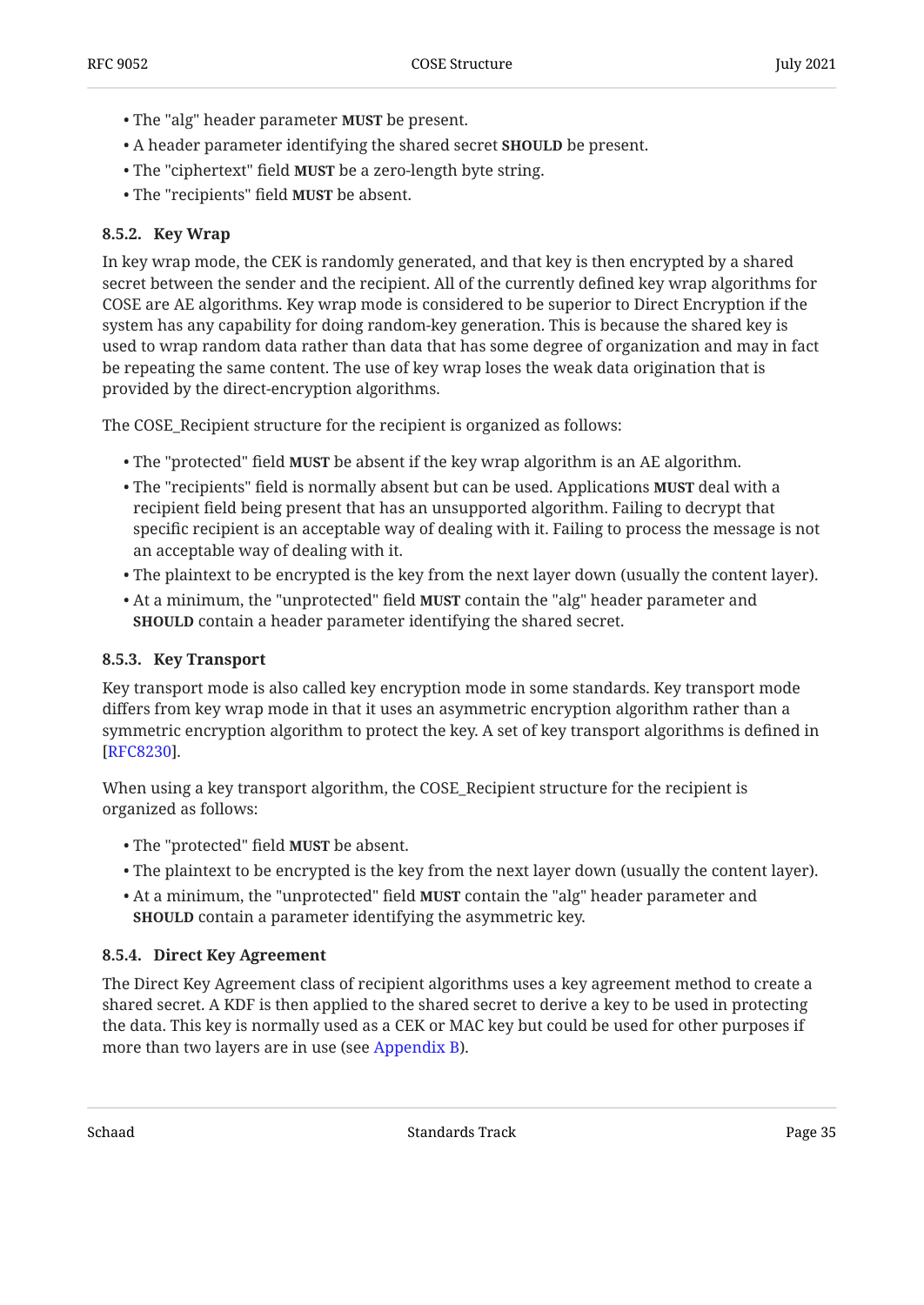The most commonly used key agreement algorithm is Diffie-Hellman, but other variants exist. Since COSE is designed for a store-and-forward environment rather than an online environment, many of the DH variants cannot be used, as the receiver of the message cannot provide any dynamic key material. One side effect of this is that forward secrecy (see [\[RFC4949](#page-44-10)]) is not achievable. A static key will always be used for the receiver of the COSE object.

Two variants of DH that are supported are:

- Ephemeral-Static (ES) DH: The sender of the message creates a one-time DH key and uses a static key for the recipient. The use of the ephemeral sender key means that no additional random input is needed, as this is randomly generated for each message.
- Static-Static (SS) DH: A static key is used for both the sender and the recipient. The use of static keys allows for the recipient to get a weak version of data origination for the message. When static-static key agreement is used, then some piece of unique data for the KDF is required to ensure that a different key is created for each message.

When direct key agreement mode is used, there **MUST** be only one recipient in the message. This method creates the key directly, and that makes it difficult to mix with additional recipients. If multiple recipients are needed, then the version with key wrap needs to be used.

The COSE\_Recipient structure for the recipient is organized as follows:

- At a minimum, headers **MUST** contain the "alg" header parameter and <code>SHOULD</code> contain a header parameter identifying the recipient's asymmetric key.
- $\bullet$  The headers SHOULD identify the sender's key for the static-static versions and MUST contain the sender's ephemeral key for the ephemeral-static versions.

#### <span id="page-35-0"></span>**[8.5.5. Key Agreement with Key Wrap](#page-35-0)**

Key Agreement with Key Wrap uses a randomly generated CEK. The CEK is then encrypted using a key wrap algorithm and a key derived from the shared secret computed by the key agreement algorithm. The function for this would be:

encryptedKey = KeyWrap(KDF(DH-Shared, context), CEK)

The COSE\_Recipient structure for the recipient is organized as follows:

- The "protected" field is fed into the KDF context structure. •
- The plaintext to be encrypted is the key from the next layer down (usually the content layer). •
- The "alg" header parameter **MUST** be present in the layer.
- $\bullet$  A header parameter identifying the recipient's key  $\textbf{SHOULD}$  be present. A header parameter identifying the sender's key **SHOULD** be present.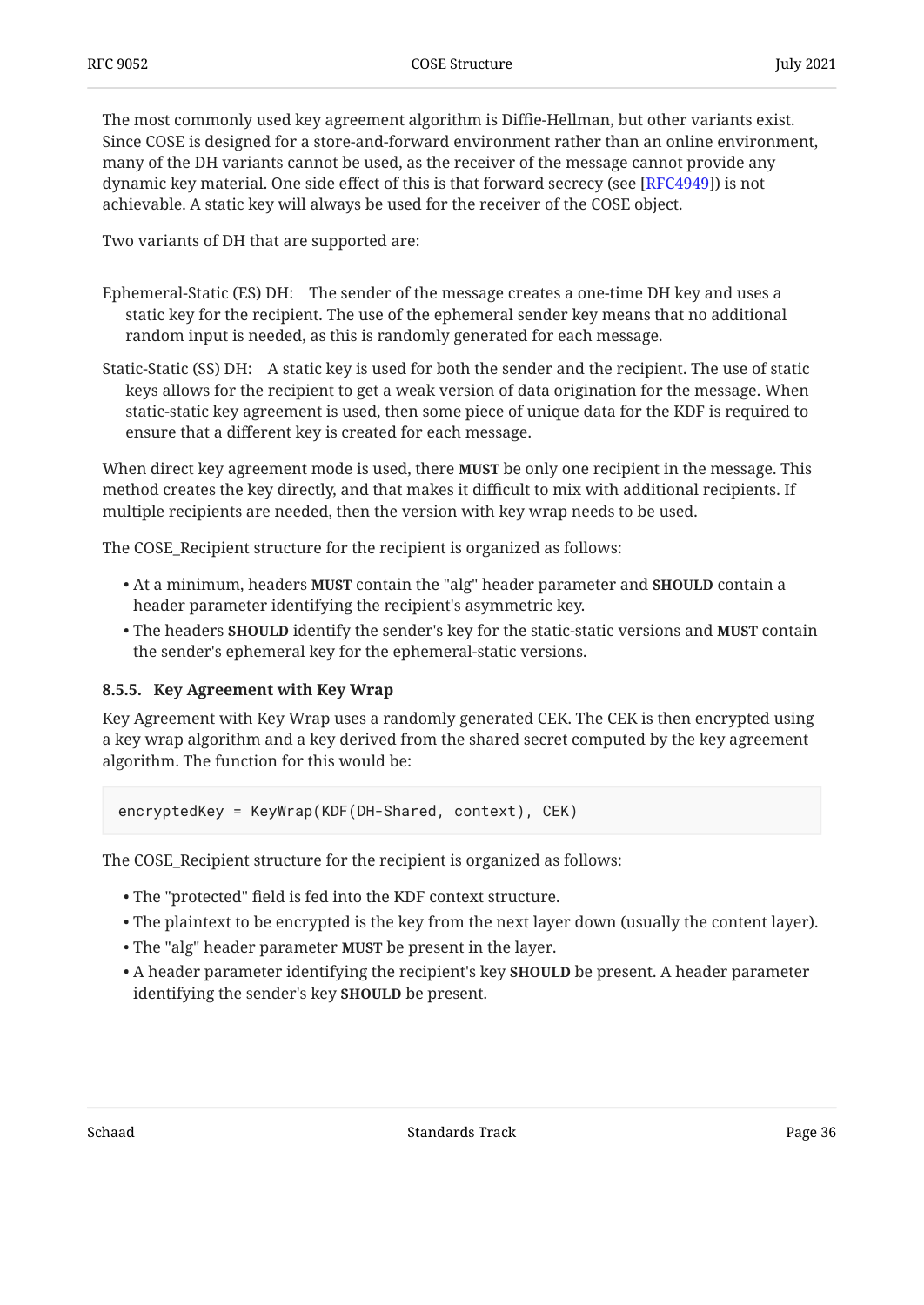# <span id="page-36-0"></span>**[9. CBOR Encoding Restrictions](#page-36-0)**

This document limits the restrictions it imposes on how the CBOR encoder needs to work. It has been narrowed down to the following restrictions:

- The restriction applies to the encoding of the COSE\_KDF\_Context, the Sig\_structure, the Enc\_structure, and the MAC\_structure.
- Encoding **MUST** be done using definite lengths, and the value's length **MUST** be the minimum possible length. This means that the integer 1 is encoded as "0x01" and not "0x1801".
- $\bullet$  Applications **MUST NOT** generate messages with the same label used twice as a key in a single map. Applications **MUST NOT** parse and process messages with the same label used twice as a key in a single map. Applications can enforce the parse and process requirement by using parsers that will fail the parse step or by using parsers that will pass all keys to the application, and the application can perform the check for duplicate keys.

# <span id="page-36-1"></span>**[10.](#page-36-1) Application Profi[ling Considerations](#page-36-1)**

This document is designed to provide a set of security services but not impose algorithm implementation requirements for specific usage. The interoperability requirements are provided for how each of the individual services are used and how the algorithms are to be used for interoperability. The requirements about which algorithms and which services are needed are deferred to each application.

An example of a profile can be found in [[RFC8613\]](#page-45-3), where one was developed for carrying content in combination with CoAP headers.

It is intended that a profile of this document be created that defines the interoperability requirements for that specific application. This section provides a set of guidelines and topics that need to be considered when profiling this document.

- $\bullet$  Applications need to determine the set of messages defined in this document that they will be using. The set of messages corresponds fairly directly to the needed set of security services security levels.
- $\bullet$  Applications may define new header parameters for a specific purpose. Applications will oftentimes select specific header parameters to use or not to use. For example, an application would normally state a preference for using either the IV or the Partial IV header parameter. If the Partial IV header parameter is specified, then the application also needs to define how the fixed portion of the IV is determined.
- When applications use externally defined authenticated data, they need to define how that data is encoded. This document assumes that the data will be provided as a byte string. More information can be found in [Section 4.3](#page-17-0).
- $\bullet$  Applications need to determine the set of security algorithms that is to be used. When selecting the algorithms to be used as the mandatory-to-implement set, consideration should be given to choosing different types of algorithms when two are chosen for a specific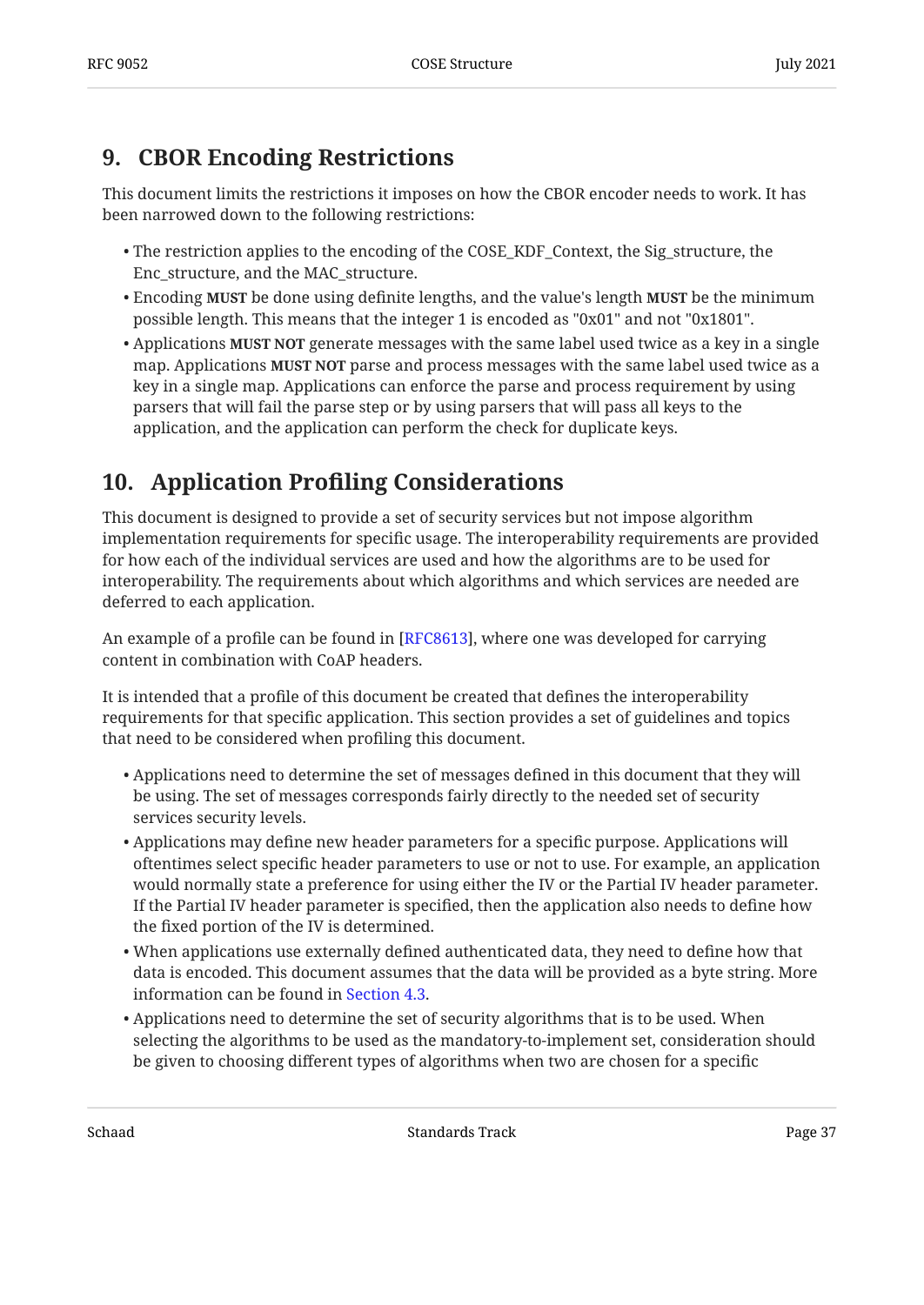purpose. An example of this would be choosing HMAC-SHA512 and AES-CMAC (Cipher-Based Message Authentication Code) as different MAC algorithms; the construction is vastly different between these two algorithms. This means that a weakening of one algorithm would be unlikely to lead to a weakening of the other algorithms. Of course, these algorithms do not provide the same level of security and thus may not be comparable for the desired security functionality. Additional guidance can be found in [[BCP201](#page-43-9)].

- $\bullet$  Applications may need to provide some type of negotiation or discovery method if multiple algorithms or message structures are permitted. The method can be as simple as requiring preconfiguration of the set of algorithms to providing a discovery method built into the protocol. S/MIME provided a number of different ways to approach the problem that applications could follow:
	- Advertising in the message (S/MIME capabilities) [RFC8551].
	- $\,\circ$  Advertising in the certificate (capabilities extension) [RFC4262].
	- Minimum requirements for the S/MIME, which have been updated over time [[RFC2633\]](#page-43-10) [[RFC5751\]](#page-44-12) [RFC8551]. (Note that [RFC2633] was obsoleted by [RFC3851], which was obsoleted by [RFC5751], which was obsoleted by [RFC8551].)

# <span id="page-37-0"></span>**[11. IANA Considerations](#page-37-0)**

The registries and registrations listed below were defined by RFC 8152 [RFC8152]. The majority of the following actions are to update the references to point to this document.

Note that while [RFC9053] also updates the registries and registrations originally established by [[RFC8152\]](#page-45-8), the requested updates are mutually exclusive. The updates requested in this document do not conflict or overlap with the updates requested in [RFC9053], and vice versa.

## <span id="page-37-1"></span>**[11.1. COSE Header Parameters Registry](#page-37-1)**

The "COSE Header Parameters" registry was defined by [[RFC8152\]](#page-45-8). IANA has updated the reference for this registry to point to this document instead of [RFC8152]. IANA has also updated all entries that referenced [[RFC8152\]](#page-45-8), except "counter signature" and "CounterSignature0", to refer to this document. The references for "counter signature" and "CounterSignature0" continue to reference [[RFC8152\]](#page-45-8).

### <span id="page-37-2"></span>**[11.2. COSE Key Common Parameters Registry](#page-37-2)**

The "COSE Key Common Parameters" registry was defined [RFC8152]. IANA has updated the reference for this registry to point to this document instead of [RFC8152]. IANA has also updated the entries that referenced [RFC8152] to refer to this document.

## <span id="page-37-4"></span><span id="page-37-3"></span>**[11.3. Media Type Registrations](#page-37-3)**

### **[11.3.1. COSE Security Message](#page-37-4)**

IANA has registered the "application/cose" media type in the "Media Types" registry. These media types are used to indicate that the content is a COSE message.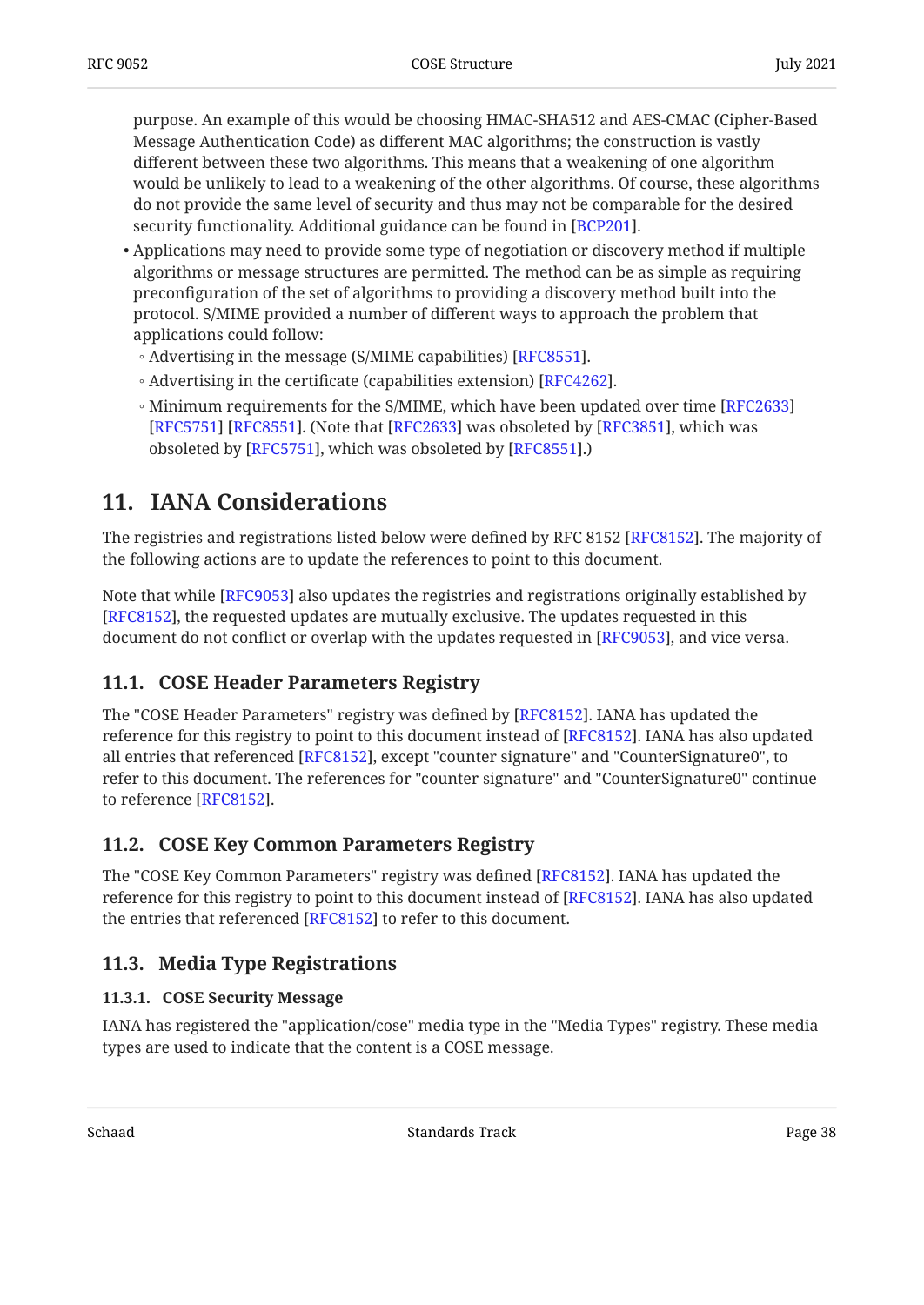Type name: application

Subtype name: cose

Required parameters: N/A

Optional parameters: cose-type

Encoding considerations: binary

Security considerations: See the Security Considerations section of RFC 9052.

Interoperability considerations: N/A

Published specification: RFC 9052

Applications that use this media type: IoT applications sending security content over HTTP(S) transports.

Fragment identifier considerations: N/A

Additional information:

- Deprecated alias names for this type: N/A •
- $\bullet$  Magic number(s): N/A
- File extension(s): cbor
- Macintosh file type code(s): N/A

Person & email address to contact for further information: iesg@ietf.org

Intended usage: COMMON

Restrictions on usage: N/A

Author: Jim Schaad, ietf@augustcellars.com

Change Controller: IESG

<span id="page-38-0"></span>Provisional registration? No

#### **[11.3.2. COSE Key Media Type](#page-38-0)**

IANA has registered the "application/cose-key" and "application/cose-key-set" media types in the "Media Types" registry. These media types are used to indicate, respectively, that content is a COSE\_Key or COSE\_KeySet object.

The template for "application/cose-key" is as follows:

Type name: application

Subtype name: cose-key

Required parameters: N/A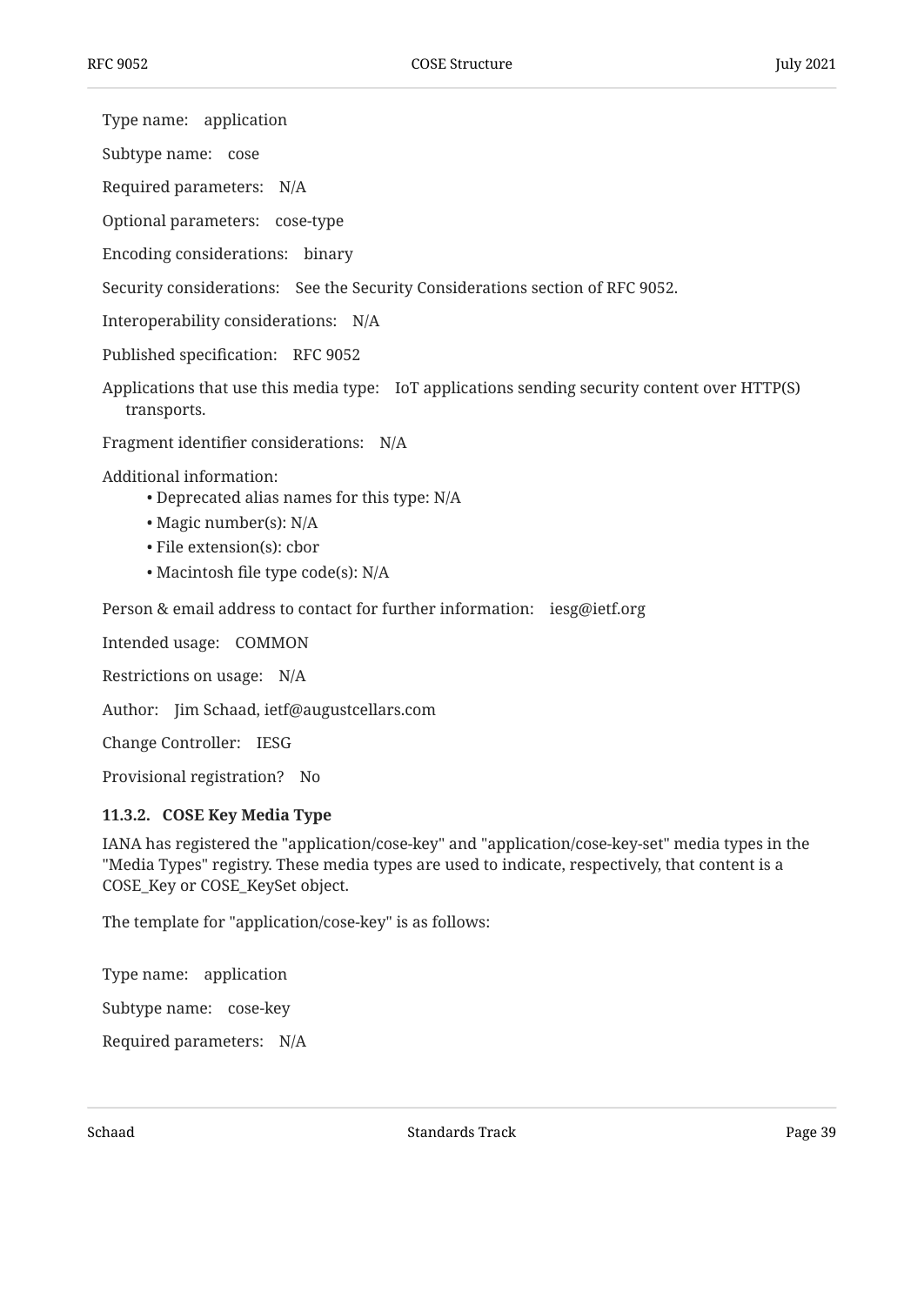Optional parameters: N/A Encoding considerations: binary Security considerations: See the Security Considerations section of RFC 9052. Interoperability considerations: N/A Published specification: RFC 9052 Applications that use this media type: Distribution of COSE-based keys for IoT applications. Fragment identifier considerations: N/A Additional information: Person & email address to contact for further information: iesg@ietf.org Intended usage: COMMON Restrictions on usage: N/A Author: Jim Schaad, ietf@augustcellars.com Change Controller: IESG Provisional registration? No Type name: application Subtype name: cose-key-set Required parameters: N/A Optional parameters: N/A Encoding considerations: binary Security considerations: See the Security Considerations section of RFC 9052. Interoperability considerations: N/A Published specification: RFC 9052 Applications that use this media type: Distribution of COSE-based keys for IoT applications. Fragment identifier considerations: N/A Deprecated alias names for this type: N/A •  $\bullet$  Magic number(s): N/A • File extension(s): cbor • Macintosh file type code(s): N/A The template for registering "application/cose-key-set" is: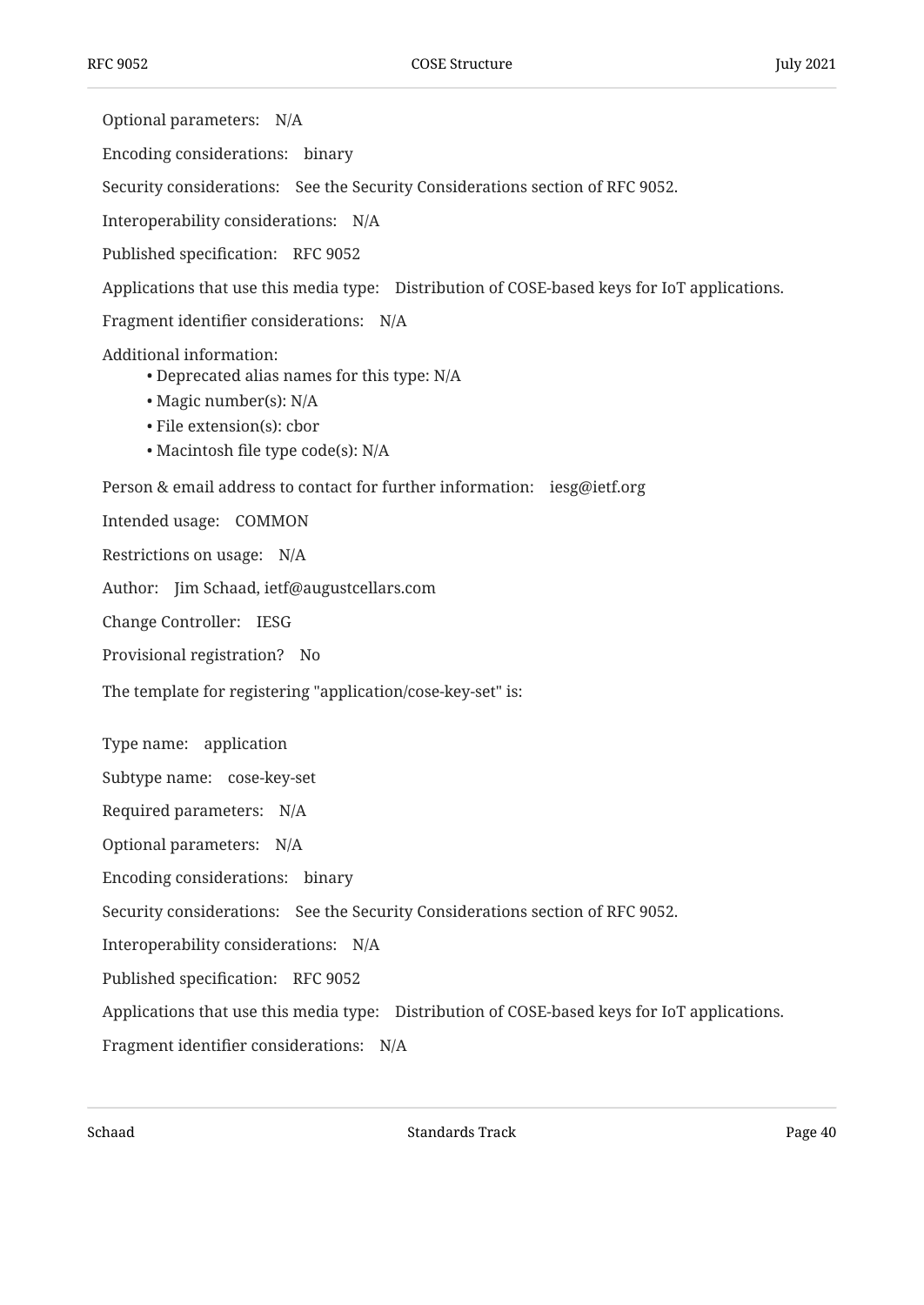Additional information:

- Deprecated alias names for this type: N/A •
- Magic number(s): N/A
- File extension(s): cbor
- Macintosh file type code(s): N/A

Person & email address to contact for further information: iesg@ietf.org

Intended usage: COMMON

Restrictions on usage: N/A

Author: Jim Schaad, ietf@augustcellars.com

Change Controller: IESG

<span id="page-40-0"></span>Provisional registration? No

### **[11.4. CoAP Content-Formats Registry](#page-40-0)**

IANA added entries to the "CoAP Content-Formats" registry as defined in [RFC8152]. IANA has updated the reference to point to this document instead of [RFC8152].

### <span id="page-40-1"></span>**[11.5. CBOR Tags Registry](#page-40-1)**

<span id="page-40-2"></span>IANA has updated the references to point to this document instead of [[RFC8152\]](#page-45-8).  $\,$ 

### **[11.6. Expert Review Instructions](#page-40-2)**

All of the IANA registries established by [[RFC8152\]](#page-45-8) are, at least in part, defined as expert review. This section gives some general guidelines for what the experts should be looking for, but they are being designated as experts for a reason, so they should be given substantial latitude.

Expert reviewers should take the following into consideration:

- Point squatting should be discouraged. Reviewers are encouraged to get sufficient information for registration requests to ensure that the usage is not going to duplicate an existing registration and that the code point is likely to be used in deployments. The zones tagged as private use are intended for testing purposes and closed environments; code points in other ranges should not be assigned for testing.
- $\bullet$  Specifications are required for the Standards Track range of code point assignment. Specifications should exist for specification required ranges, but early assignment before a specification is available is considered to be permissible. Specifications are needed for the first-come, first-serve range if the points are expected to be used outside of closed environments in an interoperable way. When specifications are not provided, the description provided needs to have sufficient information to identify what the point is being used for.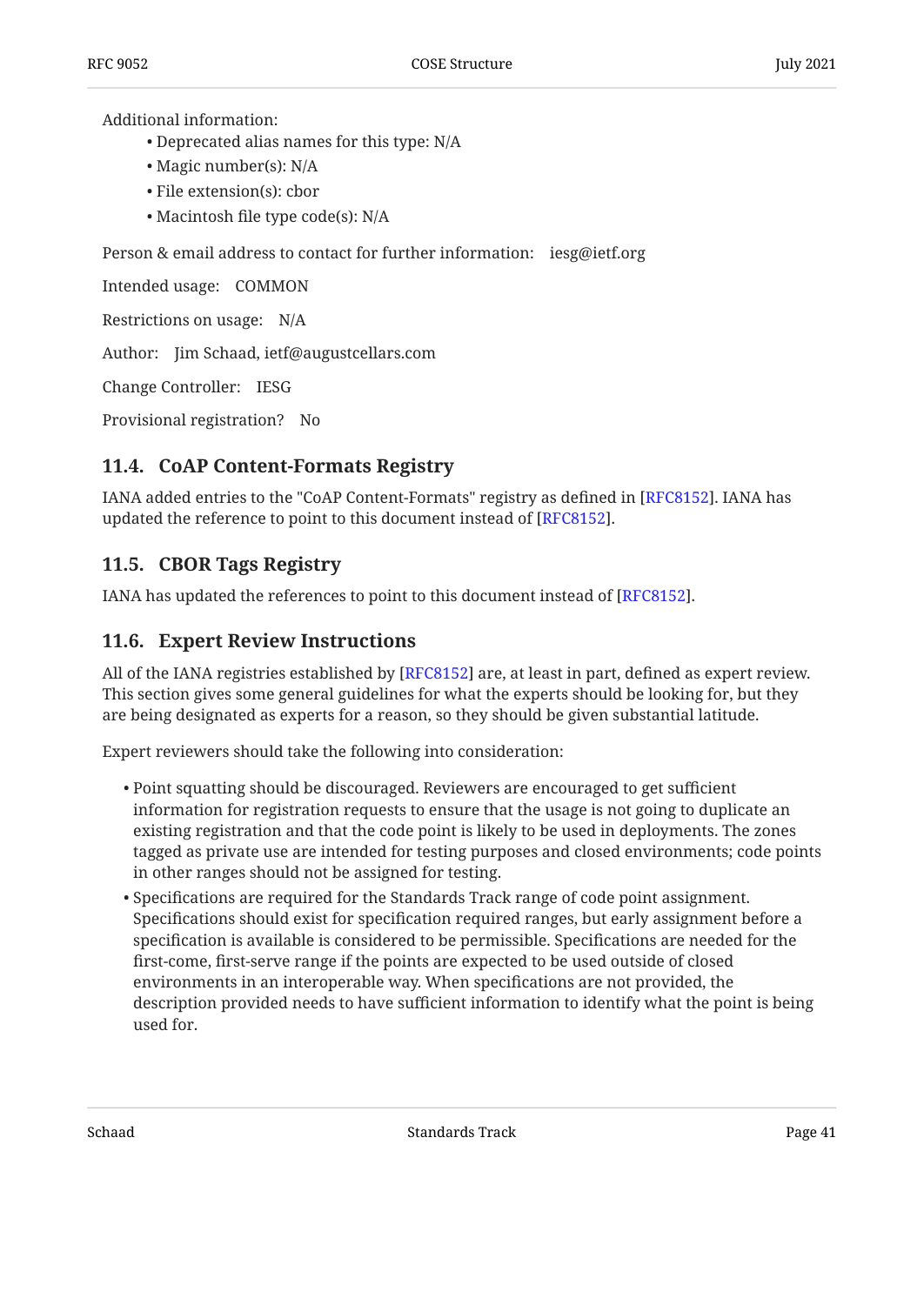- Experts should take into account the expected usage of fields when approving code point assignment. The fact that there is a range for Standards Track documents does not mean that a Standards Track document cannot have code points assigned outside of that range. The length of the encoded value should be weighed against how many code points of that length are left, the size of device it will be used on, and the number of code points left that encode to that size.
- When algorithms are registered, vanity registrations should be discouraged. One way to do this is to require registrations to provide additional documentation on security analysis of the algorithm. Another thing that should be considered is requesting an opinion on the algorithm from the Crypto Forum Research Group (CFRG). Algorithms that do not meet the security requirements of the community and the message structures should not be registered.

# <span id="page-41-0"></span>**[12. Security Considerations](#page-41-0)**

There are a number of security considerations that need to be taken into account by implementers of this specification. While some considerations have been highlighted here, additional considerations may be found in the documents listed in the references.

Implementations need to protect the private key material for all individuals. There are some cases that need to be highlighted on this issue.

- $\bullet$  Use of the same key for two different algorithms can leak information about the key. It is therefore recommended that keys be restricted to a single algorithm.
- $\bullet$  Use of "direct" as a recipient algorithm combined with a second recipient algorithm exposes the direct key to the second recipient.
- $\bullet$  Several of the algorithms in [[RFC9053\]](#page-42-4) have limits on the number of times that a key can be used without leaking information about the key.

The use of Elliptic Curve Diffie-Hellman (ECDH) and direct plus KDF (with no key wrap) will not directly lead to the private key being leaked; the one-way function of the KDF will prevent that. There is, however, a different issue that needs to be addressed. Having two recipients requires that the CEK be shared between two recipients. The second recipient therefore has a CEK that was derived from material that can be used for the weak proof of origin. The second recipient could create a message using the same CEK and send it to the first recipient; the first recipient would, for either static-static ECDH or direct plus KDF, make an assumption that the CEK could be used for proof of origin, even though it is from the wrong entity. If the key wrap step is added, then no proof of origin is implied and this is not an issue.

Although it has been mentioned before, the use of a single key for multiple algorithms has been demonstrated in some cases to leak information about that key, providing the opportunity for attackers to forge integrity tags or gain information about encrypted content. Binding a key to a single algorithm prevents these problems. Key creators and key consumers are strongly encouraged not only to create new keys for each different algorithm, but to include that selection of algorithm in any distribution of key material and strictly enforce the matching of algorithms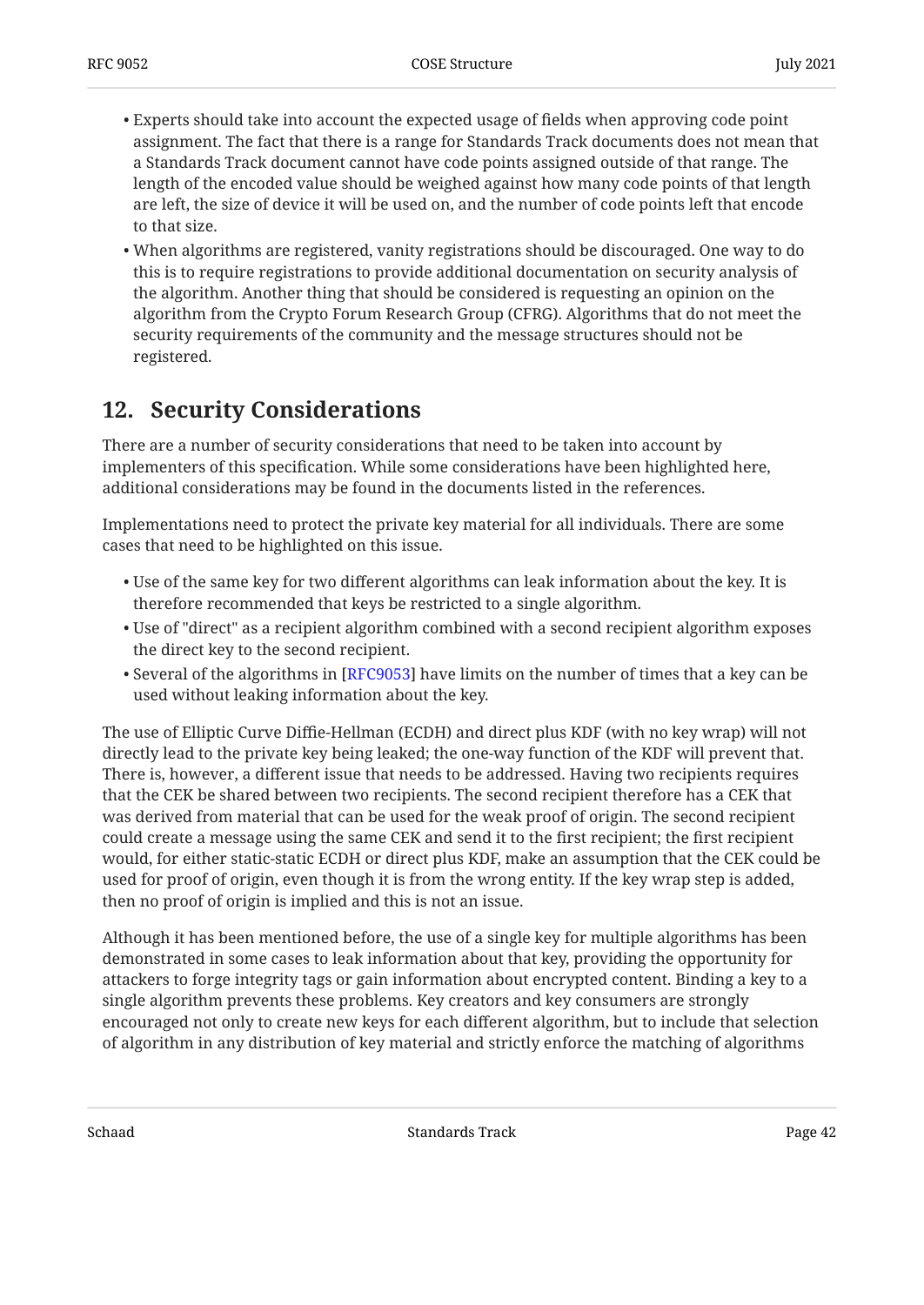in the key structure to algorithms in the message structure. In addition to checking that algorithms are correct, the key form needs to be checked as well. Do not use an "EC2" key where an "OKP" key is expected.

Before using a key for transmission, or before acting on information received, a trust decision on a key needs to be made. Is the data or action something that the entity associated with the key has a right to see or a right to request? A number of factors are associated with this trust decision. Some of the ones that are highlighted here are:

- What are the permissions associated with the key owner? •
- Is the cryptographic algorithm acceptable in the current context?
- $\bullet$  Have the restrictions associated with the key, such as algorithm or freshness, been checked, and are they correct?
- Is the request something that is reasonable, given the current state of the application?
- $\bullet$  Have any security considerations that are part of the message been enforced (as specified by the application or "crit" header parameter)?

One area that has been getting exposure is traffic analysis of encrypted messages based on the length of the message. This specification does not provide for a uniform method of providing padding as part of the message structure. An observer can distinguish between two different messages (for example, "YES" and "NO") based on the length for all of the content encryption algorithms that are defined in [[RFC9053\]](#page-42-4). This means that it is up to the applications to document how content padding is to be done in order to prevent or discourage such analysis. (For example, the text strings could be defined as "YES" and "NO".)

## <span id="page-42-1"></span><span id="page-42-0"></span>**[13. References](#page-42-0)**

## **[13.1. Normative References](#page-42-1)**

- <span id="page-42-5"></span>**[RFC2119]** Bradner, S., "Key words for use in RFCs to Indicate Requirement Levels", BCP 14, RFC 2119, DOI 10.17487/RFC2119, March 1997, <[https://www.rfc-editor.org/info/](https://www.rfc-editor.org/info/rfc2119) . [rfc2119>](https://www.rfc-editor.org/info/rfc2119)
- <span id="page-42-6"></span>**[RFC8174]** Leiba, B., "Ambiguity of Uppercase vs Lowercase in RFC 2119 Key Words", BCP 14, RFC 8174, DOI 10.17487/RFC8174, May 2017, [<https://www.rfc-editor.org/info/](https://www.rfc-editor.org/info/rfc8174) . [rfc8174>](https://www.rfc-editor.org/info/rfc8174)
- <span id="page-42-3"></span>**[RFC8949]** Bormann, C. and P. Hoffman, "Concise Binary Object Representation (CBOR)", STD 94, RFC 8949, DOI 10.17487/RFC8949, December 2020, <[https://www.rfc-](https://www.rfc-editor.org/info/rfc8949). [editor.org/info/rfc8949>](https://www.rfc-editor.org/info/rfc8949)
- <span id="page-42-4"></span>**[RFC9053]** Schaad, J., "CBOR Object Signing and Encryption (COSE): Initial Algorithms", RFC 9053, DOI 10.17487/RFC9053, July 2021, [<https://www.rfc-editor.org/info/](https://www.rfc-editor.org/info/rfc9053) . [rfc9053>](https://www.rfc-editor.org/info/rfc9053)

## <span id="page-42-2"></span>**[13.2. Informative References](#page-42-2)**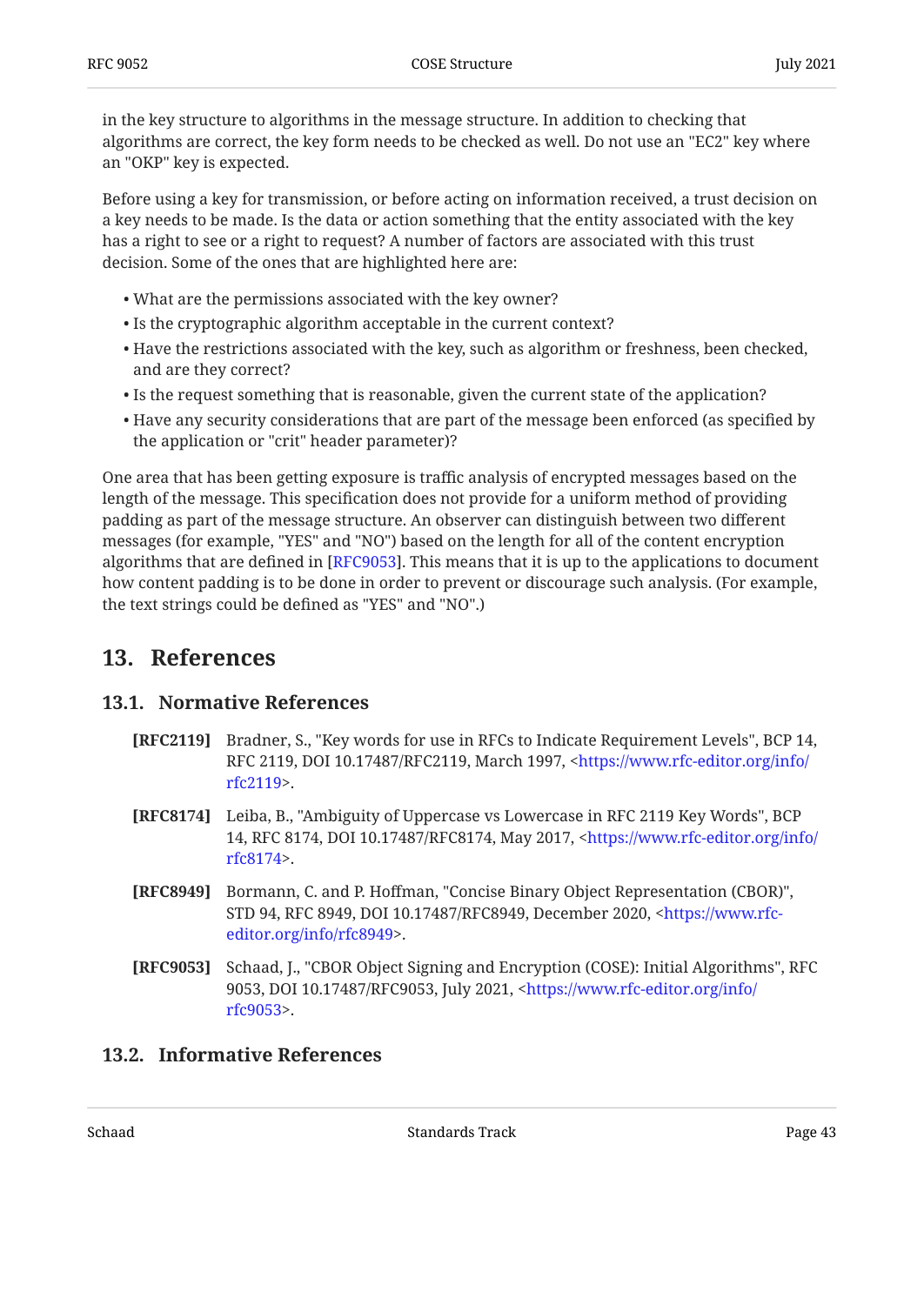- <span id="page-43-9"></span>**[BCP201]** Housley, R., "Guidelines for Cryptographic Algorithm Agility and Selecting Mandatory-to-Implement Algorithms", BCP 201, RFC 7696, November 2015, . [<https://www.rfc-editor.org/info/bcp201](https://www.rfc-editor.org/info/bcp201)>
- <span id="page-43-8"></span>**[CFRG-ARGON2]** Biryukov, A., Dinu, D., Khovratovich, D., and S. Josefsson, "The memory-hard Argon2 password hash and proof-of-work function", Work in Progress, InternetDraft, draft-irtf-cfrg-argon2-13, 11 March 2021, <[https://datatracker.ietf.org/doc/](https://datatracker.ietf.org/doc/html/draft-irtf-cfrg-argon2-13) . [html/draft-irtf-cfrg-argon2-13>](https://datatracker.ietf.org/doc/html/draft-irtf-cfrg-argon2-13)
- <span id="page-43-4"></span>**[COAP.Formats]** IANA, "CoAP Content-Formats", [<https://www.iana.org/assignments/core-](https://www.iana.org/assignments/core-parameters/). [parameters/>](https://www.iana.org/assignments/core-parameters/)
- <span id="page-43-0"></span>**[CORE-GROUPCOMM]** Dijk, E., Wang, C., and M. Tiloca, "Group Communication for the Constrained Application Protocol (CoAP)", Work in Progress, Internet-Draft, draft-ietf-core-groupcomm-bis-03, 22 February 2021, <[https://](https://datatracker.ietf.org/doc/html/draft-ietf-core-groupcomm-bis-03) . [datatracker.ietf.org/doc/html/draft-ietf-core-groupcomm-bis-03](https://datatracker.ietf.org/doc/html/draft-ietf-core-groupcomm-bis-03)>
- <span id="page-43-1"></span>**[COSE-COUNTERSIGN]** Schaad, J. and R. Housley, "CBOR Object Signing and Encryption (COSE): Countersignatures", Work in Progress, Internet-Draft, draft-ietf-cose-countersign-05, 23 June 2021, [<https://datatracker.ietf.org/doc/html/draft-ietf-](https://datatracker.ietf.org/doc/html/draft-ietf-cose-countersign-05). [cose-countersign-05>](https://datatracker.ietf.org/doc/html/draft-ietf-cose-countersign-05)

<span id="page-43-3"></span>**[COSE.Algorithms]** IANA, "COSE Algorithms", <https://www.iana.org/assignments/cose/>.

- **[COSE.KeyParameters]** IANA, "COSE Key Common Parameters", [<https://www.iana.org/](https://www.iana.org/assignments/cose/) . [assignments/cose/](https://www.iana.org/assignments/cose/)>
- <span id="page-43-11"></span><span id="page-43-10"></span><span id="page-43-7"></span><span id="page-43-6"></span><span id="page-43-5"></span><span id="page-43-2"></span>**[COSE.KeyTypes]** IANA, "COSE Key Types", <https://www.iana.org/assignments/cose/>.
	- **[DSS]** , National Institute of Standards and Technology "Digital Signature Standard (DSS)", FIPS 186-4, DOI 10.6028/NIST.FIPS.186-4, July 2013, <[https://](https://nvlpubs.nist.gov/nistpubs/FIPS/NIST.FIPS.186-4.pdf) . [nvlpubs.nist.gov/nistpubs/FIPS/NIST.FIPS.186-4.pdf](https://nvlpubs.nist.gov/nistpubs/FIPS/NIST.FIPS.186-4.pdf)>
	- **[PVSig]** Brown, D.R.L. and D.B. Johnson, "Formal Security Proofs for a Signature Scheme with Partial Message Recovery", LNCS Volume 2020, DOI 10.1007/3-540-45353-9\_11, June 2000, [<https://www.certicom.com/content/dam/](https://www.certicom.com/content/dam/certicom/images/pdfs/CerticomWP-PVSigSec_login.pdf) . [certicom/images/pdfs/CerticomWP-PVSigSec\\_login.pdf>](https://www.certicom.com/content/dam/certicom/images/pdfs/CerticomWP-PVSigSec_login.pdf)
	- **[RFC2633]** Ramsdell, B., Ed., "S/MIME Version 3 Message Specification", RFC 2633, DOI 10.17487/RFC2633, June 1999, <https://www.rfc-editor.org/info/rfc2633>.
	- **[RFC3394]** Schaad, J. and R. Housley, "Advanced Encryption Standard (AES) Key Wrap Algorithm", RFC 3394, DOI 10.17487/RFC3394, September 2002, [<https://www.rfc-](https://www.rfc-editor.org/info/rfc3394). [editor.org/info/rfc3394>](https://www.rfc-editor.org/info/rfc3394)
	- **[RFC3851]** , Ramsdell, B., Ed. "Secure/Multipurpose Internet Mail Extensions (S/MIME) Version 3.1 Message Specification", RFC 3851, DOI 10.17487/RFC3851, July 2004, . [<https://www.rfc-editor.org/info/rfc3851](https://www.rfc-editor.org/info/rfc3851)>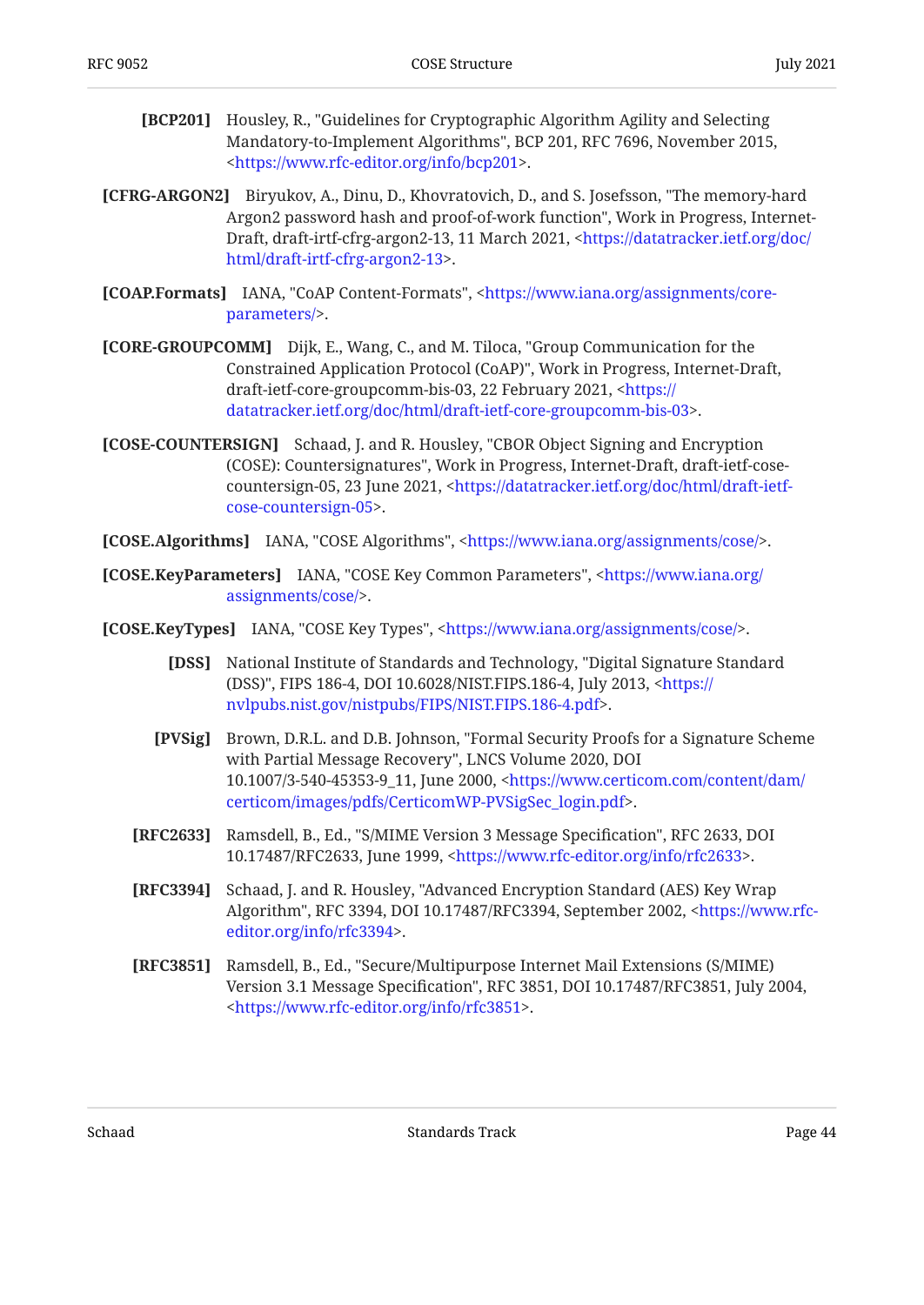<span id="page-44-11"></span>**[RFC4262]** , Santesson, S. "X.509 Certificate Extension for Secure/Multipurpose Internet Mail

<span id="page-44-13"></span><span id="page-44-12"></span><span id="page-44-10"></span><span id="page-44-9"></span><span id="page-44-8"></span><span id="page-44-7"></span><span id="page-44-6"></span><span id="page-44-5"></span><span id="page-44-4"></span><span id="page-44-3"></span><span id="page-44-2"></span><span id="page-44-1"></span><span id="page-44-0"></span>

|           | Extensions (S/MIME) Capabilities", RFC 4262, DOI 10.17487/RFC4262, December<br>2005, <https: info="" rfc4262="" www.rfc-editor.org="">.</https:>                                                                                                                        |
|-----------|-------------------------------------------------------------------------------------------------------------------------------------------------------------------------------------------------------------------------------------------------------------------------|
| [RFC4949] | Shirey, R., "Internet Security Glossary, Version 2", FYI 36, RFC 4949, DOI<br>10.17487/RFC4949, August 2007, <https: info="" rfc4949="" www.rfc-editor.org="">.</https:>                                                                                                |
| [RFC5116] | McGrew, D., "An Interface and Algorithms for Authenticated Encryption", RFC<br>5116, DOI 10.17487/RFC5116, January 2008, <https: <br="" info="" www.rfc-editor.org="">rfc5116&gt;.</https:>                                                                             |
| [RFC5652] | Housley, R., "Cryptographic Message Syntax (CMS)", STD 70, RFC 5652, DOI<br>10.17487/RFC5652, September 2009, <https: info="" rfc5652="" www.rfc-editor.org="">.</https:>                                                                                               |
| [RFC5751] | Ramsdell, B. and S. Turner, "Secure/Multipurpose Internet Mail Extensions (S/<br>MIME) Version 3.2 Message Specification", RFC 5751, DOI 10.17487/RFC5751,<br>January 2010, <https: info="" rfc5751="" www.rfc-editor.org="">.</https:>                                 |
| [RFC5752] | Turner, S. and J. Schaad, "Multiple Signatures in Cryptographic Message Syntax<br>(CMS)", RFC 5752, DOI 10.17487/RFC5752, January 2010, <https: www.rfc-<br="">editor.org/info/rfc5752&gt;.</https:>                                                                    |
| [RFC5990] | Randall, J., Kaliski, B., Brainard, J., and S. Turner, "Use of the RSA-KEM Key<br>Transport Algorithm in the Cryptographic Message Syntax (CMS)", RFC 5990,<br>DOI 10.17487/RFC5990, September 2010, <https: <br="" info="" www.rfc-editor.org="">rfc5990&gt;.</https:> |
| [RFC6838] | Freed, N., Klensin, J., and T. Hansen, "Media Type Specifications and Registration<br>Procedures", BCP 13, RFC 6838, DOI 10.17487/RFC6838, January 2013, <https: <br="">www.rfc-editor.org/info/rfc6838&gt;.</https:>                                                   |
| [RFC7252] | Shelby, Z., Hartke, K., and C. Bormann, "The Constrained Application Protocol<br>(CoAP)", RFC 7252, DOI 10.17487/RFC7252, June 2014, <https: www.rfc-<br="">editor.org/info/rfc7252&gt;.</https:>                                                                       |
| [RFC7515] | Jones, M., Bradley, J., and N. Sakimura, "JSON Web Signature (JWS)", RFC 7515,<br>DOI 10.17487/RFC7515, May 2015, <https: info="" rfc7515="" www.rfc-editor.org="">.</https:>                                                                                           |
|           | [RFC7516] Jones, M. and J. Hildebrand, "JSON Web Encryption (JWE)", RFC 7516, DOI<br>10.17487/RFC7516, May 2015, <https: info="" rfc7516="" www.rfc-editor.org="">.</https:>                                                                                            |
| [RFC7517] | Jones, M., "JSON Web Key (JWK)", RFC 7517, DOI 10.17487/RFC7517, May 2015,<br><https: info="" rfc7517="" www.rfc-editor.org="">.</https:>                                                                                                                               |
| [RFC7518] | Jones, M., "JSON Web Algorithms (JWA)", RFC 7518, DOI 10.17487/RFC7518, May<br>2015, <https: info="" rfc7518="" www.rfc-editor.org="">.</https:>                                                                                                                        |
| [RFC8032] | Josefsson, S. and I. Liusvaara, "Edwards-Curve Digital Signature Algorithm<br>(EdDSA)", RFC 8032, DOI 10.17487/RFC8032, January 2017, <https: www.rfc-<br="">editor.org/info/rfc8032&gt;.</https:>                                                                      |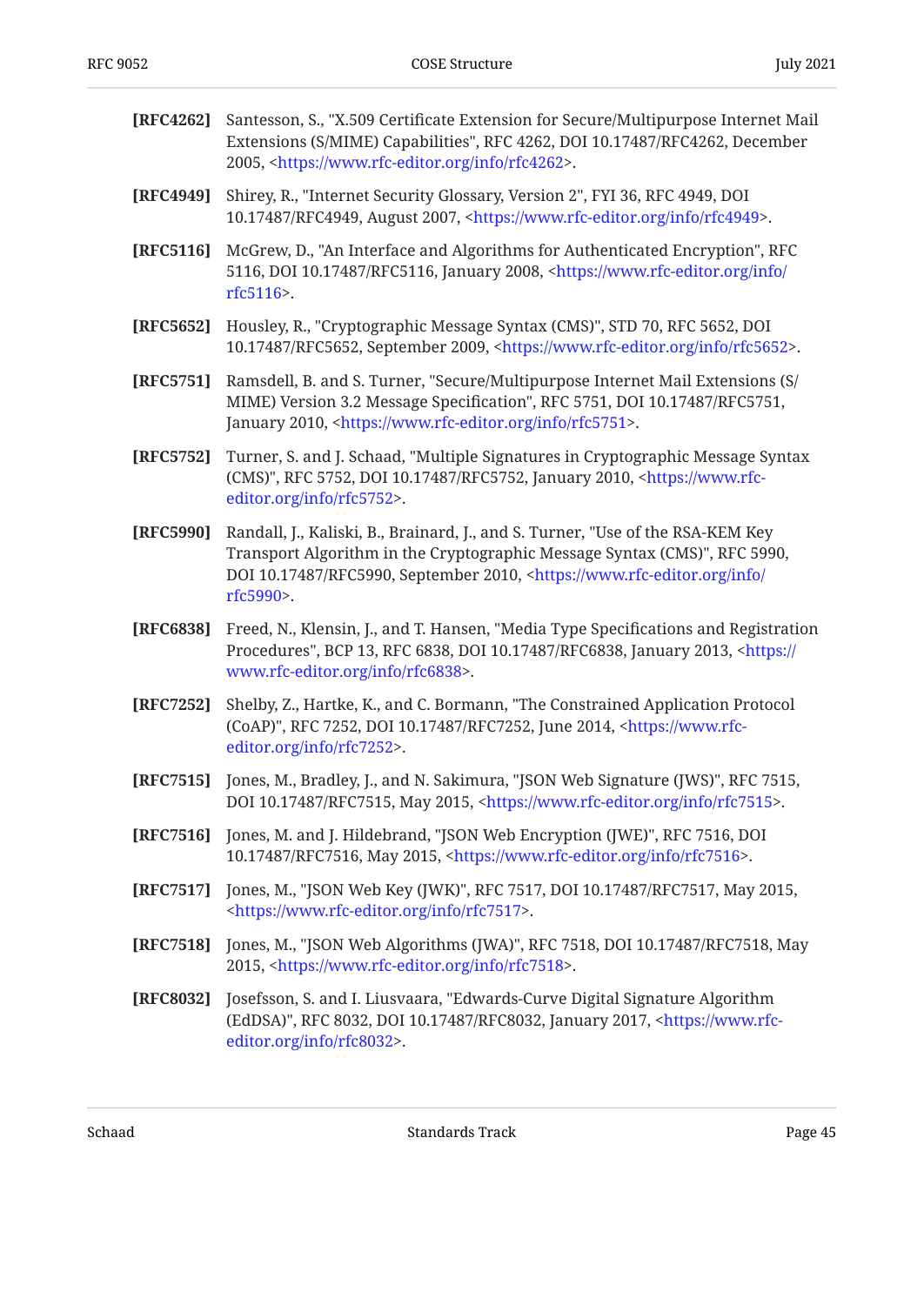<span id="page-45-8"></span><span id="page-45-7"></span><span id="page-45-5"></span><span id="page-45-2"></span>

| [RFC8152] | Schaad, J., "CBOR Object Signing and Encryption (COSE)", RFC 8152, DOI<br>10.17487/RFC8152, July 2017, <https: info="" rfc8152="" www.rfc-editor.org="">.</https:>                                                                                                                                             |
|-----------|----------------------------------------------------------------------------------------------------------------------------------------------------------------------------------------------------------------------------------------------------------------------------------------------------------------|
| [RFC8230] | Jones, M., "Using RSA Algorithms with CBOR Object Signing and Encryption<br>(COSE) Messages", RFC 8230, DOI 10.17487/RFC8230, September 2017, <https: <br="">www.rfc-editor.org/info/rfc8230&gt;.</https:>                                                                                                     |
| [RFC8551] | Schaad, J., Ramsdell, B., and S. Turner, "Secure/Multipurpose Internet Mail<br>Extensions (S/MIME) Version 4.0 Message Specification", RFC 8551, DOI 10.17487/<br>RFC8551, April 2019, <https: info="" rfc8551="" www.rfc-editor.org="">.</https:>                                                             |
| [RFC8610] | Birkholz, H., Vigano, C., and C. Bormann, "Concise Data Definition Language<br>(CDDL): A Notational Convention to Express Concise Binary Object<br>Representation (CBOR) and JSON Data Structures", RFC 8610, DOI 10.17487/<br>RFC8610, June 2019, <https: info="" rfc8610="" www.rfc-editor.org="">.</https:> |
| [RFC8613] | Selander, G., Mattsson, J., Palombini, F., and L. Seitz, "Object Security for<br>Constrained RESTful Environments (OSCORE)", RFC 8613, DOI 10.17487/<br>RFC8613, July 2019, <https: info="" rfc8613="" www.rfc-editor.org="">.</https:>                                                                        |
| [RFC9054] | Schaad, J., "CBOR Object Signing and Encryption (COSE): Hash Algorithms", RFC<br>9054, DOI 10.17487/RFC9054, July 2021, <https: <br="" info="" www.rfc-editor.org="">rfc9054&gt;.</https:>                                                                                                                     |
| [STD90]   | Bray, T., Ed., "The JavaScript Object Notation (JSON) Data Interchange Format",<br>STD 90, RFC 8259, December 2017, <https: info="" std90="" www.rfc-editor.org="">.</https:>                                                                                                                                  |
|           | [W3C.WebCrypto] Watson, M., Ed., "Web Cryptography API", W3C Recommendation, 26<br>January 2017, <https: tr="" webcryptoapi="" www.w3.org=""></https:> .                                                                                                                                                       |

# <span id="page-45-6"></span><span id="page-45-4"></span><span id="page-45-3"></span><span id="page-45-1"></span><span id="page-45-0"></span>**[Appendix A. Guidelines for External Data Authentication of](#page-45-0) [Algorithms](#page-45-0)**

During development of COSE, the requirement that the algorithm identifier be located in the protected attributes was relaxed from a must to a should. Two basic reasons have been advanced to support this position. First, the resulting message will be smaller if the algorithm identifier is omitted from the most common messages in a CoAP environment. Second, there is a potential bug that will arise if full checking is not done correctly between the different places that an algorithm identifier could be placed (the message itself, an application statement, the key structure that the sender possesses, and the key structure the recipient possesses).

This appendix lays out how such a change can be made and the details that an application needs to specify in order to use this option. Two different sets of details are specified: those needed to omit an algorithm identifier and those needed to use the variant on the countersignature attribute that contains no attributes about itself.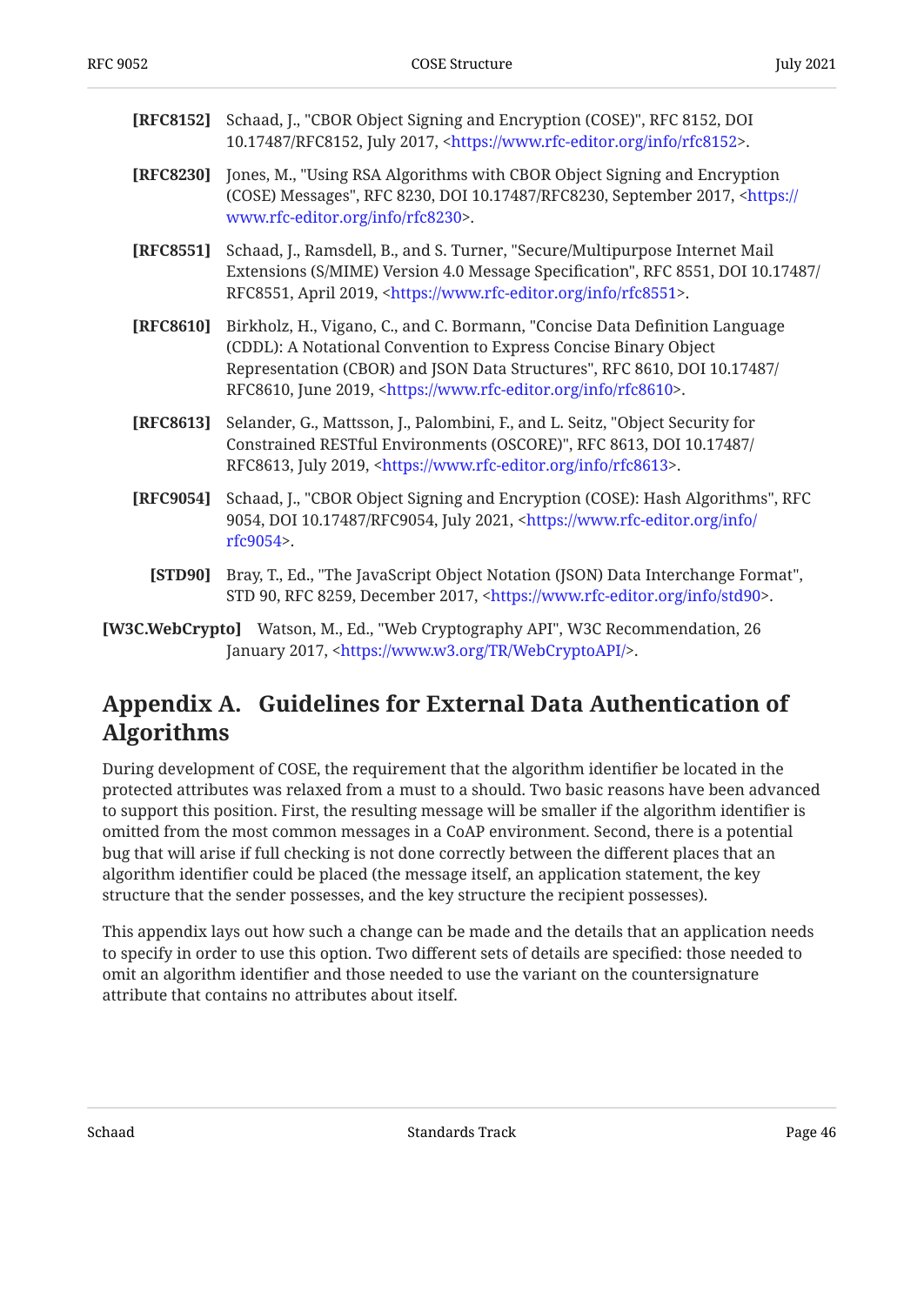Three sets of recommendations are laid out. The first set of recommendations applies to having an implicit algorithm identified for a single layer of a COSE object. The second set of recommendations applies to having multiple implicit algorithms identified for multiple layers of a COSE object. The third set of recommendations applies to having implicit algorithms for multiple COSE object constructs.

The key words from [[RFC2119\]](#page-42-5) are deliberately not used here. This specification can provide recommendations, but it cannot enforce them.

This set of recommendations applies to the case where an application is distributing a fixed algorithm along with the key information for use in a single COSE object. This normally applies to the smallest of the COSE objects -- specifically, COSE\_Sign1, COSE\_Mac0, and COSE\_Encrypt0 -but could apply to the other structures as well.

The following items should be taken into account:

- $\bullet$  Applications need to list the set of COSE structures that implicit algorithms are to be used in. Applications need to require that the receipt of an explicit algorithm identifier in one of these structures will lead to the message being rejected. This requirement is stated so that there will never be a case where there is any ambiguity about the question of which algorithm should be used, the implicit or the explicit one. This applies even if the transported algorithm identifier is a protected attribute. This applies even if the transported algorithm is the same as the implicit algorithm.
- $\bullet$  Applications need to define the set of information that is to be considered to be part of a context when omitting algorithm identifiers. At a minimum, this would be the key identifier (if needed), the key, the algorithm, and the COSE structure it is used with. Applications should restrict the use of a single key to a single algorithm. As noted for some of the algorithms in [RFC9053], the use of the same key in different, related algorithms can lead to leakage of information about the key, leakage about the data, or the ability to perform forgeries.
- $\bullet$  In many cases, applications that make the algorithm identifier implicit will also want to make the context identifier implicit for the same reason. That is, omitting the context identifier will decrease the message size (potentially significantly, depending on the length of the identifier). Applications that do this will need to describe the circumstances where the context identifier is to be omitted and how the context identifier is to be inferred in these cases. (An exhaustive search over all of the keys would normally not be considered to be acceptable.) An example of how this can be done is to tie the context to a transaction identifier. Both would be sent on the original message, but only the transaction identifier would need to be sent after that point, as the context is tied into the transaction identifier. Another way would be to associate a context with a network address. All messages coming from a single network address can be assumed to be associated with a specific context. (In this case, the address would normally be distributed as part of the context.)
- $\bullet$  Applications cannot rely on key identifiers being unique unless they take significant efforts to ensure that they are computed in such a way as to create this guarantee. Even when an application does this, the uniqueness might be violated if the application is run in different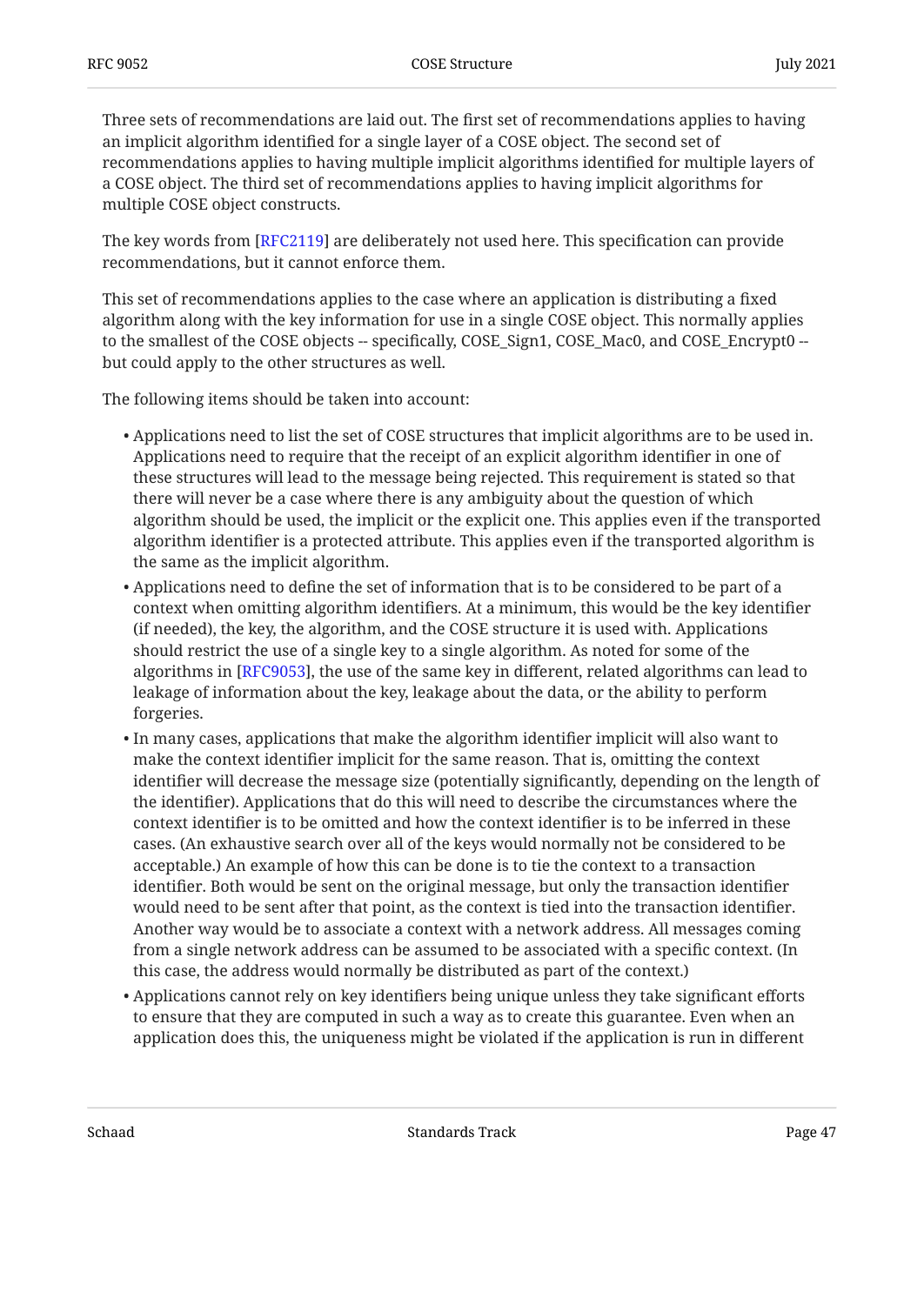contexts (i.e., with a different context provider) or if the system combines the security contexts from different applications together into a single store.

 $\bullet$  Applications should continue the practice of protecting the algorithm identifier. Since this is not done by placing it in the protected attributes field, applications should define an application-specific external data structure that includes this value. This external data field can be used as such for content encryption, MAC, and signature algorithms. It can be used in the SuppPrivInfo field for those algorithms that use a KDF to derive a key value. Applications may also want to protect other information that is part of the context structure as well. It should be noted that those fields, such as the key or a Base IV, are protected by virtue of being used in the cryptographic computation and do not need to be included in the external data field.

The second case is having multiple implicit algorithm identifiers specified for a multiple-layer COSE object. An example of how this would work is the encryption context that an application specifies, which contains a content encryption algorithm, a key wrap algorithm, a key identifier, and a shared secret. The sender omits sending the algorithm identifier for both the content layer and the recipient layer, leaving only the key identifier. The receiver then uses the key identifier to get the implicit algorithm identifiers.

The following additional items need to be taken into consideration:

 $\bullet$  Applications that want to support this will need to define a structure that allows for, and clearly identifies, both the COSE structure to be used with a given key and the structure and algorithm to be used for the secondary layer. The key for the secondary layer is computed as normal from the recipient layer.

The third case is having multiple implicit algorithm identifiers, but targeted at potentially unrelated layers or different COSE objects. There are a number of different scenarios where this might be applicable. Some of these scenarios are:

- Two contexts are distributed as a pair. Each of the contexts is for use with a COSE\_Encrypt message. Each context will consist of distinct secret keys and IVs and potentially even different algorithms. One context is for sending messages from party A to party B, and the second context is for sending messages from party B to party A. This means that there is no chance for a reflection attack to occur, as each party uses different secret keys to send its messages; a message that is reflected back to it would fail to decrypt.
- Two contexts are distributed as a pair. The first context is used for encryption of the message, and the second context is used to place a countersignature on the message. The intention is that the second context can be distributed to other entities independently of the first context. This allows these entities to validate that the message came from an individual without being able to decrypt the message and see the content.
- Two contexts are distributed as a pair. The first context contains a key for dealing with MACed messages, and the second context contains a different key for dealing with encrypted messages. This allows for a unified distribution of keys to participants for different types of messages that have different keys, but where the keys may be used in a coordinated manner.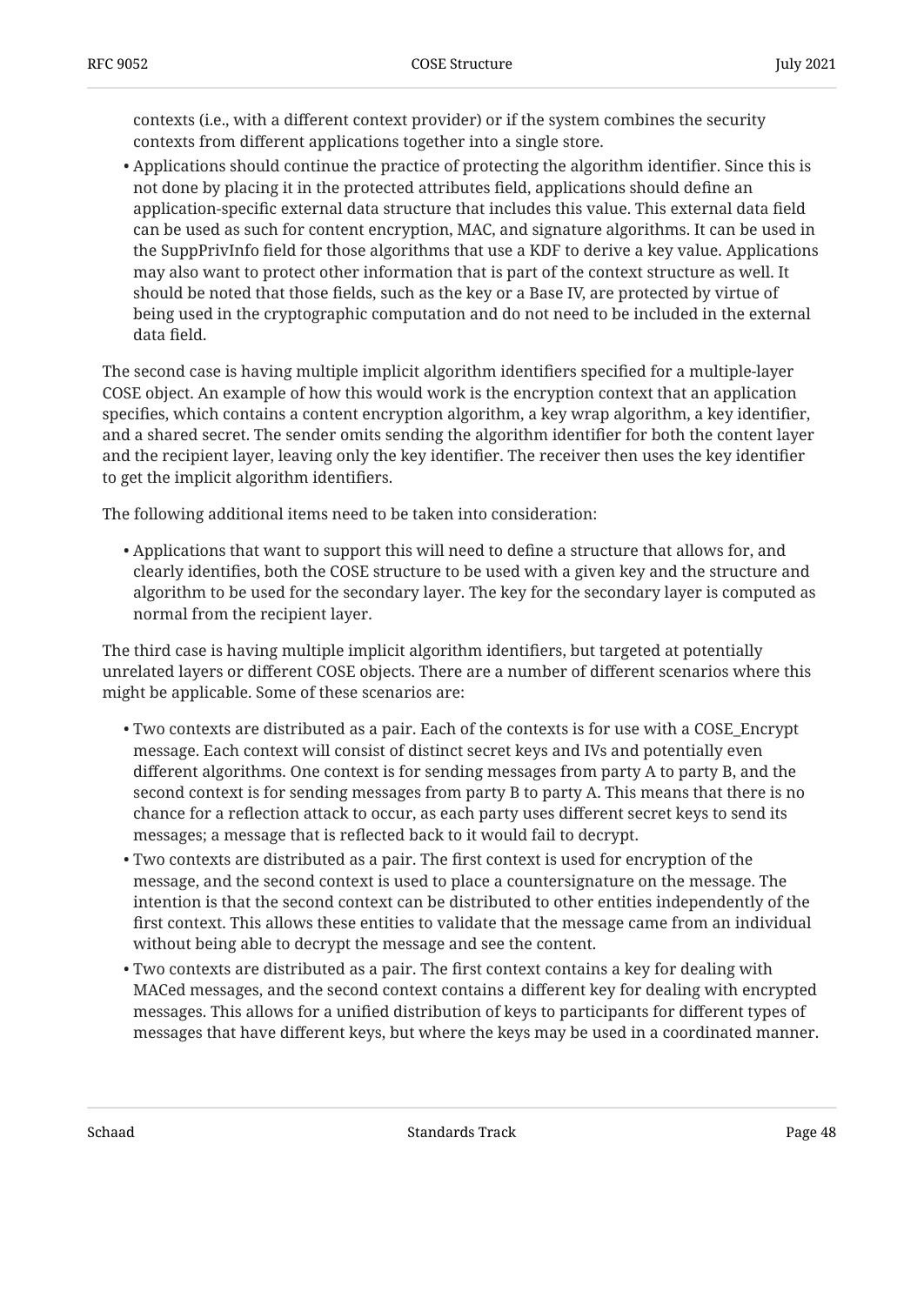For these cases, the following additional items need to be considered:

 $\bullet$  Applications need to ensure that the multiple contexts stay associated. If one of the contexts is invalidated for any reason, all of the contexts associated with it should also be invalidated.

# <span id="page-48-0"></span>**[Appendix B. Two Layers of Recipient Information](#page-48-0)**

All of the currently defined recipient algorithm classes only use two layers of the COSE structure. The first layer (COSE\_Encrypt) is the message content, and the second layer (COSE\_Recipient) is the content key encryption. However, if one uses a recipient algorithm such as the RSA Key Encapsulation Mechanism (RSA-KEM) (see Appendix A of RSA-KEM [RFC5990]), then it makes sense to have two layers of the COSE\_Recipient structure.

These layers would be:

- Layer 0: The content encryption layer. This layer contains the payload of the message. •
- Layer 1: The encryption of the CEK by a KEK. •
- Layer 2: The encryption of a long random secret using an RSA key and a key derivation function to convert that secret into the KEK.

This is an example of what a triple-layer message would look like. The message has the following layers:

- Layer 0: Has content encrypted with AES-GCM using a 128-bit key. •
- Layer 1: Uses the AES Key Wrap algorithm with a 128-bit key. •
- Layer 2: Uses ECDH Ephemeral-Static direct to generate the Layer 1 key. •

In effect, this example is a decomposed version of using the ECDH-ES+A128KW algorithm.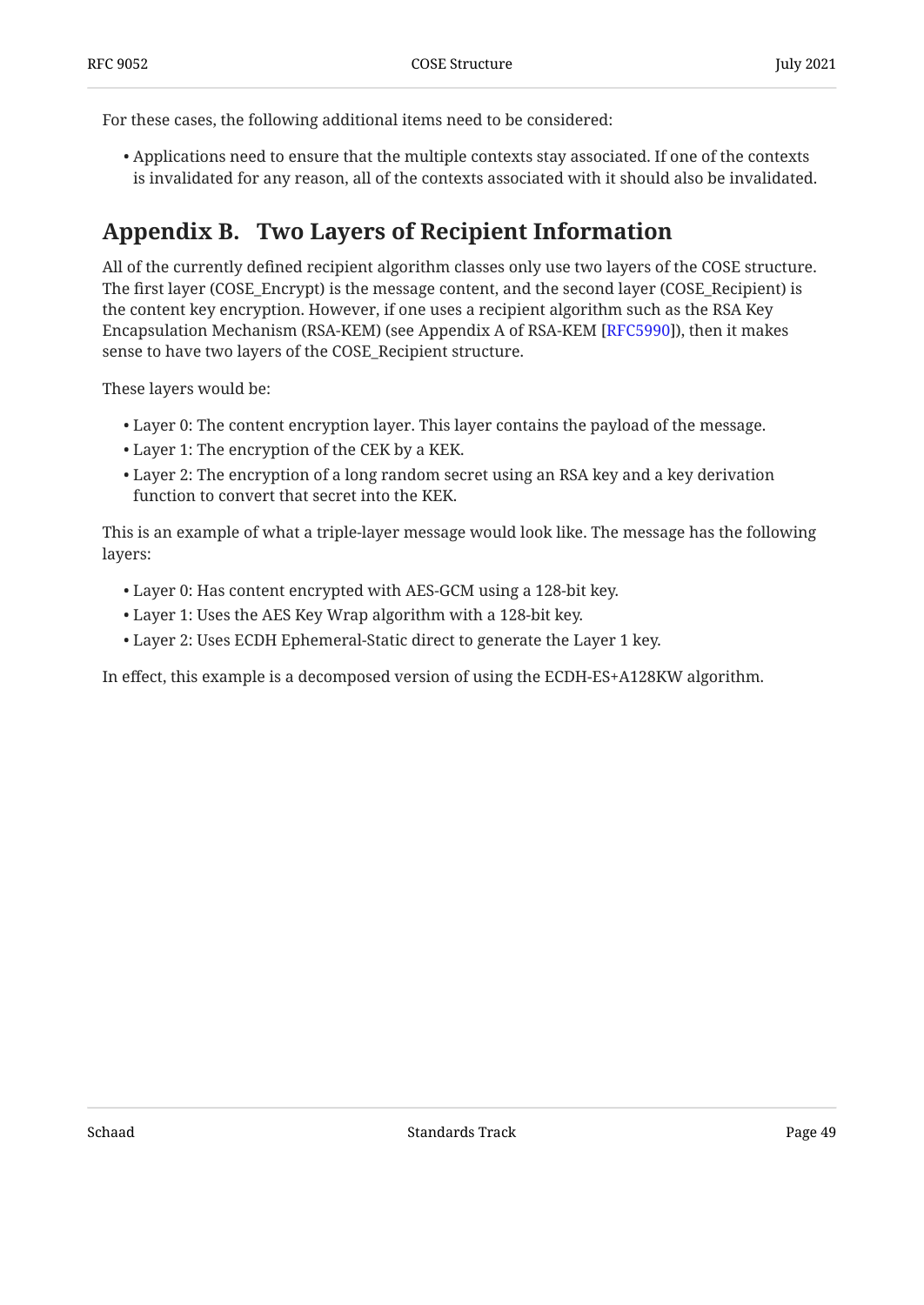Size of binary file is 183 bytes

```
96(
   [ / COSE_Encrypt /
     / protected h'a10101' / << {
         / alg / 1:1 / AES-GCM 128 /
       } >>,
     / unprotected / {
       / iv / 5:h'02d1f7e6f26c43d4868d87ce'
     },
     / ciphertext / h'64f84d913ba60a76070a9a48f26e97e863e2852948658f0
811139868826e89218a75715b',
     / recipients / [
       [ / COSE_Recipient /
         / protected / h'',
         / unprotected / {
           / alg / 1:-3 / A128KW /
         },
         / ciphertext / h'dbd43c4e9d719c27c6275c67d628d493f090593db82
18f11',
         / recipients / [
           [ / COSE_Recipient /
             / protected h'a1013818' / << {
                  / alg / 1:-25 / ECDH-ES + HKDF-256 /
               \} >>
             / unprotected / {
                / ephemeral / -1:{
                  / kty / 1:2,
                  / crv / -1:1,
                  / x / -2:h'b2add44368ea6d641f9ca9af308b4079aeb519f11
e9b8a55a600b21233e86e68',
                  / y / -3:false
\},
                / kid / 4:'meriadoc.brandybuck@buckland.example'
\},
             / ciphertext / h''
           ]
         ]
       ]
     ]
   ]
)
```
# <span id="page-49-0"></span>**[Appendix C. Examples](#page-49-0)**

This appendix includes a set of examples that show the different features and message types that have been defined in this document. To make the examples easier to read, they are presented using the extended CBOR diagnostic notation (defined in [\[RFC8610](#page-45-5)]) rather than as a binary dump.

A GitHub project has been created at <https://github.com/cose-wg/Examples> that contains not only the examples presented in this document, but a more complete set of testing examples as well. Each example is found in a JSON file that contains the inputs used to create the example,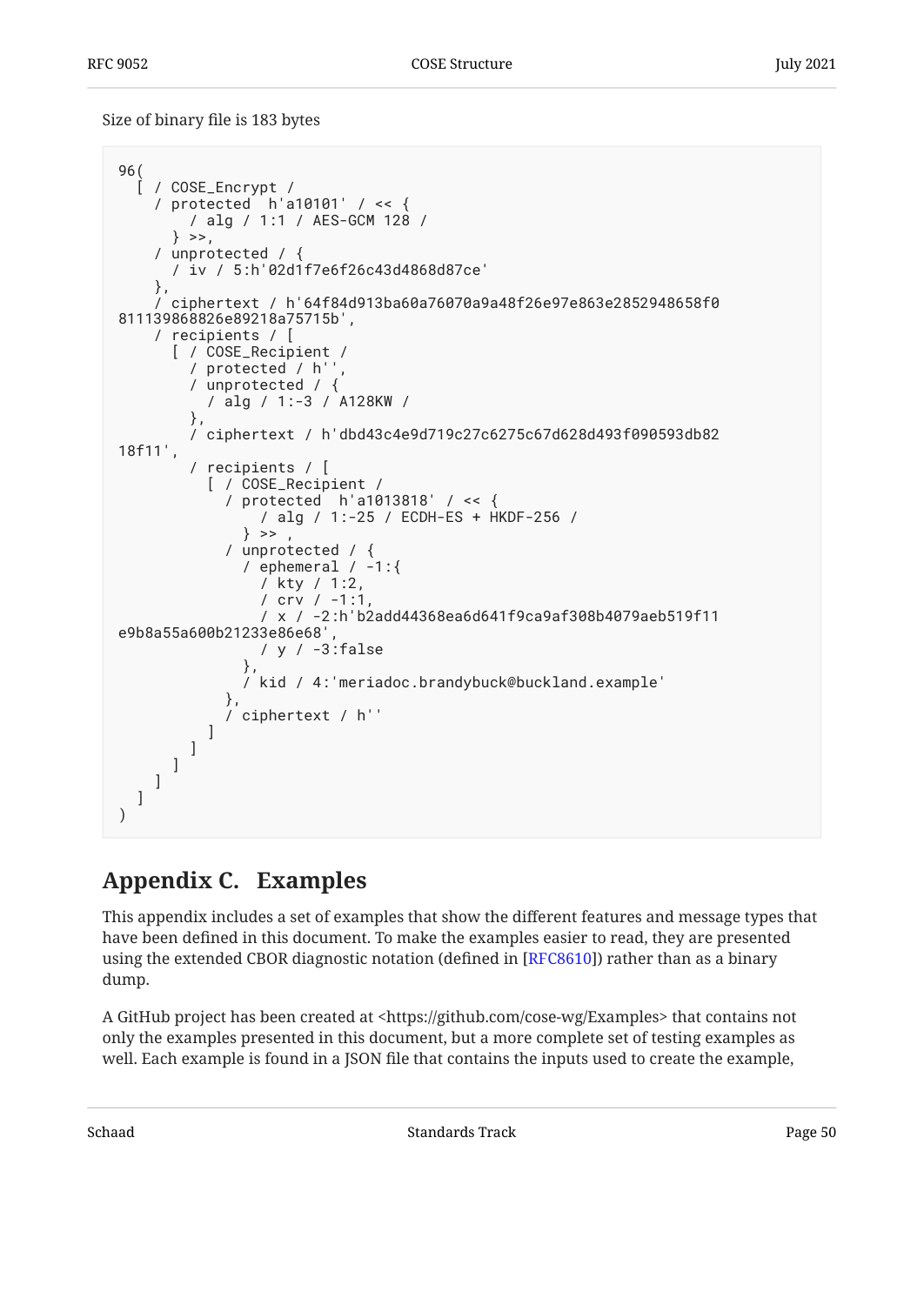some of the intermediate values that can be used in debugging the example, and the output of the example presented both as a hex dump and in CBOR diagnostic notation format. Some of the examples at the site are designed failure-testing cases; these are clearly marked as such in the JSON file. If errors in the examples in this document are found, the examples on GitHub will be updated, and a note to that effect will be placed in the JSON file.

As noted, the examples are presented using CBOR's diagnostic notation. A Ruby-based tool exists that can convert between the diagnostic notation and binary. This tool can be installed with the command line:

```
gem install cbor-diag
```
The diagnostic notation can be converted into binary files using the following command line:

```
diag2cbor.rb < inputfile > outputfile
```
The examples can be extracted from the XML version of this document via an XPath expression, as all of the source code is tagged with the attribute type='cbor-diag'. (Depending on the XPath evaluator one is using, it may be necessary to deal with > as an entity.)

```
//sourcecode[@type='CDDL']/text()
```
### <span id="page-50-1"></span>**[C.1. Examples of Signed Messages](#page-50-0)**

#### **[C.1.1. Single Signature](#page-50-1)**

This example uses the following:

• Signature Algorithm: ECDSA w/ SHA-256, Curve P-256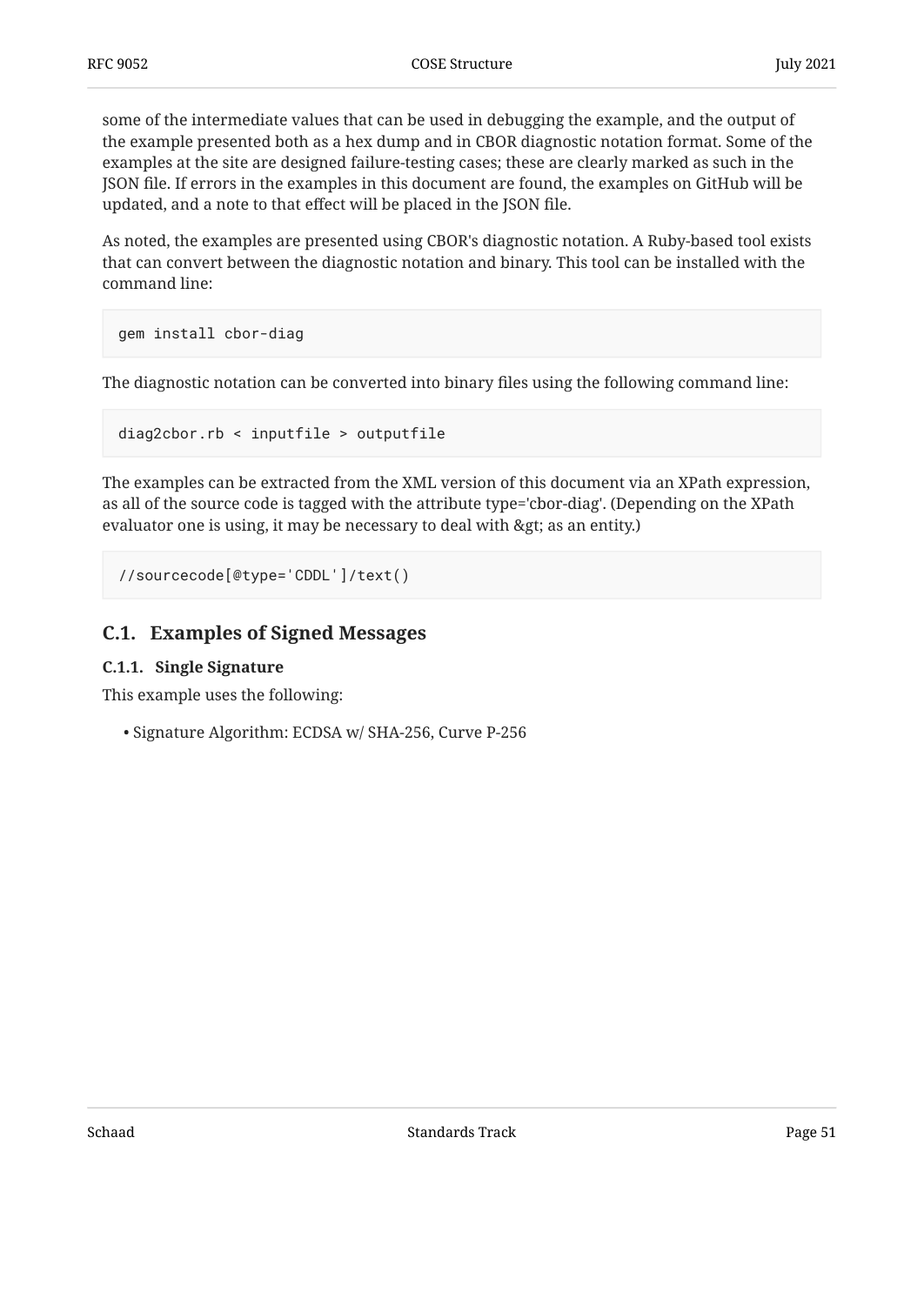Size of binary file is 103 bytes

```
98(
\Box / protected / h'',
    / unprotected / \{ \},
     / payload / 'This is the content.',
     / signatures / [
\blacksquare / protected h'a10126' / << {
             / alg / 1:-7 / ECDSA 256 /
          \} >>,
 / unprotected / {
 / kid / 4:'11'
         },
         / signature / h'e2aeafd40d69d19dfe6e52077c5d7ff4e408282cbefb
5d06cbf414af2e19d982ac45ac98b8544c908b4507de1e90b717c3d34816fe926a2b
98f53afd2fa0f30a'
       ]
     ]
   ]
)
```
### <span id="page-51-0"></span>**[C.1.2. Multiple Signers](#page-51-0)**

- Signature Algorithm: ECDSA w/ SHA-256, Curve P-256
- Signature Algorithm: ECDSA w/ SHA-512, Curve P-521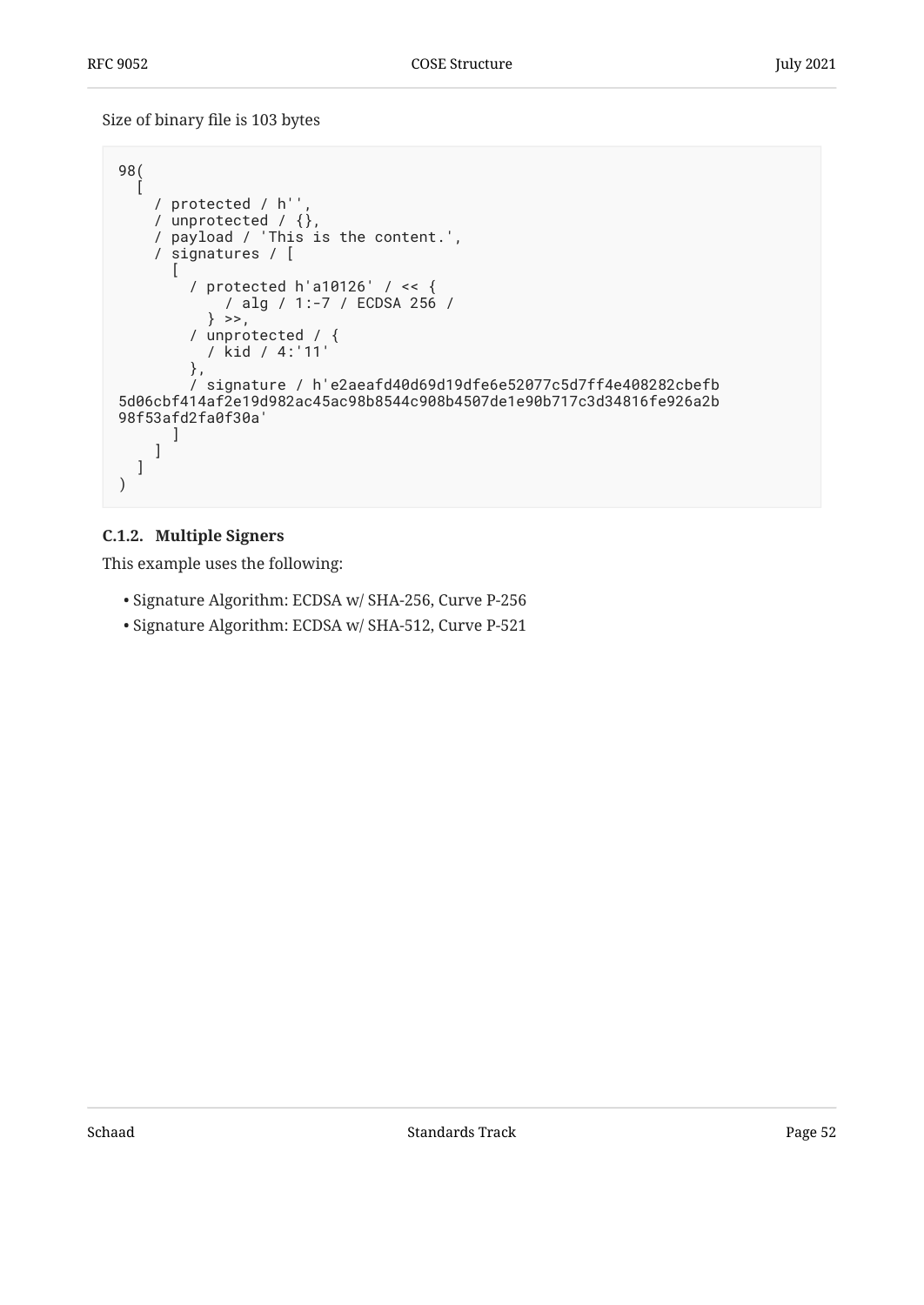Size of binary file is 277 bytes

```
98(
\Box / protected / h'',
    / unprotected / \{ \},
     / payload / 'This is the content.',
     / signatures / [
\blacksquare / protected h'a10126' / << {
             / alg / 1:-7 / ECDSA 256 /
           } >>,
 / unprotected / {
 / kid / 4:'11'
         },
         / signature / h'e2aeafd40d69d19dfe6e52077c5d7ff4e408282cbefb
5d06cbf414af2e19d982ac45ac98b8544c908b4507de1e90b717c3d34816fe926a2b
98f53afd2fa0f30a'
       ],
      \lceil / protected h'a1013823' / << {
            / alg / 1:-36 / ECDSA 521 /
          \} >>
         / unprotected / {
           / kid / 4:'bilbo.baggins@hobbiton.example'
         },
         / signature / h'00a2d28a7c2bdb1587877420f65adf7d0b9a06635dd1
de64bb62974c863f0b160dd2163734034e6ac003b01e8705524c5c4ca479a952f024
7ee8cb0b4fb7397ba08d009e0c8bf482270cc5771aa143966e5a469a09f613488030
c5b07ec6d722e3835adb5b2d8c44e95ffb13877dd2582866883535de3bb03d01753f
83ab87bb4f7a0297'
 ]
     ]
   ]
)
```
#### <span id="page-52-0"></span>**[C.1.3. Signature with Criticality](#page-52-0)**

- Signature Algorithm: ECDSA w/ SHA-256, Curve P-256
- There is a criticality marker on the "reserved" header parameter. •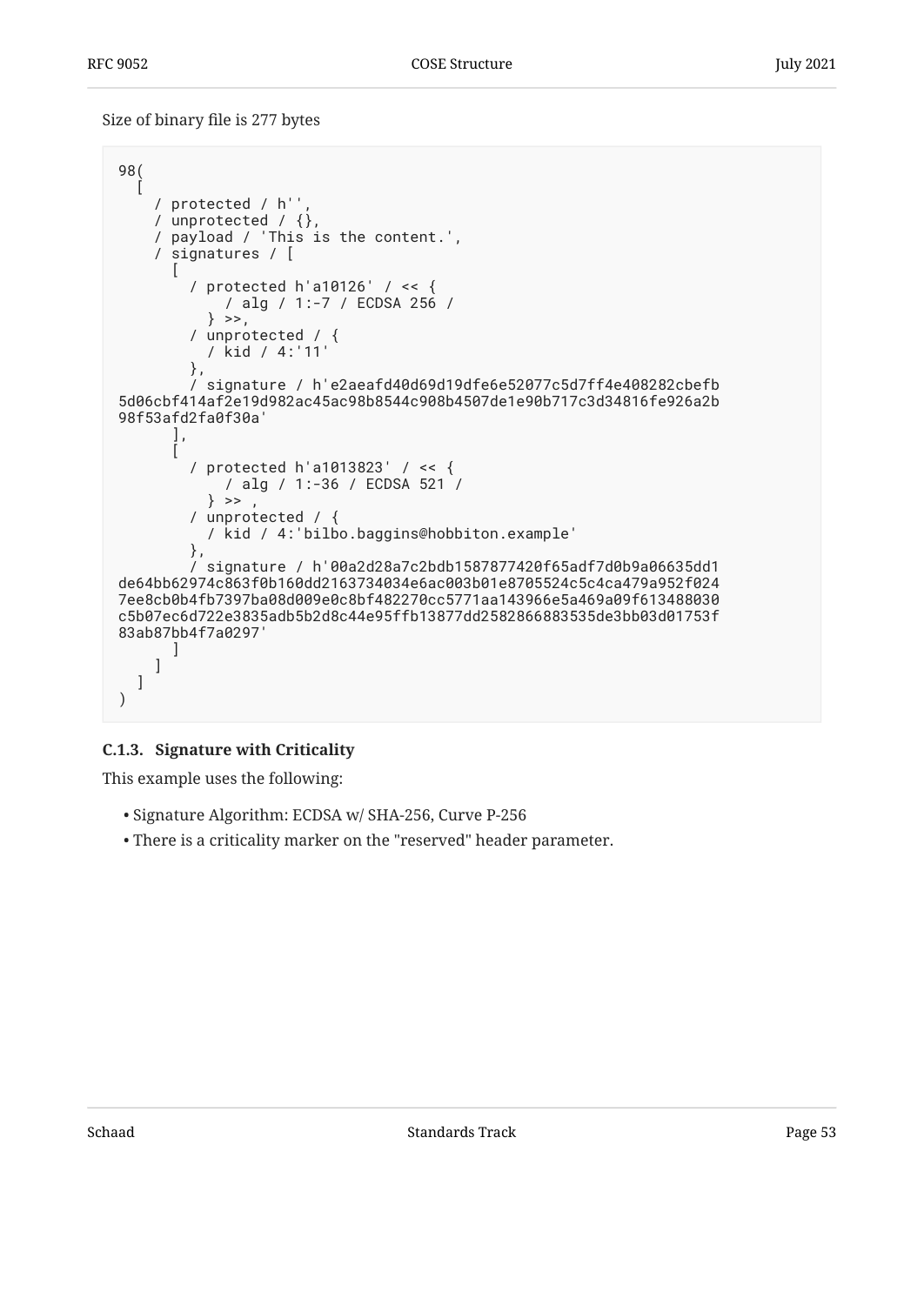Size of binary file is 125 bytes

```
98(
\Box / protected h'a2687265736572766564f40281687265736572766564' /
\langle \, \cdot \, \rangle "reserved":false,
 / crit / 2:[
            "reserved"
 ]
       } >>,
     / unprotected / {},
     / payload / 'This is the content.',
     / signatures / [
      \sqrt{2} / protected h'a10126' / << {
              / alg / 1:-7 / ECDSA 256 /
            } >>,
          / unprotected / {
           / kid / 4:'11'
         },
          / signature / h'3fc54702aa56e1b2cb20284294c9106a63f91bac658d
69351210a031d8fc7c5ff3e4be39445b1a3e83e1510d1aca2f2e8a7c081c7645042b
18aba9d1fad1bd9c'
       ]
     ]
   ]
)
```
### <span id="page-53-1"></span><span id="page-53-0"></span>**[C.2. Single Signer Examples](#page-53-0)**

### **[C.2.1. Single ECDSA Signature](#page-53-1)**

This example uses the following:

• Signature Algorithm: ECDSA w/ SHA-256, Curve P-256

Size of binary file is 98 bytes

```
18(
\Box / protected h'a10126' / << {
         / alg / 1:-7 / ECDSA 256 /
      \} >>,
 / unprotected / {
 / kid / 4:'11'
     },
     / payload / 'This is the content.',
     / signature / h'8eb33e4ca31d1c465ab05aac34cc6b23d58fef5c083106c4
d25a91aef0b0117e2af9a291aa32e14ab834dc56ed2a223444547e01f11d3b0916e5
a4c345cacb36'
  \lceil)
```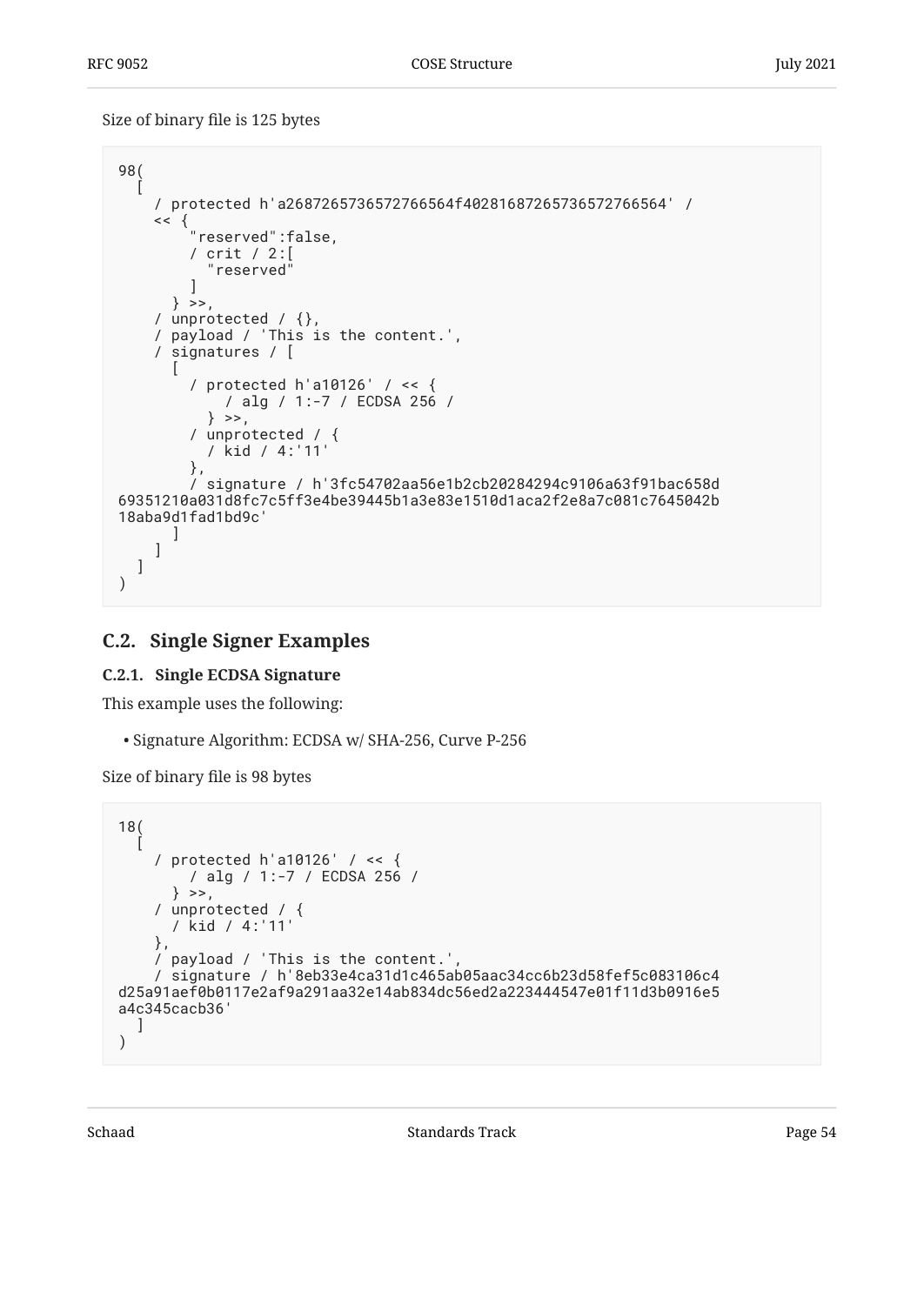### <span id="page-54-1"></span><span id="page-54-0"></span>**[C.3. Examples of Enveloped Messages](#page-54-0)**

#### **[C.3.1. Direct ECDH](#page-54-1)**

This example uses the following:

- CEK: AES-GCM w/ 128-bit key •
- Recipient class: ECDH Ephemeral-Static, Curve P-256 •

Size of binary file is 151 bytes

```
96(
\Box / protected h'a10101' / << {
         / alg / 1:1 / AES-GCM 128 /
      \} >>,
     / unprotected / {
       / iv / 5:h'c9cf4df2fe6c632bf7886413'
     },
     / ciphertext / h'7adbe2709ca818fb415f1e5df66f4e1a51053ba6d65a1a0
c52a357da7a644b8070a151b0',
     / recipients / [
      \lceil / protected h'a1013818' / << {
              / alg / 1:-25 / ECDH-ES + HKDF-256 /
            } >>,
          / unprotected / {
           / ephemeral / -1:\{ / kty / 1:2,
              / crv / -1:1,
              / x / -2:h'98f50a4ff6c05861c8860d13a638ea56c3f5ad7590bbf
bf054e1c7b4d91d6280',
              / y / -3:true
            },
            / kid / 4:'meriadoc.brandybuck@buckland.example'
\},
          / ciphertext / h''
       ]
     ]
   ]
)
```
### <span id="page-54-2"></span>**[C.3.2. Direct Plus Key Derivation](#page-54-2)**

- CEK: AES-CCM w/ 128-bit key, truncate the tag to 64 bits •
- $\bullet$  Recipient class: Use HKDF on a shared secret with the following implicit fields as part of the context.
	- salt: "aabbccddeeffgghh" ◦
	- PartyU identity: "lighting-client" ◦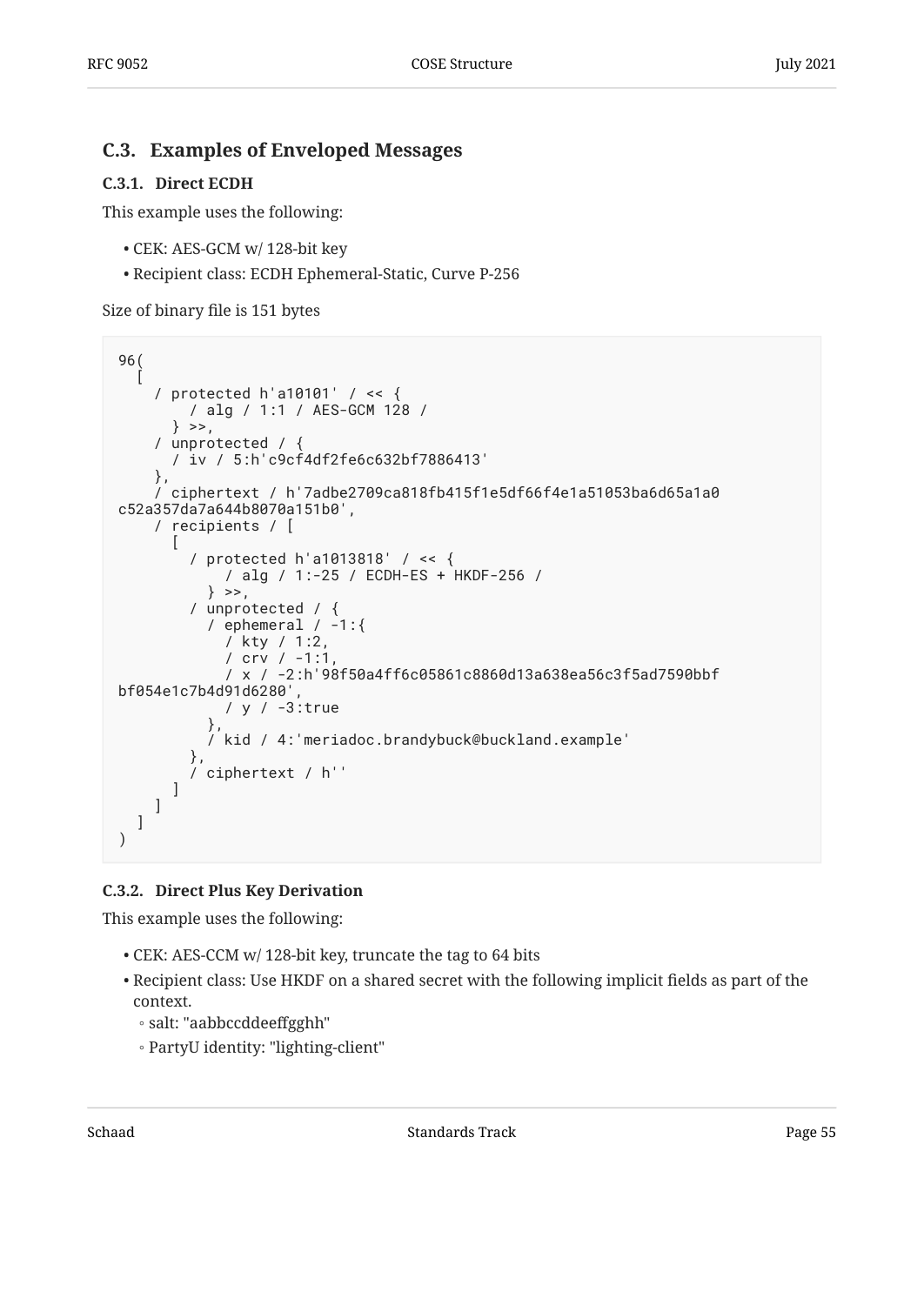- PartyV identity: "lighting-server" ◦
- Supplementary Public Other: "Encryption Example 02"

Size of binary file is 91 bytes

```
96(
\Box / protected h'a1010a' / << {
        / alg / 1:10 / AES-CCM-16-64-128 /
      \} >>,
     / unprotected / {
       / iv / 5:h'89f52f65a1c580933b5261a76c'
     },
     / ciphertext / h'753548a19b1307084ca7b2056924ed95f2e3b17006dfe93
1b687b847',
     / recipients / [
      \lceil / protected h'a10129' / << {
            / alg / 1:-10
          \} >>,
 / unprotected / {
 / salt / -20:'aabbccddeeffgghh',
           / kid / 4:'our-secret'
\},
         / ciphertext / h''
       ]
     ]
   ]
)
```
### <span id="page-55-0"></span>**[C.3.3. Encrypted Content with External Data](#page-55-0)**

- CEK: AES-GCM w/ 128-bit key •
- Recipient class: ECDH static-Static, Curve P-256 with AES Key Wrap •
- Externally Supplied AAD: h'0011bbcc22dd44ee55ff660077' •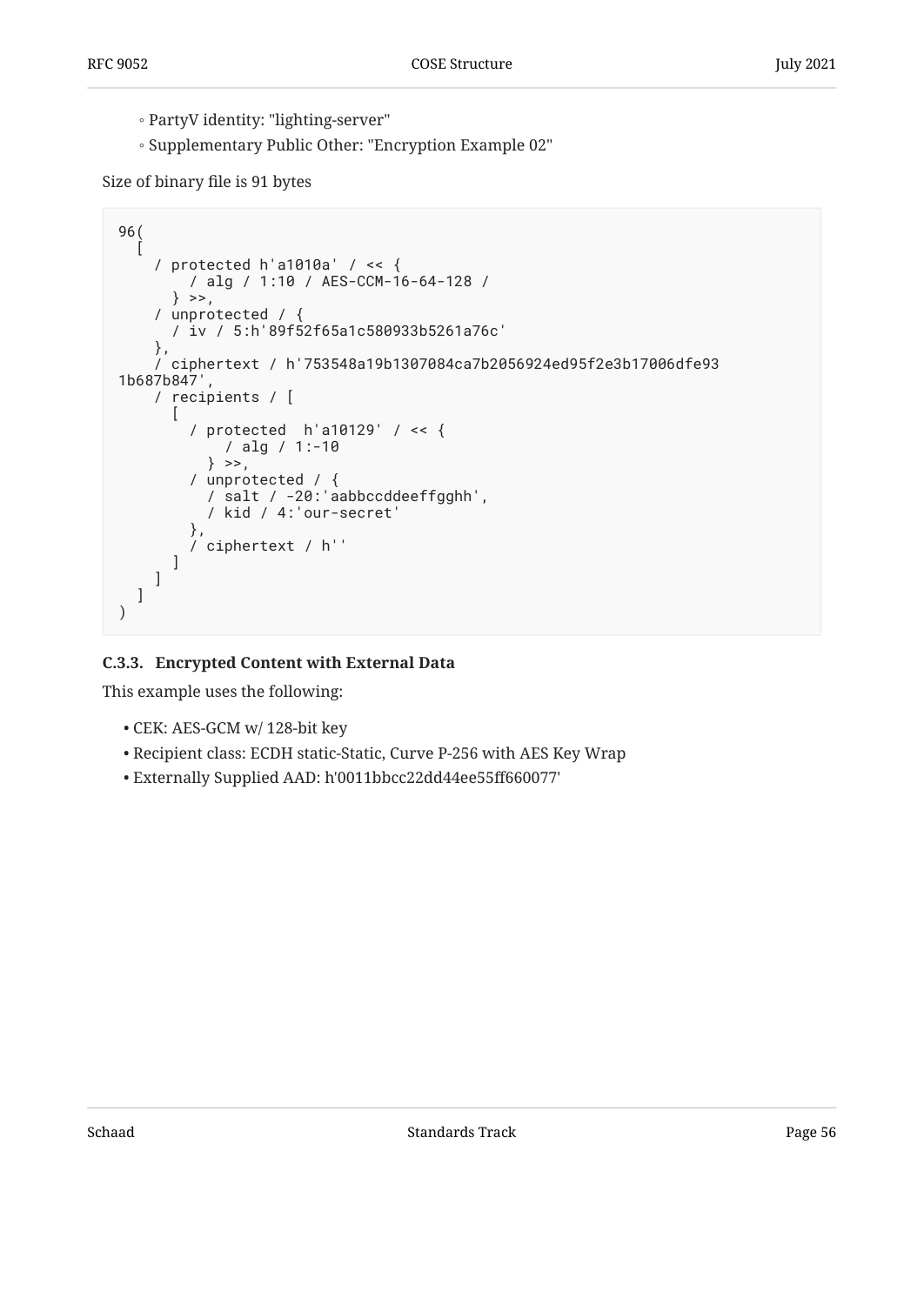Size of binary file is 173 bytes

```
96(
\Box / protected h'a10101' / << {
         / alg / 1:1 / AES-GCM 128 /
      \} >> ,
     / unprotected / {
       / iv / 5:h'02d1f7e6f26c43d4868d87ce'
     },
     / ciphertext / h'64f84d913ba60a76070a9a48f26e97e863e28529d8f5335
e5f0165eee976b4a5f6c6f09d',
     / recipients / [
 [
         / protected / h'a101381f' / {
             \ alg \ 1:-32 \ ECHD-SS+A128KW \
          } / / unprotected / {
           / static kid / -3:'peregrin.took@tuckborough.example',
           / kid / 4:'meriadoc.brandybuck@buckland.example',
           / U nonce / -22:h'0101'
         },
         / ciphertext / h'41e0d76f579dbd0d936a662d54d8582037de2e366fd
e1c62'
 ]
     ]
   ]
)
```
## <span id="page-56-1"></span><span id="page-56-0"></span>**[C.4. Examples of Encrypted Messages](#page-56-0)**

### **[C.4.1. Simple Encrypted Message](#page-56-1)**

This example uses the following:

CEK: AES-CCM w/ 128-bit key and a 64-bit tag •

Size of binary file is 52 bytes

```
16(
\Box / protected h'a1010a' / << {
         / alg / 1:10 / AES-CCM-16-64-128 /
      \} >> ,
     / unprotected / {
       / iv / 5:h'89f52f65a1c580933b5261a78c'
     },
     / ciphertext / h'5974e1b99a3a4cc09a659aa2e9e7fff161d38ce71cb45ce
460ffb569'
   ]
)
```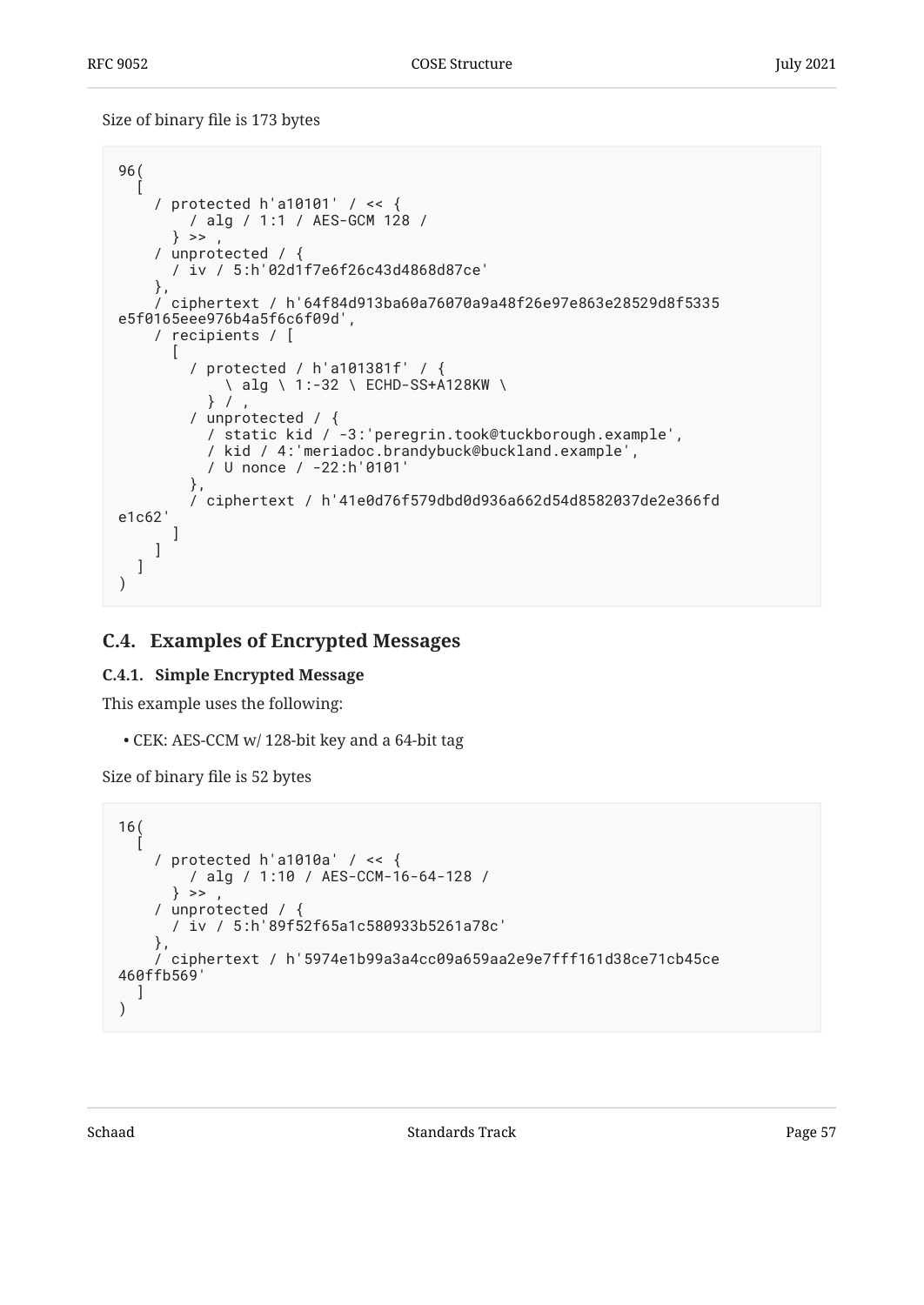#### <span id="page-57-0"></span>**[C.4.2. Encrypted Message with a Partial IV](#page-57-0)**

This example uses the following:

- CEK: AES-CCM w/ 128-bit key and a 64-bit tag •
- Prefix for IV is 89F52F65A1C580933B52 •

Size of binary file is 41 bytes

```
16(
\Box / protected h'a1010a' / << {
        / alg / 1:10 / AES-CCM-16-64-128 /
      \} >> ,
     / unprotected / {
       / partial iv / 6:h'61a7'
     },
     / ciphertext / h'252a8911d465c125b6764739700f0141ed09192de139e05
3bd09abca'
  \lceil)
```
### <span id="page-57-2"></span><span id="page-57-1"></span>**[C.5. Examples of MACed Messages](#page-57-1)**

#### **[C.5.1. Shared Secret Direct MAC](#page-57-2)**

- MAC: AES-CMAC, 256-bit key, truncated to 64 bits •
- Recipient class: direct shared secret •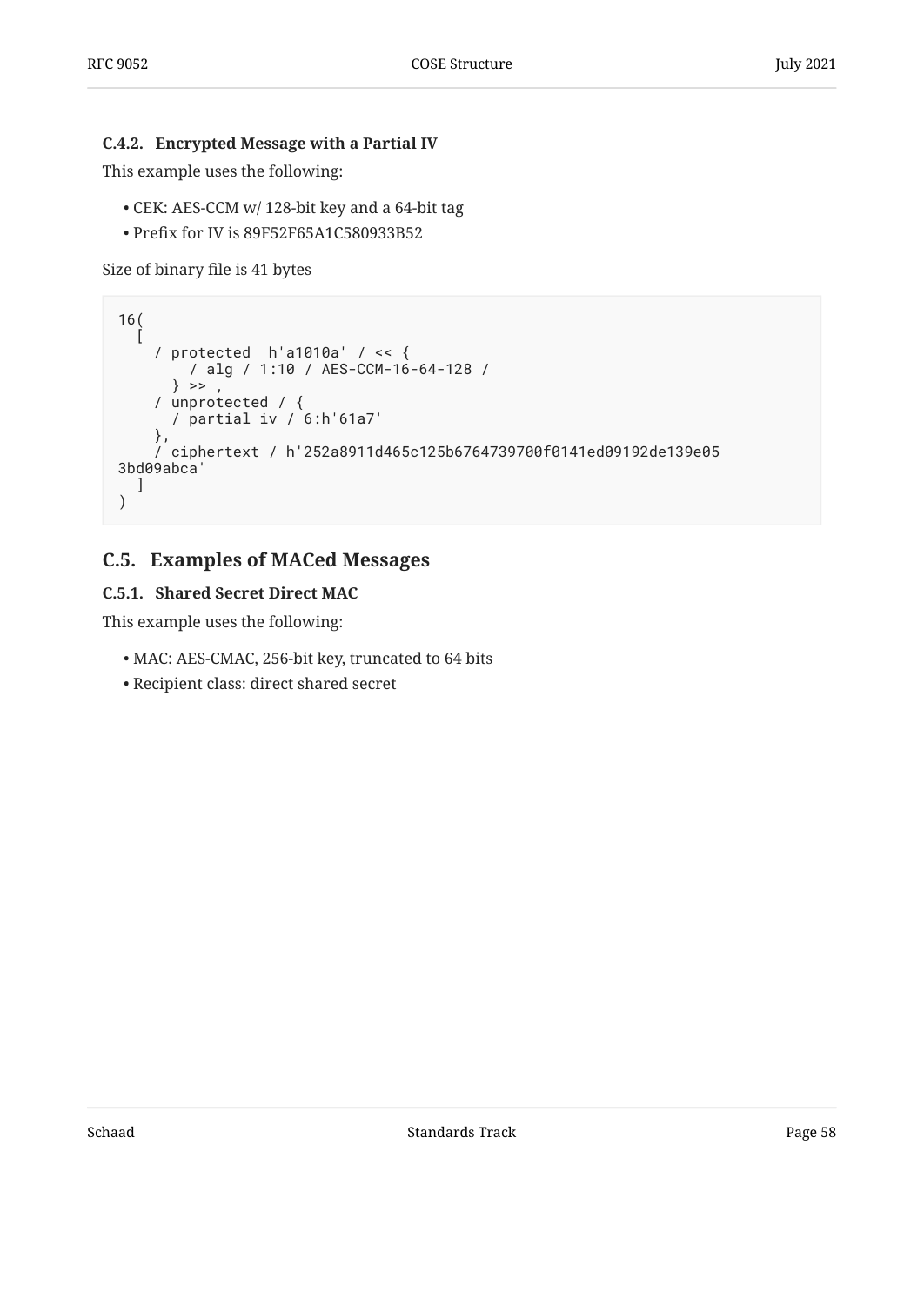Size of binary file is 57 bytes

```
97(
\Box / protected h'a1010f' / << {
        / alg / 1:15 / AES-CBC-MAC-256//64 /
      \} >> ,
 / unprotected / {},
 / payload / 'This is the content.',
     / tag / h'9e1226ba1f81b848',
     / recipients / [
      \mathbf{I} / protected / h'',
 / unprotected / {
           / alg / 1:-6 / direct /,
           / kid / 4:'our-secret'
         },
         / ciphertext / h''
       ]
     ]
   ]
)
```
### <span id="page-58-0"></span>**[C.5.2. ECDH Direct MAC](#page-58-0)**

- MAC: HMAC w/SHA-256, 256-bit key •
- Recipient class: ECDH key agreement, two static keys, HKDF w/context structure •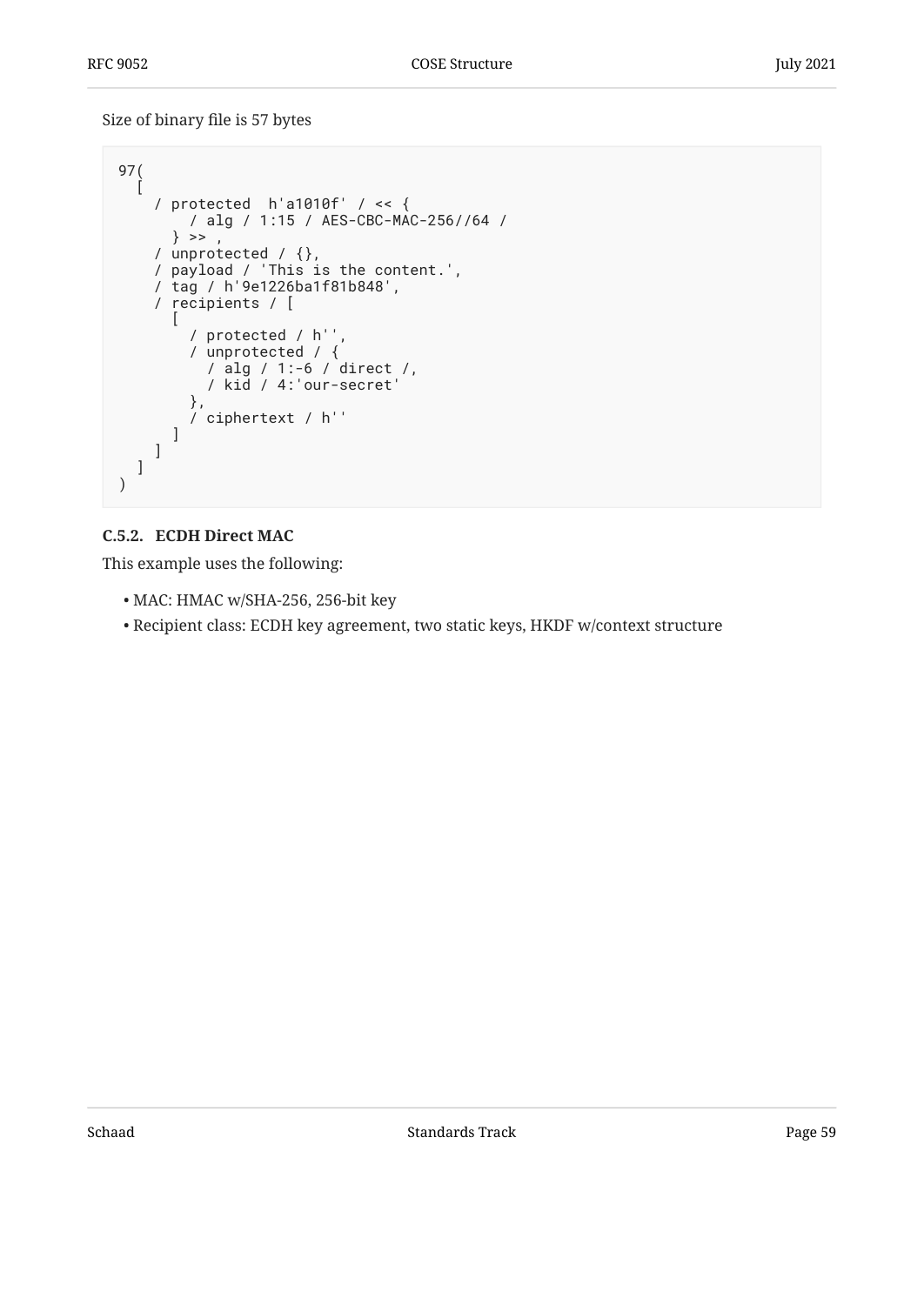Size of binary file is 214 bytes

```
97(
\Box / protected h'a10105' / << {
         / alg / 1:5 / HMAC 256//256 /
      \} >> ,
 / unprotected / {},
 / payload / 'This is the content.',
 / tag / h'81a03448acd3d305376eaa11fb3fe416a955be2cbe7ec96f012c99
4bc3f16a41',
     / recipients / [
      \lceil / protected h'a101381a' / << {
             / alg / 1:-27 / ECDH-SS + HKDF-256 /
          \} >>
         / unprotected / {
           / static kid / -3:'peregrin.took@tuckborough.example',
           / kid / 4:'meriadoc.brandybuck@buckland.example',
           / U nonce / -22:h'4d8553e7e74f3c6a3a9dd3ef286a8195cbf8a23d
19558ccfec7d34b824f42d92bd06bd2c7f0271f0214e141fb779ae2856abf585a583
68b017e7f2a9e5ce4db5'
         },
         / ciphertext / h''
       ]
    \lceil ]
)
```
#### <span id="page-59-0"></span>**[C.5.3. Wrapped MAC](#page-59-0)**

- MAC: AES-MAC, 128-bit key, truncated to 64 bits •
- Recipient class: AES Key Wrap w/ a preshared 256-bit key •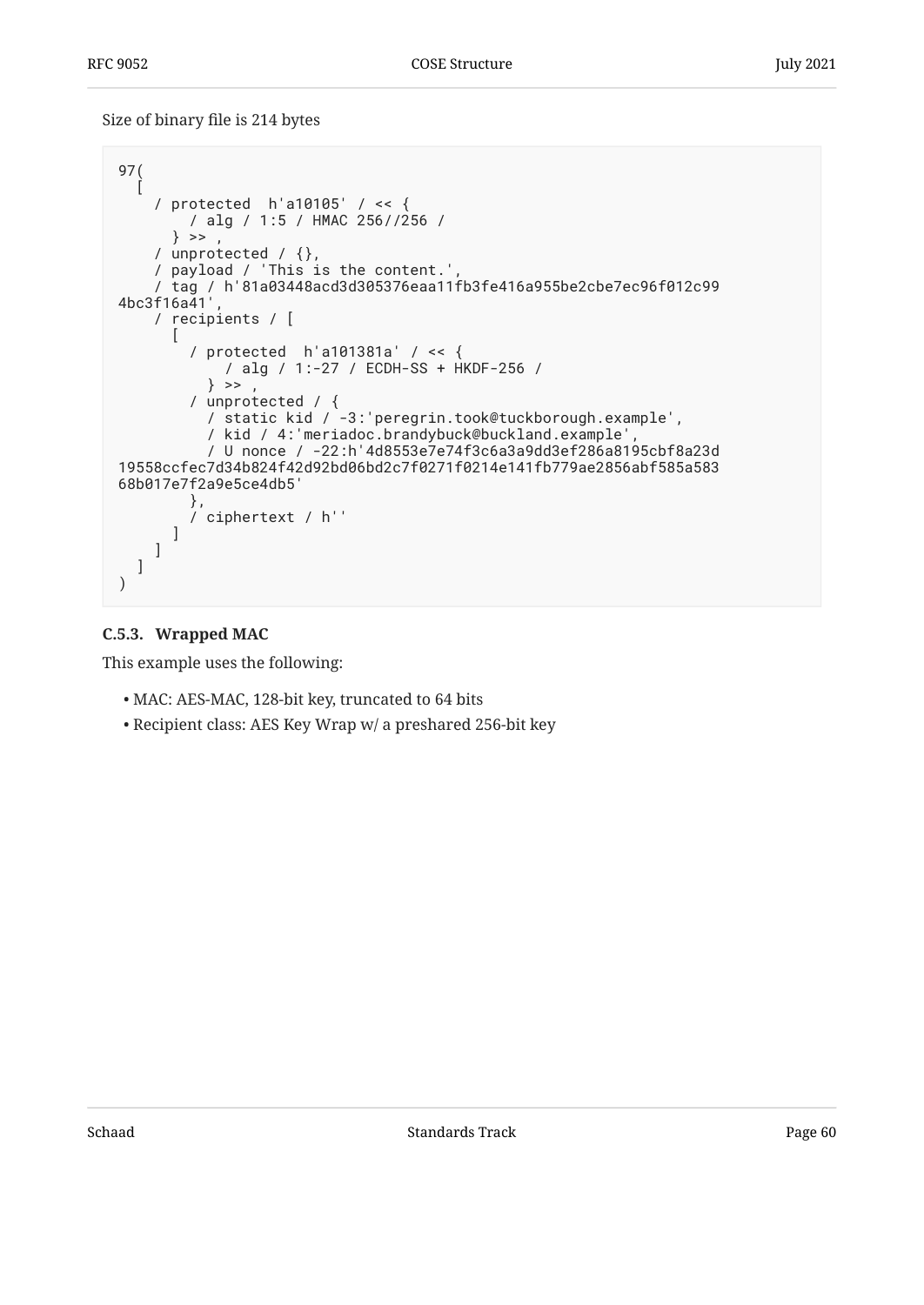Size of binary file is 109 bytes

```
97(
\Box / protected h'a1010e' / << {
         / alg / 1:14 / AES-CBC-MAC-128//64 /
      \} >> ,
 / unprotected / {},
 / payload / 'This is the content.',
     / tag / h'36f5afaf0bab5d43',
     / recipients / [
\blacksquare / protected / h'',
         / unprotected / {
           / alg / 1:-5 / A256KW /,
           / kid / 4:'018c0ae5-4d9b-471b-bfd6-eef314bc7037'
         },
         / ciphertext / h'711ab0dc2fc4585dce27effa6781c8093eba906f227
b6eb0'
       ]
     ]
   ]
)
```
### <span id="page-60-0"></span>**[C.5.4. Multi-Recipient MACed Message](#page-60-0)**

- MAC: HMAC w/ SHA-256, 128-bit key •
- Recipient class: Uses three different methods. •
- ECDH Ephemeral-Static, Curve P-521, AES Key Wrap w/ 128-bit key 1.
- AES Key Wrap w/ 256-bit key 2.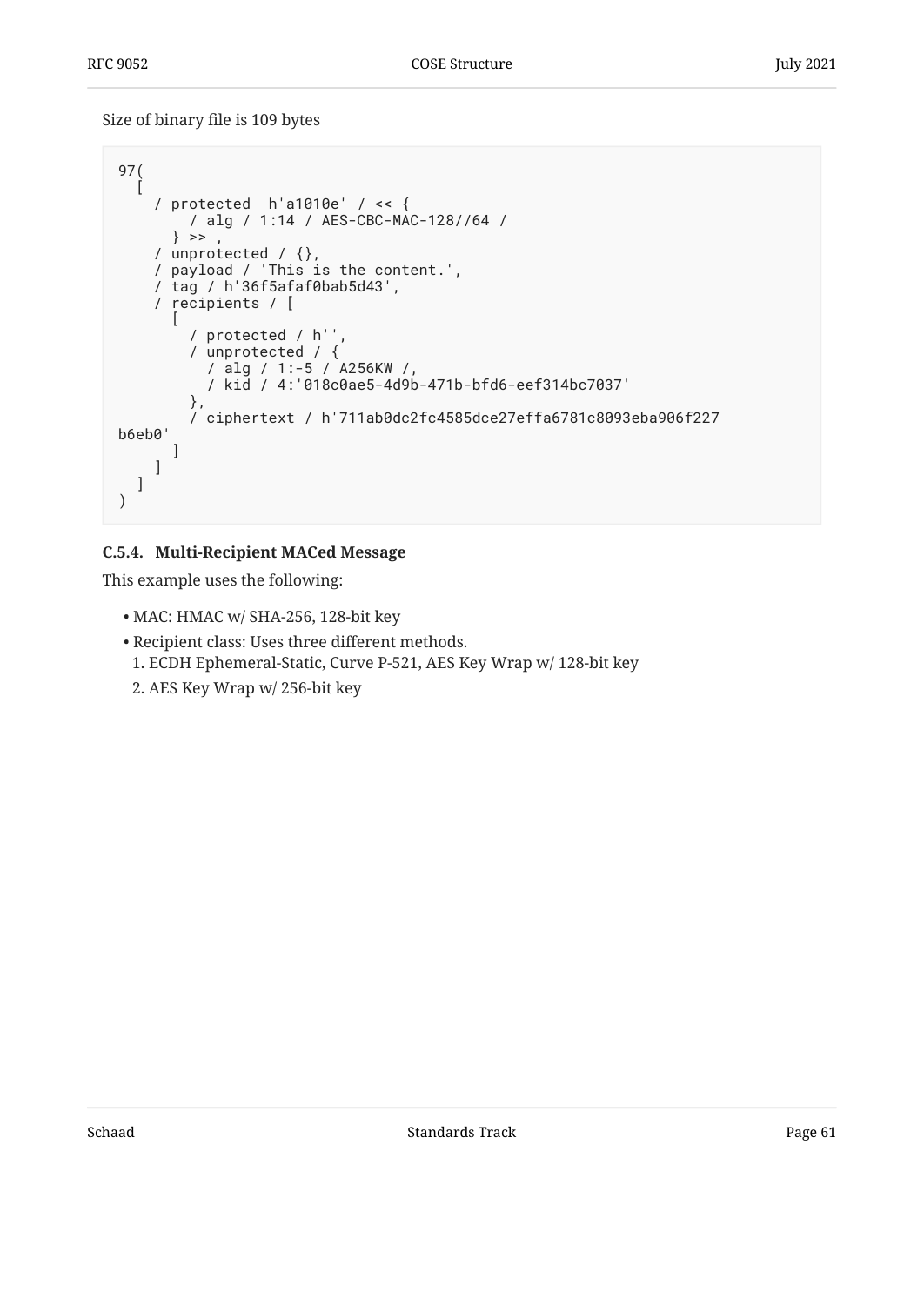Size of binary file is 309 bytes

```
97(
\Box / protected h'a10105' / << {
         / alg / 1:5 / HMAC 256//256 /
      \} >> ,
 / unprotected / {},
 / payload / 'This is the content.',
     / tag / h'bf48235e809b5c42e995f2b7d5fa13620e7ed834e337f6aa43df16
1e49e9323e',
     / recipients / [
 [
         / protected h'a101381c' / << {
             / alg / 1:-29 / ECHD-ES+A128KW /
          \} >>
         / unprotected / {
          / ephemeral / -1:\{ / kty / 1:2,
 / crv / -1:3,
 / x / -2:h'0043b12669acac3fd27898ffba0bcd2e6c366d53bc4db
71f909a759304acfb5e18cdc7ba0b13ff8c7636271a6924b1ac63c02688075b55ef2
d613574e7dc242f79c3',
             / y / -3:true
           },
           / kid / 4:'bilbo.baggins@hobbiton.example'
         },
         / ciphertext / h'339bc4f79984cdc6b3e6ce5f315a4c7d2b0ac466fce
a69e8c07dfbca5bb1f661bc5f8e0df9e3eff5'
       ],
 [
         / protected / h'',
        / protected / h ,<br>/ unprotected / {
           / alg / 1:-5 / A256KW /,
           / kid / 4:'018c0ae5-4d9b-471b-bfd6-eef314bc7037'
         },
         / ciphertext / h'0b2c7cfce04e98276342d6476a7723c090dfdd15f9a
518e7736549e998370695e6d6a83b4ae507bb'
       ]
     ]
   ]
)
```
### <span id="page-61-1"></span><span id="page-61-0"></span>**[C.6. Examples of MAC0 Messages](#page-61-0)**

### **[C.6.1. Shared-Secret Direct MAC](#page-61-1)**

- MAC: AES-CMAC, 256-bit key, truncated to 64 bits •
- Recipient class: direct shared secret •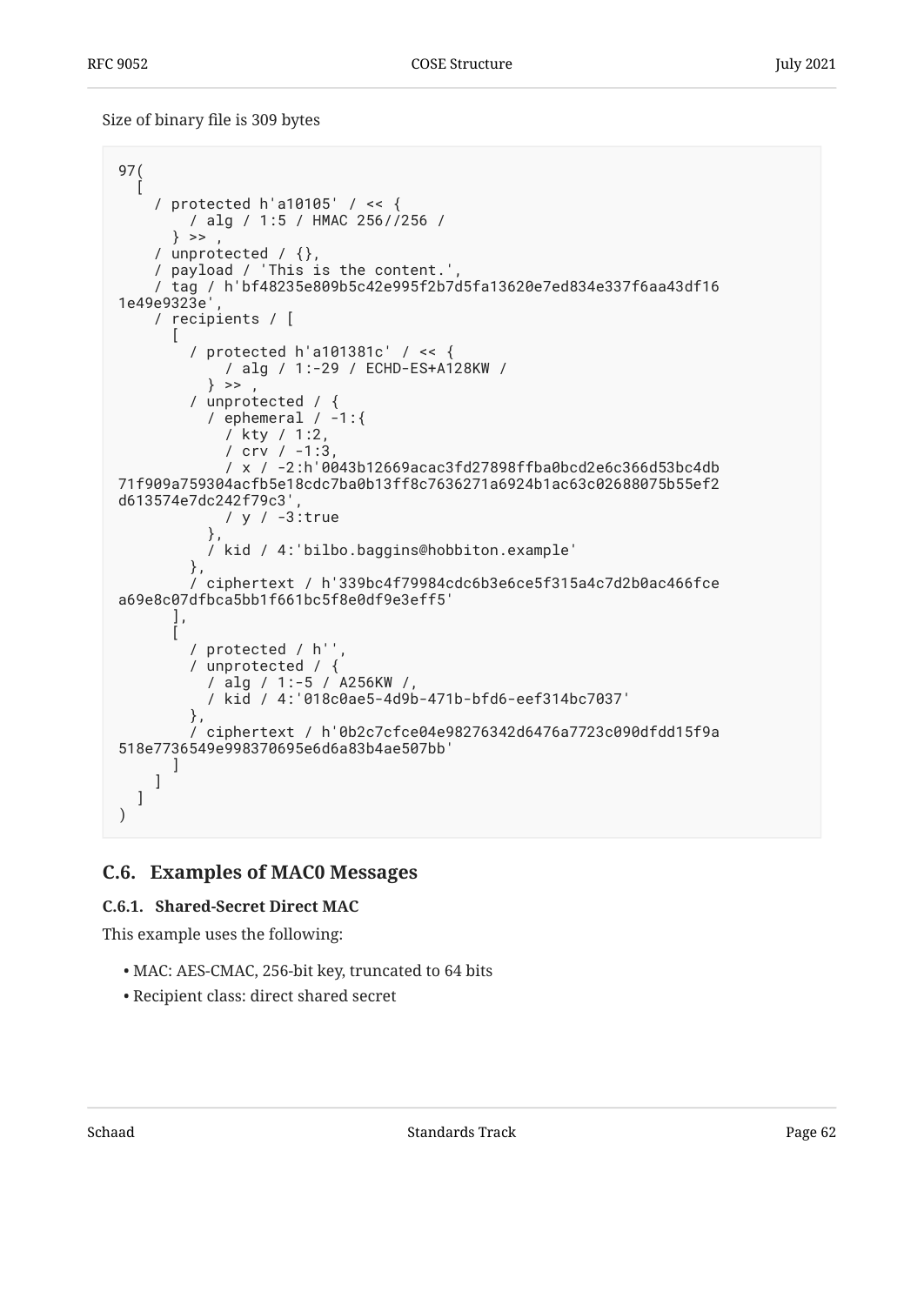Size of binary file is 37 bytes

```
17(
\Box / protected h'a1010f' / << {
         / alg / 1:15 / AES-CBC-MAC-256//64 /
      \} >> ,
 / unprotected / {},
 / payload / 'This is the content.',
     / tag / h'726043745027214f'
   ]
)
```
<span id="page-62-0"></span>Note that this example uses the same inputs as [Appendix C.5.1](#page-57-2).

## <span id="page-62-1"></span>**[C.7. COSE Keys](#page-62-0)**

### **[C.7.1. Public Keys](#page-62-1)**

This is an example of a COSE Key Set. This example includes the public keys for all of the previous examples.

In order, the keys are:

- An EC key with a kid of "meriadoc.brandybuck@buckland.example" •
- An EC key with a kid of "11"
- An EC key with a kid of "bilbo.baggins@hobbiton.example" •
- An EC key with a kid of "peregrin.took@tuckborough.example" •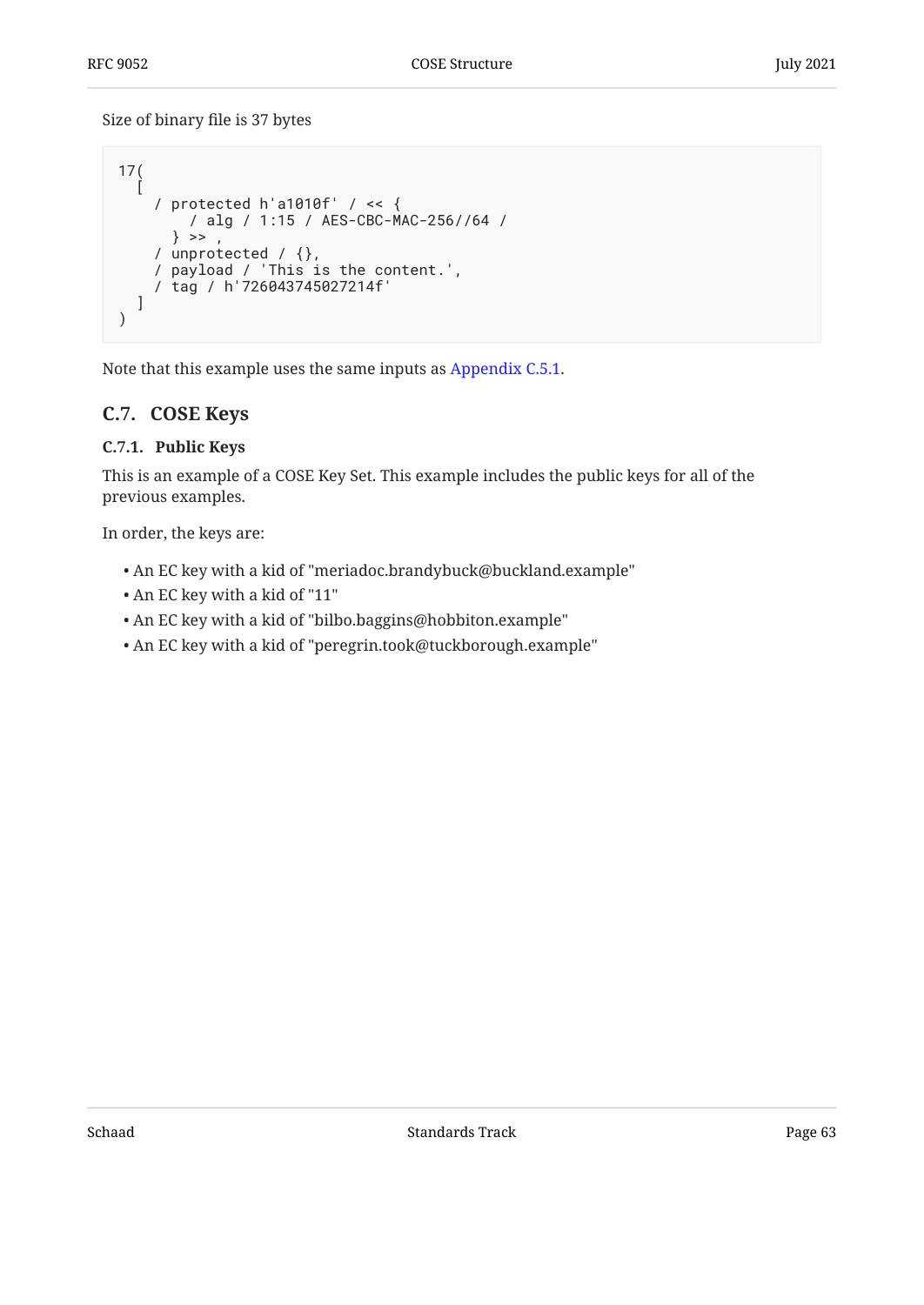Size of binary file is 481 bytes

```
[
   {
    -1:1,
     -2:h'65eda5a12577c2bae829437fe338701a10aaa375e1bb5b5de108de439c0
8551d',
     -3:h'1e52ed75701163f7f9e40ddf9f341b3dc9ba860af7e0ca7ca7e9eecd008
4d19c',
     1:2,
     2:'meriadoc.brandybuck@buckland.example'
   },
\{-1:1,
     -2:h'bac5b11cad8f99f9c72b05cf4b9e26d244dc189f745228255a219a86d6a
09eff',
     -3:h'20138bf82dc1b6d562be0fa54ab7804a3a64b6d72ccfed6b6fb6ed28bbf
c117e',
    1:2 2:'11'
   },
\{-1:3,
     -2:h'0072992cb3ac08ecf3e5c63dedec0d51a8c1f79ef2f82f94f3c737bf5de
7986671eac625fe8257bbd0394644caaa3aaf8f27a4585fbbcad0f2457620085e5c8
f42ad',
     -3:h'01dca6947bce88bc5790485ac97427342bc35f887d86d65a089377e247e
60baa55e4e8501e2ada5724ac51d6909008033ebc10ac999b9d7f5cc2519f3fe1ea1
d9475',
     1:2,
     2:'bilbo.baggins@hobbiton.example'
   },
\{-1:1.
     -2:h'98f50a4ff6c05861c8860d13a638ea56c3f5ad7590bbfbf054e1c7b4d91
d6280',
     -3:h'f01400b089867804b8e9fc96c3932161f1934f4223069170d924b7e03bf
822bb',
     1:2,
     2:'peregrin.took@tuckborough.example'
   }
]
```
#### <span id="page-63-0"></span>**[C.7.2. Private Keys](#page-63-0)**

This is an example of a COSE Key Set. This example includes the private keys for all of the previous examples.

In order the keys are:

- An EC key with a kid of "meriadoc.brandybuck@buckland.example" •
- A shared-secret key with a kid of "our-secret" •
- An EC key with a kid of "peregrin.took@tuckborough.example" •
- A shared-secret key with a kid of "018c0ae5-4d9b-471b-bfd6-eef314bc7037" •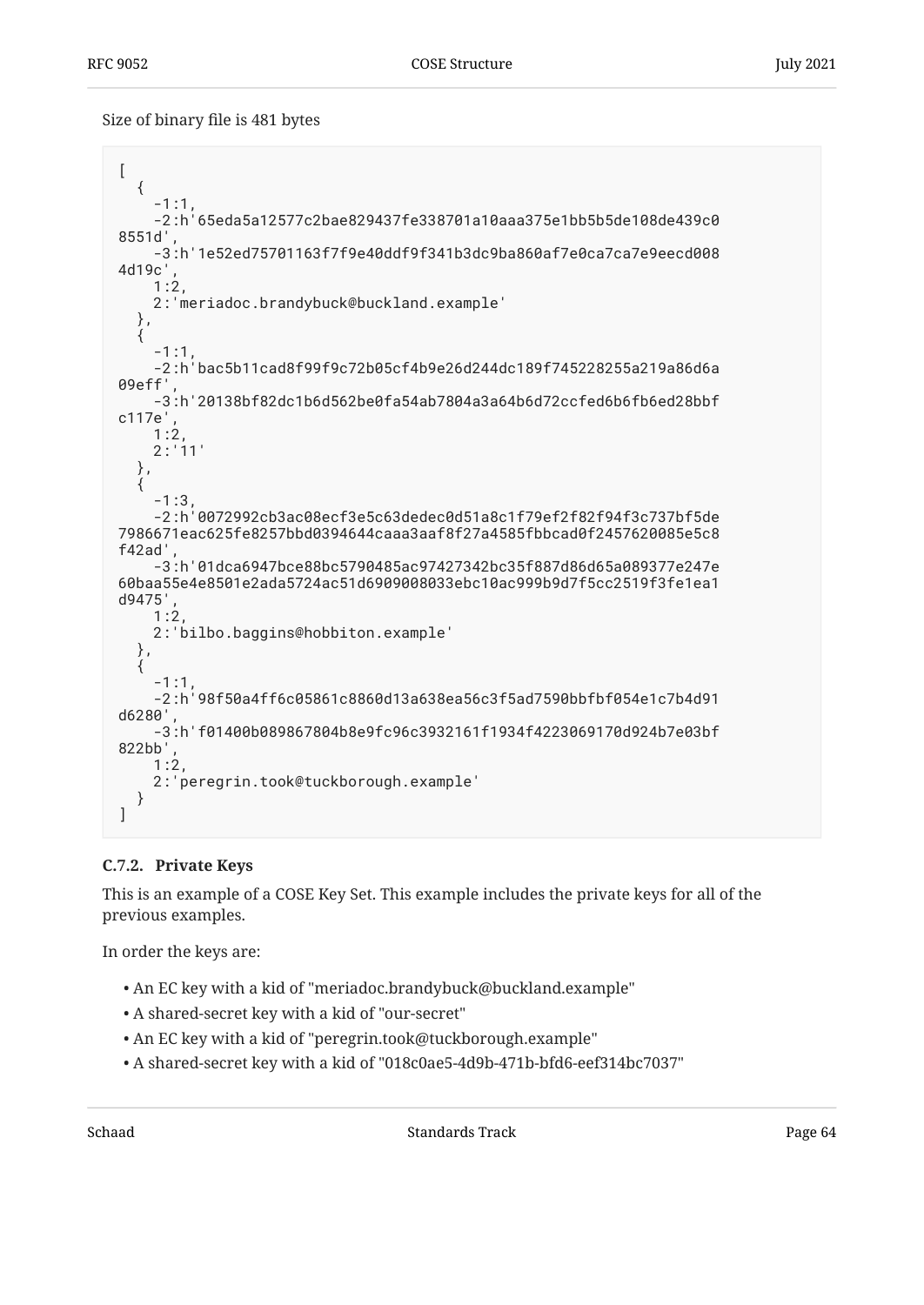- An EC key with a kid of "bilbo.baggins@hobbiton.example" •
- An EC key with a kid of "11"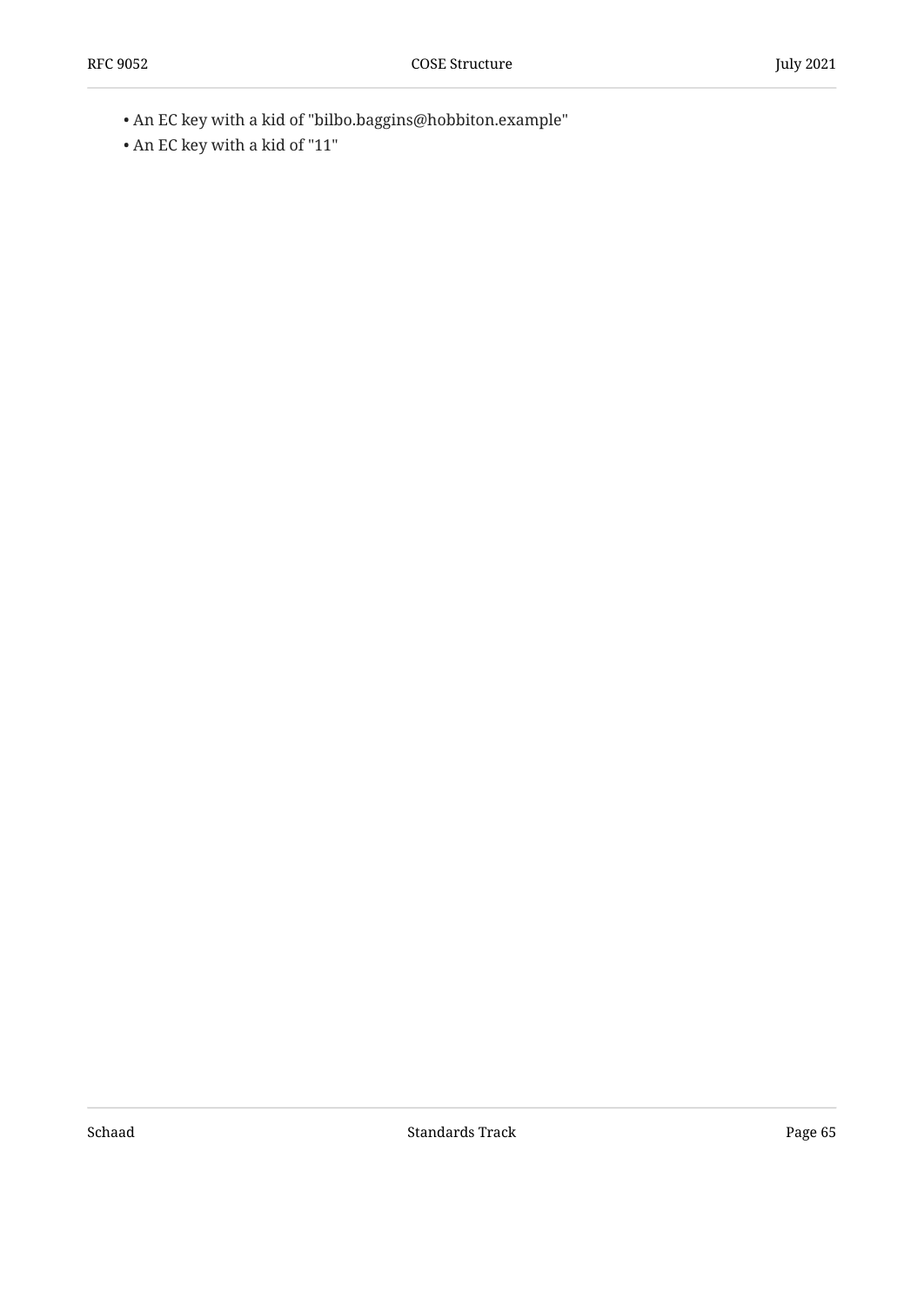Size of binary file is 816 bytes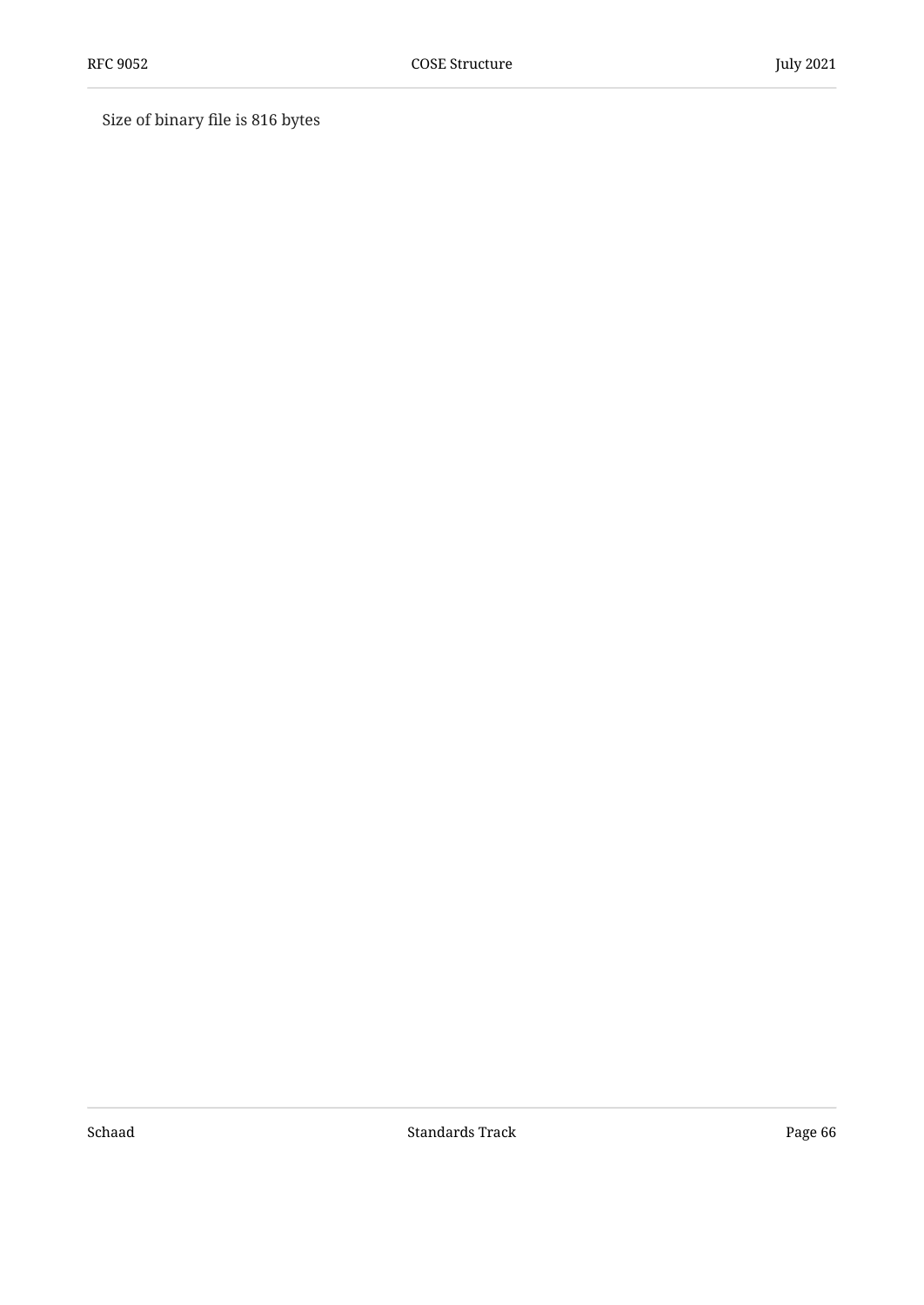$\left[ \right]$  { 1:2, 2:'meriadoc.brandybuck@buckland.example',  $-1:1$  -2:h'65eda5a12577c2bae829437fe338701a10aaa375e1bb5b5de108de439c0 8551d', -3:h'1e52ed75701163f7f9e40ddf9f341b3dc9ba860af7e0ca7ca7e9eecd008 4d19c', -4:h'aff907c99f9ad3aae6c4cdf21122bce2bd68b5283e6907154ad911840fa 208cf' },  $\acute{i}$  1:2,  $2:11'$ .  $-1:1$  -2:h'bac5b11cad8f99f9c72b05cf4b9e26d244dc189f745228255a219a86d6a 09eff', -3:h'20138bf82dc1b6d562be0fa54ab7804a3a64b6d72ccfed6b6fb6ed28bbf c117e', -4:h'57c92077664146e876760c9520d054aa93c3afb04e306705db609030850 7b4d3' }, { 1:2, 2:'bilbo.baggins@hobbiton.example', -1:3, -2:h'0072992cb3ac08ecf3e5c63dedec0d51a8c1f79ef2f82f94f3c737bf5de 7986671eac625fe8257bbd0394644caaa3aaf8f27a4585fbbcad0f2457620085e5c8 f42ad', -3:h'01dca6947bce88bc5790485ac97427342bc35f887d86d65a089377e247e 60baa55e4e8501e2ada5724ac51d6909008033ebc10ac999b9d7f5cc2519f3fe1ea1 d9475', -4:h'00085138ddabf5ca975f5860f91a08e91d6d5f9a76ad4018766a476680b 55cd339e8ab6c72b5facdb2a2a50ac25bd086647dd3e2e6e99e84ca2c3609fdf177f eb26d' }, { 1:4, 2:'our-secret', -1:h'849b57219dae48de646d07dbb533566e976686457c1491be3a76dcea6c4 27188' }, { 1:2,  $-1:1$ , 2:'peregrin.took@tuckborough.example', -2:h'98f50a4ff6c05861c8860d13a638ea56c3f5ad7590bbfbf054e1c7b4d91 d6280', -3:h'f01400b089867804b8e9fc96c3932161f1934f4223069170d924b7e03bf 822bb', -4:h'02d1f7e6f26c43d4868d87ceb2353161740aacf1f7163647984b522a848 df1c3' }, {  $1:4,$ 2:'our-secret2',